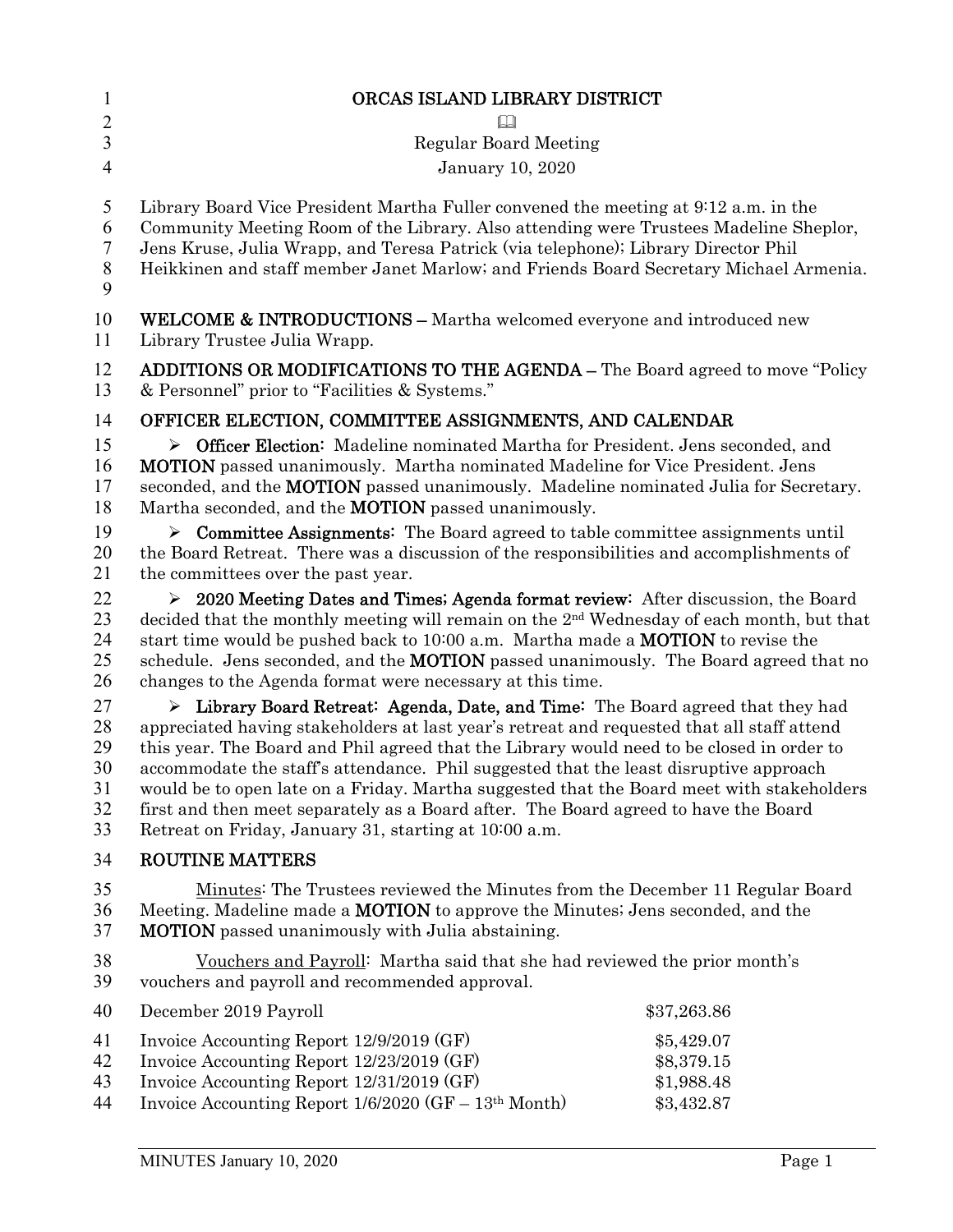45 Martha made a **MOTION** to approve the December payroll in the amount of 46 \$37,263.86. Madeline seconded, and the **MOTION** passed unanimously.

47 Martha made a **MOTION** to approve the submitted December 2019 General Fund vouchers totaling \$19,228.57. Madeline seconded, and the MOTION passed unanimously.

- PUBLIC COMMENT None.
- 

## NEW BUSINESS

 $\triangleright$  **Relevant News and Issues:** Phil highlighted a survey conducted by the Jefferson County Library District regarding audio and e-books, suggesting that people who check out these items are more likely to purchase them. Phil explained that there is currently a library boycott of some publishers regarding the restrictive purchasing terms for libraries.

 $56 \rightarrow$  Donation of Ostermiller Rabbit Sculpture: Phil gave the background of the offered donation from the Warren estate and explained that the donation would include installation. Martha made a MOTION to accept the donation of the sculpture and installation with the location to be confirmed. Madeline seconded, and the MOTION passed unanimously.

 $\triangleright$  **Director's Report:** Phil informed the Board about his IOSA meeting on January 9 as well as the progress being made on the bench being donated in memory of Ginny Lu Wood. Regarding the Library Park maintenance agreement question which had been raised at the December 2019 meeting, Phil explained the separation of Library Park administration versus the Library and the vacant parcel between the Park and Roses. Julia asked that we follow up with Phyllis Henigson regarding the possible donation of the parcel. Phil also showed the Board the updated Library brochure designed by staff member Lynn Johnson.

**Friends of the Library:** Michael Armenia informed the Board that the Friends' Winter Book Sale would be held on March 7 from 10:00 a.m. to 3:00 p.m. Julia agreed to attend the Friends' February 11 meeting on the Board's behalf.

## REPORTS FROM ACTIVE COMMITTEES:

- 73  $\triangleright$  **Resources and Programs:** Jens said that he had nothing to report at this time and acknowledged Mary Pugh as key to the success of the programs.
- 75  $\triangleright$  **Community Relations:** Phil informed the Board of a recent incident which raised some concern over possible patron drug use. Phil also mentioned young adult meeting room behavior and that the staff is enforcing the Meeting Room Policy regarding needing an adult to be responsible and present in order to use a meeting room.
- 80  $\rightarrow$  Policy & Personnel
- **b Purchasing & Contracting Policy:** Phil explained the background of receiving no bids in response to last year's formal Invitation for Bids for the combined remodeling projects and the subsequent conversations with MRSC and Library attorney Dan Gottlieb. As a result of these conversations, Phil explained that a section regarding direct negotiations and contracting was added to the Policy, and some of the bid thresholds were increased in line with an RCW change. Martha made a MOTION to accept the changes to the Purchasing & Contracting Policy. 88 Jens seconded, and the **MOTION** passed unanimously.
-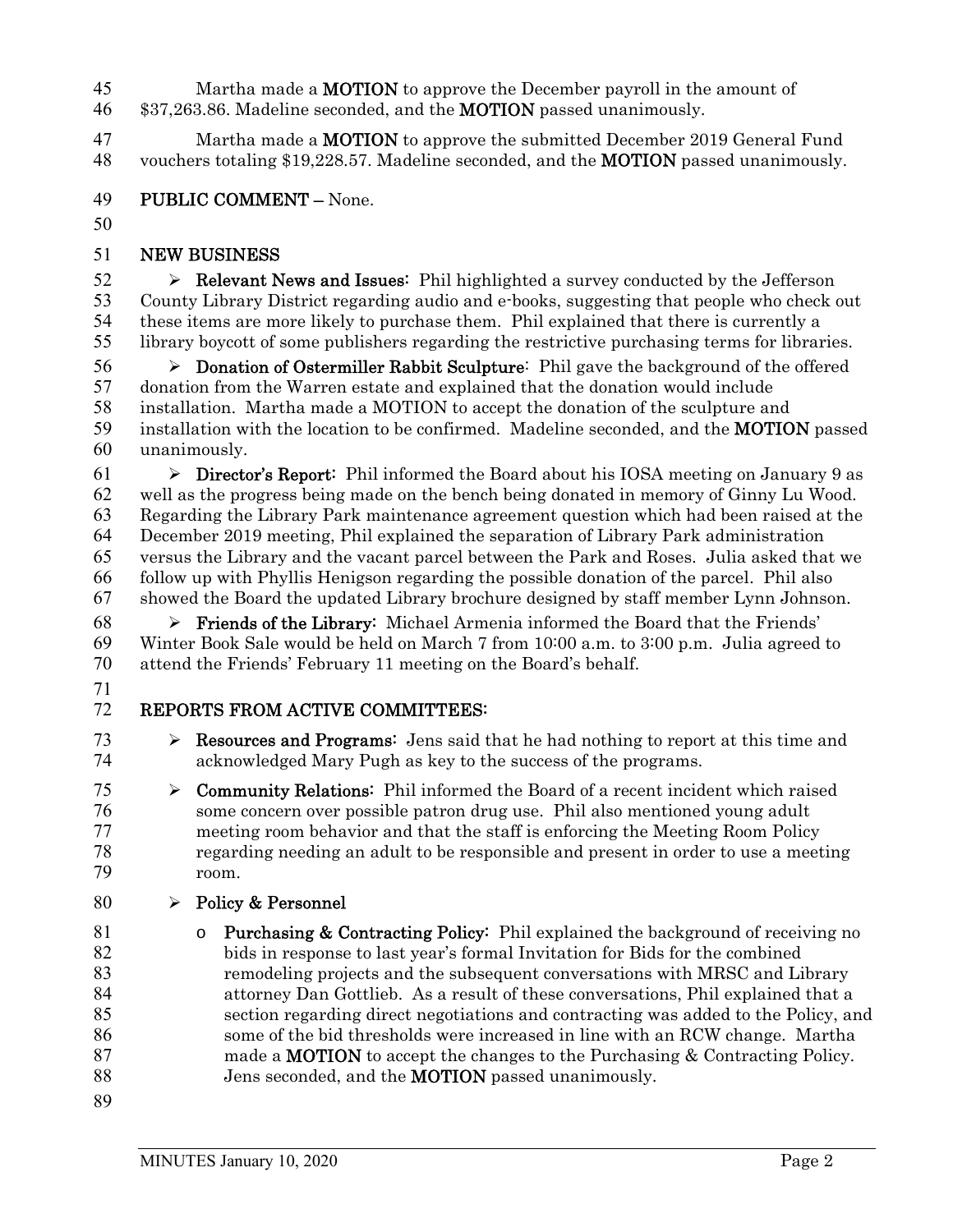- 90  $\triangleright$  Facilities & Systems:
- 91 o Rolf Eriksen Bid: The Board reviewed a bid submitted by Rolf Eriksen for the construction work necessary to prep for the NanaWall installation at a total co construction work necessary to prep for the NanaWall installation at a total cost of \$41,971.39. Martha asked Phil what services HKP would perform for construction administration. Phil stated that HKP would confirm that the work that was done was according to the specs bid set, coordinate with the certified installer (EuroStyle), and resolve any issues that may arise between the construction prep-work and the installer. Martha asked that HKP review the construction bid and formalize the agreement with Rolf and manage communication between Rolf and the installer. Martha made a MOTION to 100 proceed with Rolf Eriksen's bid subject to (1) a review of the bid by HKP and (2) an agreement with EuroStyle for the installation. Madeline seconded, and the **MOTION** passed unanimously.
- 103 o Furniture Purchase: Phil explained that the supplier Systems Source was found through research, and that Lynn Johnson had researched the various manufacturer options and organized the selection process for the chairs. Phil requested Board approval for the purchase of 12 chairs through Systems Source at a total cost of \$20,870.20, including tax and shipping. Martha made a **MOTION** to approve the purchase of the chairs per the Systems Source proposal. 109 Madeline seconded, and the **MOTION** passed unanimously. Madeline volunteered to donate the shipping through Orcas Freight in order to reduce the total cost.
- 112  $\triangleright$  **Finance:** Janet presented a preliminary view of the Library's cash position at the end of the year, estimating that the cash forward for 2020 would be approximately 114 \$38,000 higher than budgeted.
- PUBLIC COMMENT None.

EXECUTIVE SESSION FOR REVIEW OF THE DIRECTOR: The Board moved into

- Executive Session at 11:11 a.m. The Board returned at 11:34 a.m. No action was taken.
- OTHER None.

119 ADJOURNMENT – There being no further business, the meeting was adjourned at 11:34 a.m.

Submitted by Janet Marlow.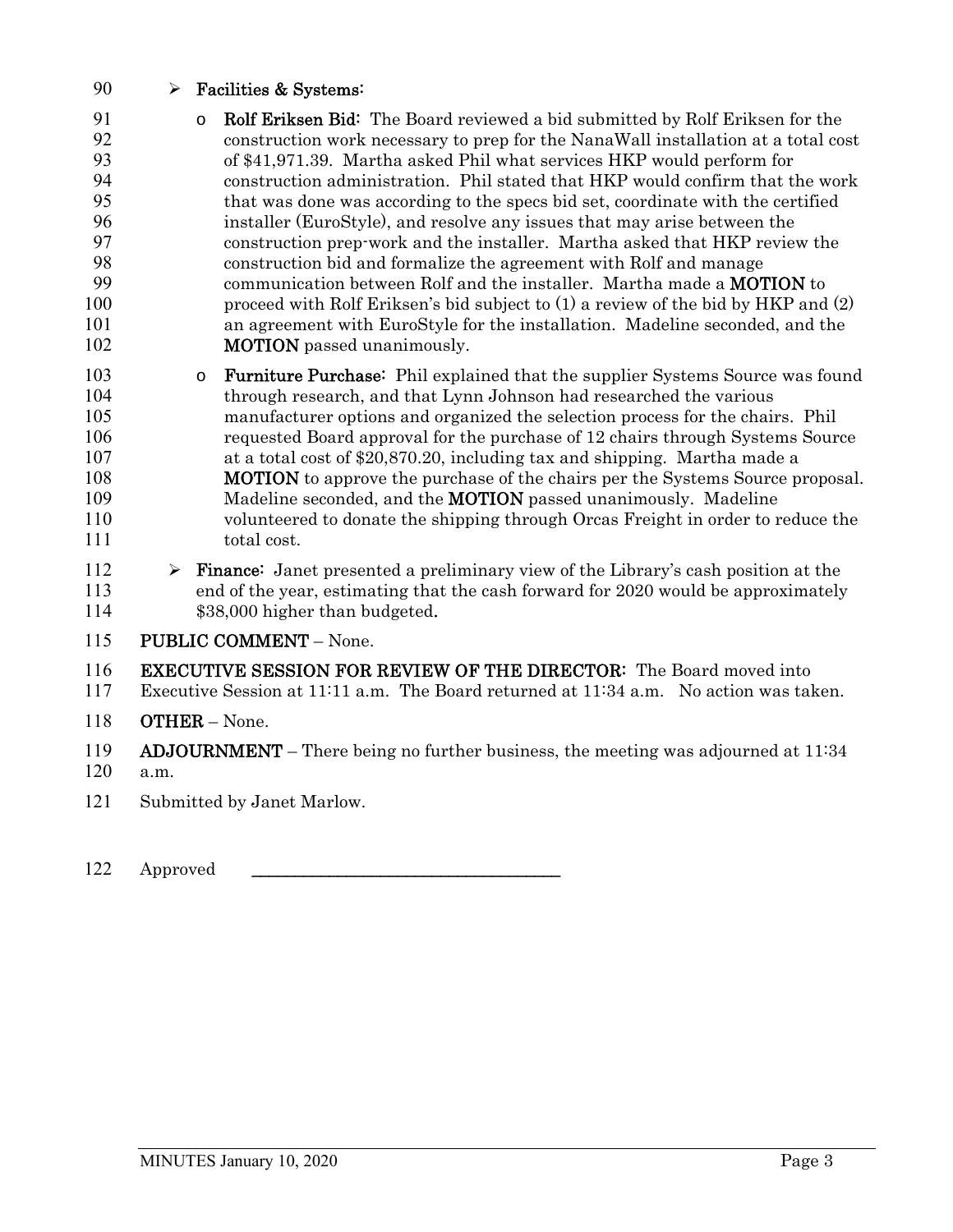| $\mathbf{1}$                 | ORCAS ISLAND LIBRARY DISTRICT                                                                      |
|------------------------------|----------------------------------------------------------------------------------------------------|
| $\sqrt{2}$<br>$\overline{3}$ |                                                                                                    |
|                              | Library Board Retreat Minutes                                                                      |
| $\overline{4}$<br>5          | January 31, 2020                                                                                   |
| 6                            | Library Board Vice President Madeline Sheplor called the Board Retreat to order at 10:03 a.m. in   |
| 7                            | the Orcas Island Library Community Room. Also attending were Trustees Jens Kruse and Julia         |
| 8<br>9                       | Wrapp; Library Director Phil Heikkinen and staff member Janet Marlow.                              |
| 10                           | Library public stakeholders, including staff and volunteers joined the Board for the morning       |
| 11                           | portion of the Retreat. Madeline opened the Retreat by welcoming all attendees, giving an          |
| 12                           | overview of the structure of the morning portion, and asking everyone to introduce themselves.     |
| 13                           |                                                                                                    |
| 14                           | Goals & Ideas: The Board asked the stakeholders present to share a professional development goal   |
| 15                           | for the year as well as one idea for something new they'd like to try in their respective areas in |
| 16                           | 2020. Recurring topics included:                                                                   |
| 17                           | Increase social media skills and presence to promote programs and resources                        |
| 18                           | Outreach to seniors<br>$\bullet$                                                                   |
| 19                           | Disaster planning<br>$\bullet$                                                                     |
| 20                           | Donor estate planning<br>٠                                                                         |
| 21                           | Possible conferences and training opportunities for staff and Board<br>$\bullet$                   |
| 22                           | Enhance volunteer appreciation<br>٠                                                                |
| 23                           | Program and class ideas<br>٠                                                                       |
| 24                           | Bookmobile<br>٠                                                                                    |
| 25                           | Possibility of a generator<br>٠                                                                    |
| 26                           | Local author section                                                                               |
| 27                           | Completion of facilities and landscaping projects<br>٠                                             |
| 28                           | Handicap accessibility with new entrance                                                           |
| 29                           | Collaboration with the Shaw Island Volunteer Library<br>$\bullet$                                  |
| 30                           | Computer and network security<br>$\bullet$                                                         |
| 31                           |                                                                                                    |
| 32                           | Strategic Directions: The Board and stakeholders then reviewed the Library's stated Strategic      |
| 33                           | Directions: mission, service goals, and core service values. The group agreed that the Strategic   |
| 34                           | Directions remain appropriate and discussed ideas of ways to support them, including a             |
| 35                           | bookmobile, library card campaigns, and reaching out to the local Hispanic population.             |
| 36                           |                                                                                                    |
| 37                           | The morning portion with stakeholders adjourned at 11:57 a.m. The Board took a lunch break         |
| 38                           | from 11:57 a.m. to 12:33 p.m.                                                                      |
| 39                           |                                                                                                    |
| 40                           | Library Board Vice President Madeline Sheplor called the afternoon portion of the Retreat to order |
| 41<br>42                     | at 12:33 p.m.                                                                                      |
| 43                           | Review of stakeholder ideas:                                                                       |
| 44                           | Training opportunities: Phil explained the different conferences available for staff to            |
| 45                           | attend. Madeline mentioned that social services training appeared as a common theme and            |
| 46                           | suggest that something be offered this year, perhaps an in-person event including the              |
| 47                           | Sheriff's Office and Fire Department.                                                              |
| 48                           | <b>Action Item:</b> The Board agreed that First Aid/ CPR training for the whole staff<br>$\circ$   |
| 49                           | should be a priority for the year. Madeline mentioned that staff should train                      |
| 50                           | volunteers on where the First Aid Kit and AED are located.                                         |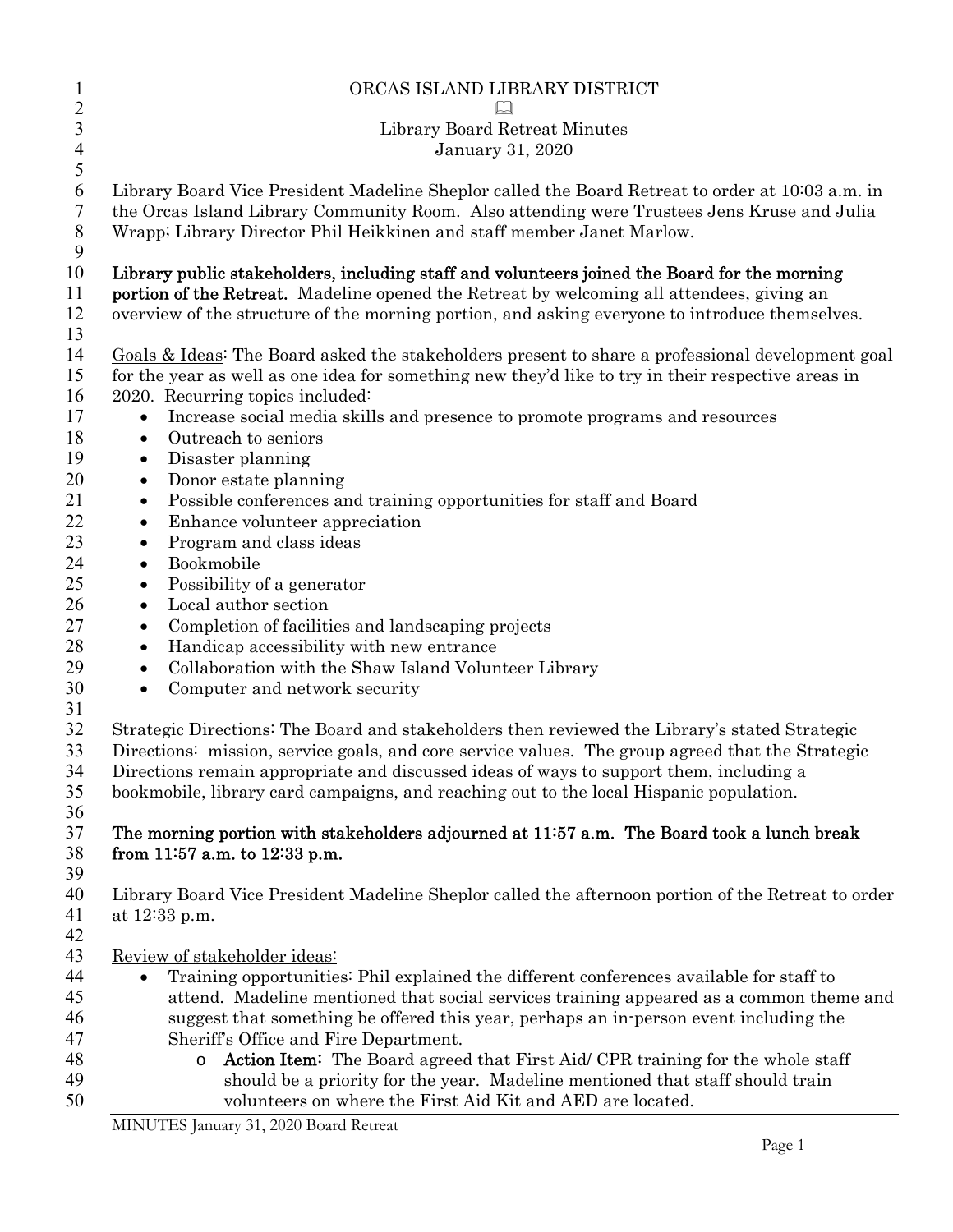| 51  | Resources: The Board discussed the promotion of resources offered by the Library.<br>$\bullet$          |
|-----|---------------------------------------------------------------------------------------------------------|
| 52  | Programming: Phil asked if, with the abundance of ideas, the Programs Committee could<br>$\bullet$      |
| 53  | help define and prioritize the focus for the year.                                                      |
| 54  | Disaster Planning & Generator: The Board discussed what the role of the Library could be<br>$\bullet$   |
| 55  | in the event of a community disaster and agreed that the Library needs to have a plan in                |
| 56  | place, whether it's to be a shelter or not.                                                             |
| 57  | Action Item: Phil suggested that the Board create a Disaster Planning Task Force.<br>O                  |
| 58  |                                                                                                         |
| 59  | Julia agreed to participate.                                                                            |
|     | <b>Action Item:</b> The Board agreed to investigate funding opportunities for a generator<br>$\circ$    |
| 60  | (i.e., <b>FEMA</b> grant)                                                                               |
| 61  | Board & Staff interaction:<br>$\bullet$                                                                 |
| 62  | Action Item: The Board and Phil agreed that one staff member would attend a<br>$\circ$                  |
| 63  | Board Meeting at least once per quarter to present a brief, informal update on their                    |
| 64  | area. Phil also welcomed Trustees to attend the semi-monthly staff meetings at                          |
| 65  | their convenience.                                                                                      |
| 66  |                                                                                                         |
| 67  | Review Strategic Directions input: The Board agreed that the Strategic Directions remain                |
| 68  | appropriate, and discussed the current priorities for the Library.                                      |
| 69  | <b>Action Item:</b> The group agreed that the main priority for the year is to complete the             |
| 70  | remaining remodeling items.                                                                             |
| 71  |                                                                                                         |
| 72  | Volunteer, Donor, and Friends of the Library recognition ideas: The group discussed the current         |
| 73  | recognition methods and brainstormed how to enhance the recognition. Ideas included: Books of           |
| 74  | donors rather than traditional plaques; annual party for all volunteers, friends, and donors;           |
| 75  | volunteer recognition on social media; goodie bags or treats for Friends at the annual book sales.      |
| 76  | Action Item: The group agreed to engage local artists to share creative ideas to recognize<br>$\bullet$ |
| 77  | the donors for the building project.                                                                    |
| 78  |                                                                                                         |
| 79  | Committee Assignments: The Board tabled this topic until the February Regular Board Meeting.            |
| 80  |                                                                                                         |
| 81  | Other Topics:                                                                                           |
| 82  | Community Relationships: The group discussed the established relationships with local<br>$\bullet$      |
| 83  | groups and agencies. Suggestions included the possibility of providing legal aid to the                 |
| 84  |                                                                                                         |
|     | community and to partner with the Department of Energy Management in conjunction with                   |
| 85  | the Disaster Planning goal for the year.                                                                |
| 86  | How best for Trustees to represent the community to the Library, and vice versa: The<br>$\bullet$       |
| 87  | Trustees discussed representing the Library at community potlucks. The group also                       |
| 88  | discussed the possibility of having an informational booth at the Saturday Market.                      |
| 89  | Review of the role of a library board; Board training ideas: The Board discussed the Open<br>$\bullet$  |
| 90  | Public Meeting Act training required for all new Trustees. Phil also reminded the Trustees              |
| 91  | of the information available online for trustees and that a curated list of those resources             |
| 92  | can be found on a Google Drive created for the Board.                                                   |
| 93  | Donor development, estate planning: Phil said that he would like to provide convenient<br>$\bullet$     |
| 94  | information online to potential donors to assist in establishing bequests. Madeline                     |
| 95  | suggested that the Bellingham Library may have information online that could be helpful.                |
| 96  | The group agreed that this topic may be appropriate for the Community Relations                         |
| 97  | Committee.                                                                                              |
| 98  |                                                                                                         |
| 99  | <b>Adjournment:</b> Having completed the agenda, the meeting was adjourned by the Vice President at     |
| 100 | $2:00$ p.m.                                                                                             |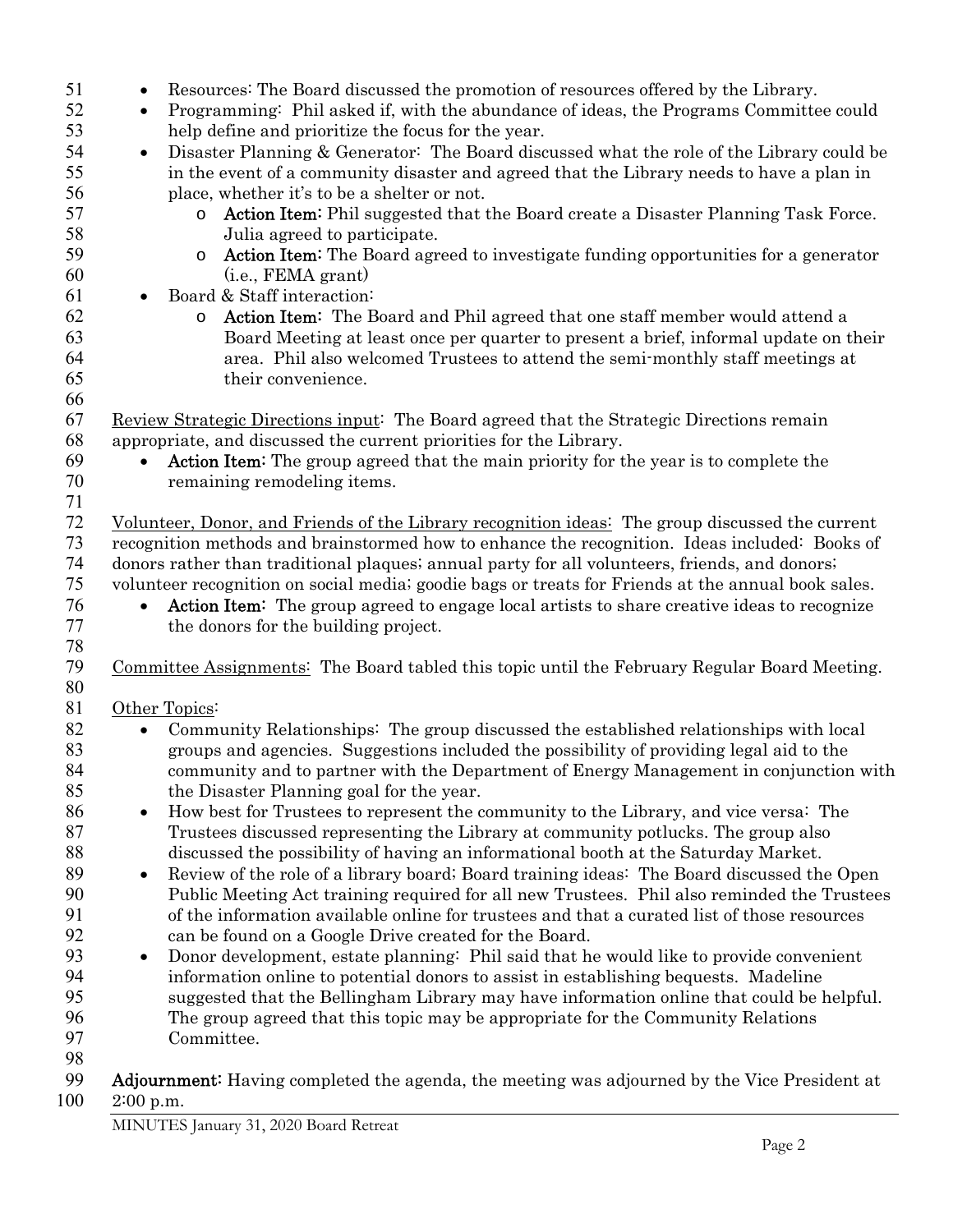$\begin{array}{c} 101 \\ 102 \end{array}$ Submitted by Janet Marlow.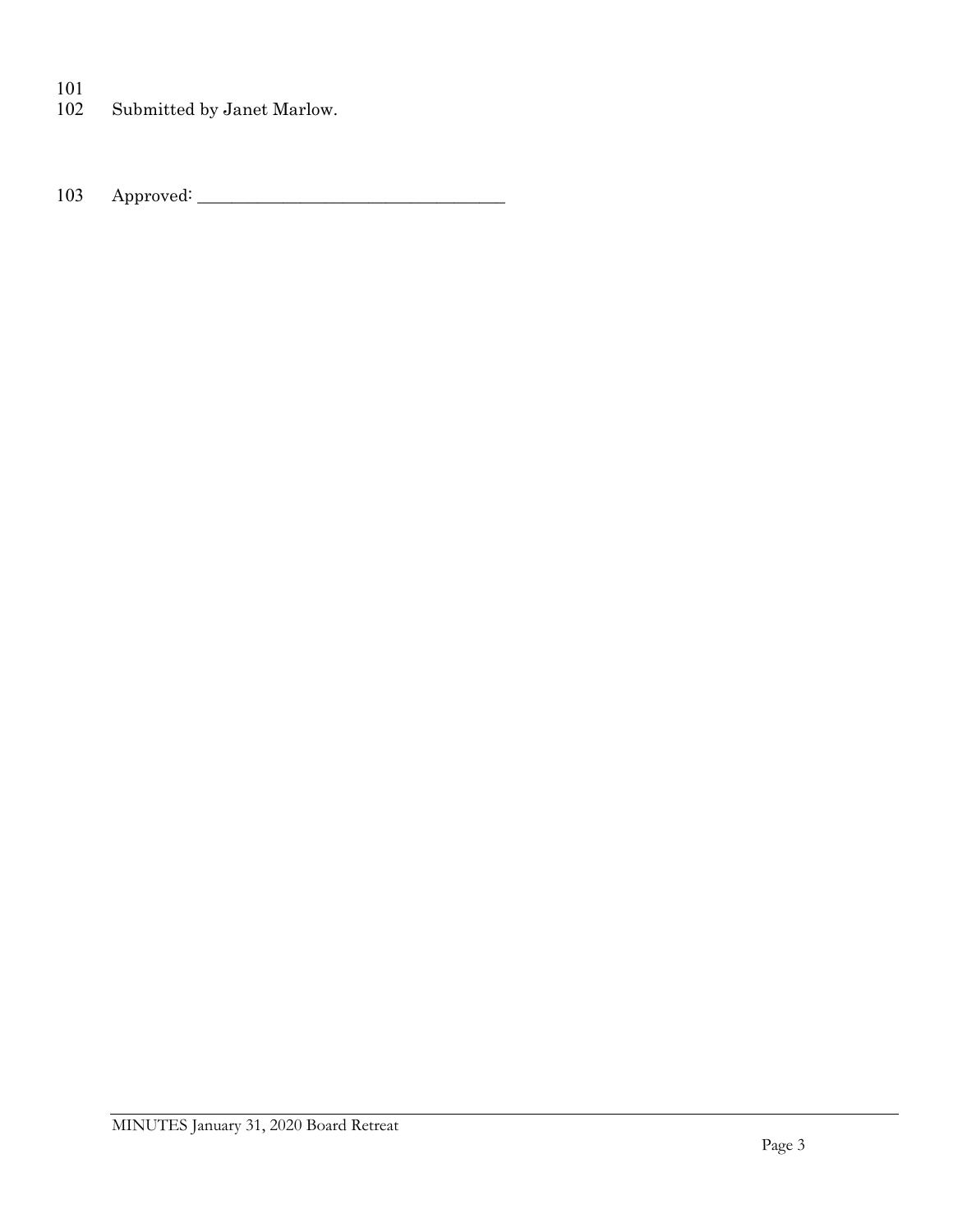| $\mathbf{1}$                                                                                                                                             | ORCAS ISLAND LIBRARY DISTRICT                                                                                                                                                                                                                                                                                                                                                                                                                                                                                                                                                                                                                                                                                                                                                                                                                                                                                                                                                                                                                                                                                                                                                                                                                                                                                                                                                                                                                                                                                                                                                                                                                                                                                         |
|----------------------------------------------------------------------------------------------------------------------------------------------------------|-----------------------------------------------------------------------------------------------------------------------------------------------------------------------------------------------------------------------------------------------------------------------------------------------------------------------------------------------------------------------------------------------------------------------------------------------------------------------------------------------------------------------------------------------------------------------------------------------------------------------------------------------------------------------------------------------------------------------------------------------------------------------------------------------------------------------------------------------------------------------------------------------------------------------------------------------------------------------------------------------------------------------------------------------------------------------------------------------------------------------------------------------------------------------------------------------------------------------------------------------------------------------------------------------------------------------------------------------------------------------------------------------------------------------------------------------------------------------------------------------------------------------------------------------------------------------------------------------------------------------------------------------------------------------------------------------------------------------|
| $\overline{2}$<br>3                                                                                                                                      | <b>Special Board Meeting Minutes</b>                                                                                                                                                                                                                                                                                                                                                                                                                                                                                                                                                                                                                                                                                                                                                                                                                                                                                                                                                                                                                                                                                                                                                                                                                                                                                                                                                                                                                                                                                                                                                                                                                                                                                  |
| $\overline{4}$                                                                                                                                           | <b>January 31, 2020</b>                                                                                                                                                                                                                                                                                                                                                                                                                                                                                                                                                                                                                                                                                                                                                                                                                                                                                                                                                                                                                                                                                                                                                                                                                                                                                                                                                                                                                                                                                                                                                                                                                                                                                               |
|                                                                                                                                                          |                                                                                                                                                                                                                                                                                                                                                                                                                                                                                                                                                                                                                                                                                                                                                                                                                                                                                                                                                                                                                                                                                                                                                                                                                                                                                                                                                                                                                                                                                                                                                                                                                                                                                                                       |
| 5<br>6<br>7<br>8<br>9                                                                                                                                    | Library Board Vice President Madeline Sheplor called the Special Meeting to<br>order at 9:31 a.m. in the Library's Community Room meeting room. Also attending<br>were Trustees Julia Wrapp, Jens Kruse, Teresa Patrick (via telephone), and<br>Martha Fuller (via telephone); Library Director Phil Heikkinen and staff member<br>Janet Marlow.                                                                                                                                                                                                                                                                                                                                                                                                                                                                                                                                                                                                                                                                                                                                                                                                                                                                                                                                                                                                                                                                                                                                                                                                                                                                                                                                                                      |
| 10<br>11<br>12<br>13<br>14<br>15<br>16<br>17<br>18<br>19<br>20<br>21<br>22<br>23<br>24<br>25<br>26<br>27<br>28<br>29<br>30<br>31<br>32<br>33<br>34<br>35 | 1. Welcome: Madeline welcomed everyone to the meeting.<br>Additions and Modifications to the Agenda: None<br>2.<br>3. Purchasing and Contracting Policy:<br>Phil explained that while the RCW now allows the option of retainage in<br>$\bullet$<br>lieu of a performance bond for contractors for contracts less than<br>\$150,000, the Library's purchasing policy specifies performance bonds<br>are required, not allowing for flexibility with contractors on small jobs.<br>The wording as presented would allow retainage "at the request of the<br>$\bullet$<br>contractor and with the approval of the Board." Phil advised that, if this<br>wording is approved, there should be clear and consistent approval<br>criteria.<br>The criteria suggested by Phil and the Board included ideas such as<br>$\bullet$<br>Better Business Bureau ratings, credit ratings, strength of referrals, and<br>any resources at the State of Washington.<br>Teresa stated that she prefers to have Board approval be part of the<br>$\bullet$<br>process in recognition of the Board's fiduciary duty.<br>Martha stated that she would prefer to always require performance<br>$\bullet$<br>bonds, and allow the option for additional retainage only in rare<br>circumstances.<br>Julia highlighted the difficulty of finding available contractors on Orcas<br>and said the process of working with the Library shouldn't be so<br>cumbersome that it turns contractors away.<br>Unable to formulate a clear approach to implementation in the time<br>$\bullet$<br>available for the meeting, the Board agreed to table the policy revision<br>and revisit it at the February Regular Board Meeting.<br>4. Other: None |
| 36                                                                                                                                                       | 5. Adjournment: There being no further business, the meeting was adjourned at                                                                                                                                                                                                                                                                                                                                                                                                                                                                                                                                                                                                                                                                                                                                                                                                                                                                                                                                                                                                                                                                                                                                                                                                                                                                                                                                                                                                                                                                                                                                                                                                                                         |
| 37                                                                                                                                                       | 10:00 a.m.                                                                                                                                                                                                                                                                                                                                                                                                                                                                                                                                                                                                                                                                                                                                                                                                                                                                                                                                                                                                                                                                                                                                                                                                                                                                                                                                                                                                                                                                                                                                                                                                                                                                                                            |
| 38                                                                                                                                                       | Submitted by Janet Marlow.                                                                                                                                                                                                                                                                                                                                                                                                                                                                                                                                                                                                                                                                                                                                                                                                                                                                                                                                                                                                                                                                                                                                                                                                                                                                                                                                                                                                                                                                                                                                                                                                                                                                                            |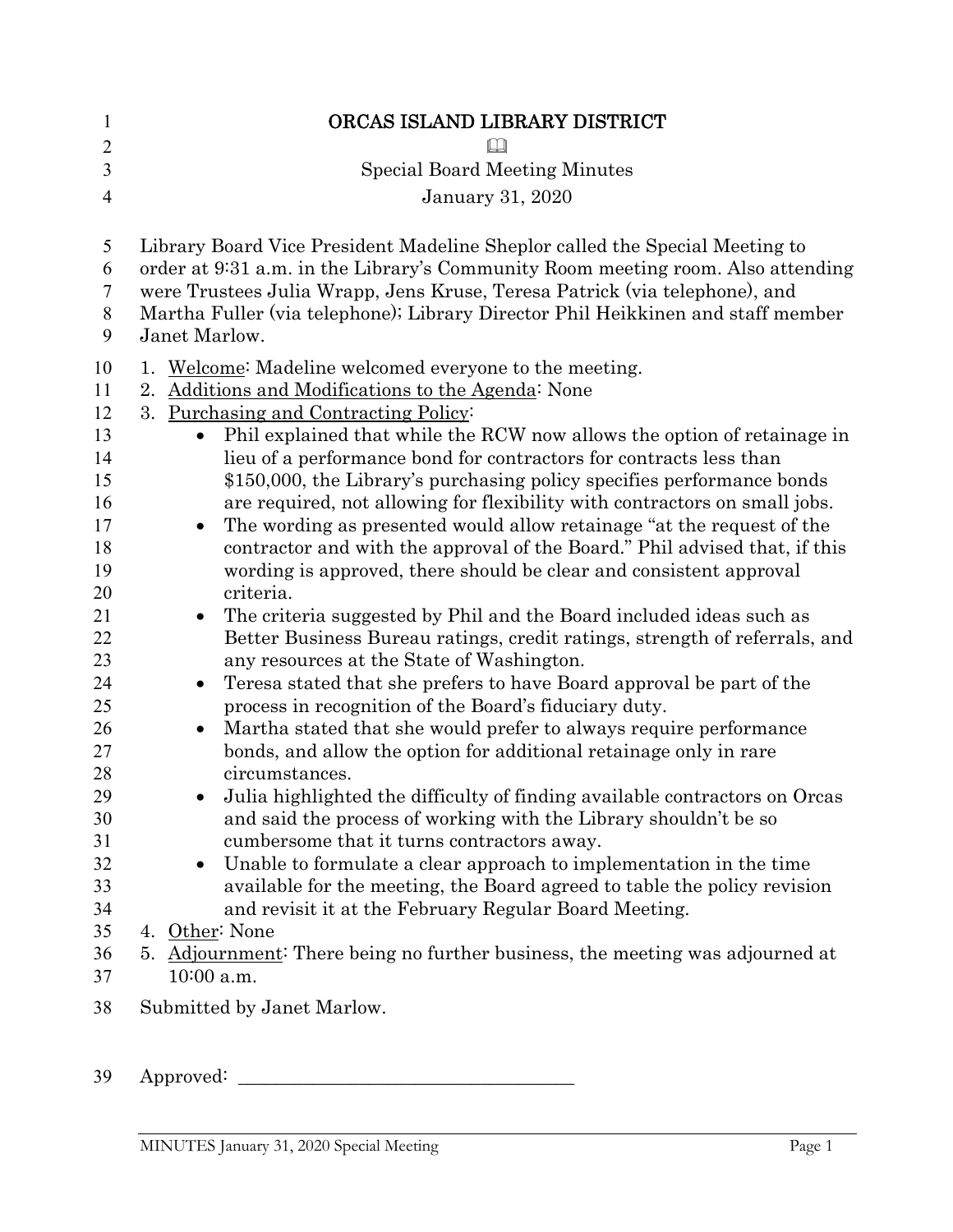| $\mathbf{1}$         | ORCAS ISLAND LIBRARY DISTRICT                                                                                                                                                                                                                                  |                                                                                            |  |
|----------------------|----------------------------------------------------------------------------------------------------------------------------------------------------------------------------------------------------------------------------------------------------------------|--------------------------------------------------------------------------------------------|--|
| $\mathbf{2}$         |                                                                                                                                                                                                                                                                |                                                                                            |  |
| 3                    | <b>Regular Board Meeting</b>                                                                                                                                                                                                                                   |                                                                                            |  |
| $\overline{4}$       | February 12, 2020                                                                                                                                                                                                                                              |                                                                                            |  |
| 5<br>6<br>7<br>8     | Library Board President Martha Fuller convened the meeting at 10:06 a.m. in the<br>Community Meeting Room of the Library. Also attending were Trustees Madeline Sheplor<br>and Jens Kruse; Library Director Phil Heikkinen and staff member Janet Marlow.      |                                                                                            |  |
| 9                    | <b>WELCOME &amp; INTRODUCTIONS - Martha welcomed everyone.</b>                                                                                                                                                                                                 |                                                                                            |  |
| 10                   | <b>ADDITIONS OR MODIFICATIONS TO THE AGENDA - None</b>                                                                                                                                                                                                         |                                                                                            |  |
| 11                   | <b>ROUTINE MATTERS</b>                                                                                                                                                                                                                                         |                                                                                            |  |
| 12<br>13<br>14       | Minutes: The Trustees reviewed the Minutes from the January 10 Regular Board<br>Meeting. Jens made a <b>MOTION</b> to approve the Minutes; Madeline seconded, and the<br><b>MOTION</b> passed unanimously.                                                     |                                                                                            |  |
| 15<br>16<br>17       | The Trustees reviewed the Minutes from the January 31 Special Board Meeting.<br>Madeline made a <b>MOTION</b> to approve the Minutes; Jens seconded, and the <b>MOTION</b><br>passed unanimously.                                                              |                                                                                            |  |
| 18<br>19             | the March 11 Regular Board Meeting.                                                                                                                                                                                                                            | The approval of the Minutes from the January 31 Board Retreat was postponed until          |  |
| 20<br>21             | Vouchers and Payroll: Martha said that she had reviewed the prior month's<br>vouchers and payroll and recommended approval.                                                                                                                                    |                                                                                            |  |
| 22                   | January 2020 Payroll                                                                                                                                                                                                                                           | \$39,357.85                                                                                |  |
| 23<br>24             | Invoice Accounting Report 1/13/2020 (GF)<br>Invoice Accounting Report 1/28/2020 (GF)                                                                                                                                                                           | \$9,063.47<br>\$16,762.60                                                                  |  |
| 25<br>26             | Martha made a <b>MOTION</b> to approve the January payroll in the amount of<br>\$39,357.85. Madeline seconded, and the <b>MOTION</b> passed unanimously.                                                                                                       |                                                                                            |  |
| 27<br>28             | Martha made a <b>MOTION</b> to approve the submitted January 2020 General Fund<br>vouchers totaling \$25,826.07. Madeline seconded, and the <b>MOTION</b> passed unanimously.                                                                                  |                                                                                            |  |
| 29<br>30             | <b>PUBLIC COMMENT - None.</b>                                                                                                                                                                                                                                  |                                                                                            |  |
| 31                   | <b>NEW BUSINESS</b>                                                                                                                                                                                                                                            |                                                                                            |  |
| 32                   | <b>Relevant News and Issues:</b> None<br>➤                                                                                                                                                                                                                     |                                                                                            |  |
| 33<br>34             | ➤<br>in January.                                                                                                                                                                                                                                               | <b>Director's Report:</b> Phil highlighted the high average daily door count and checkouts |  |
| 35<br>36<br>37<br>38 | <b>OPMA Training:</b> Madeline confirmed that she had completed the required Open<br>➤<br>Public Meetings Act training in February 2019. Jens and Martha also confirmed<br>that Teresa had also completed the required training.                               | that they had completed the training shortly after joining the Board. Phil confirmed       |  |
| 39<br>40<br>41<br>42 | $\triangleright$ Committee Assignments: Martha asked for expressions of interest in the various<br>Committees, and after discussion appointed Martha to Finance, Madeline to<br>Facilities and Systems, Jens to Resources and Programs, Teresa to Policies and | Personnel, and Julia to Community Relations, subject to the agreement of Teresa and        |  |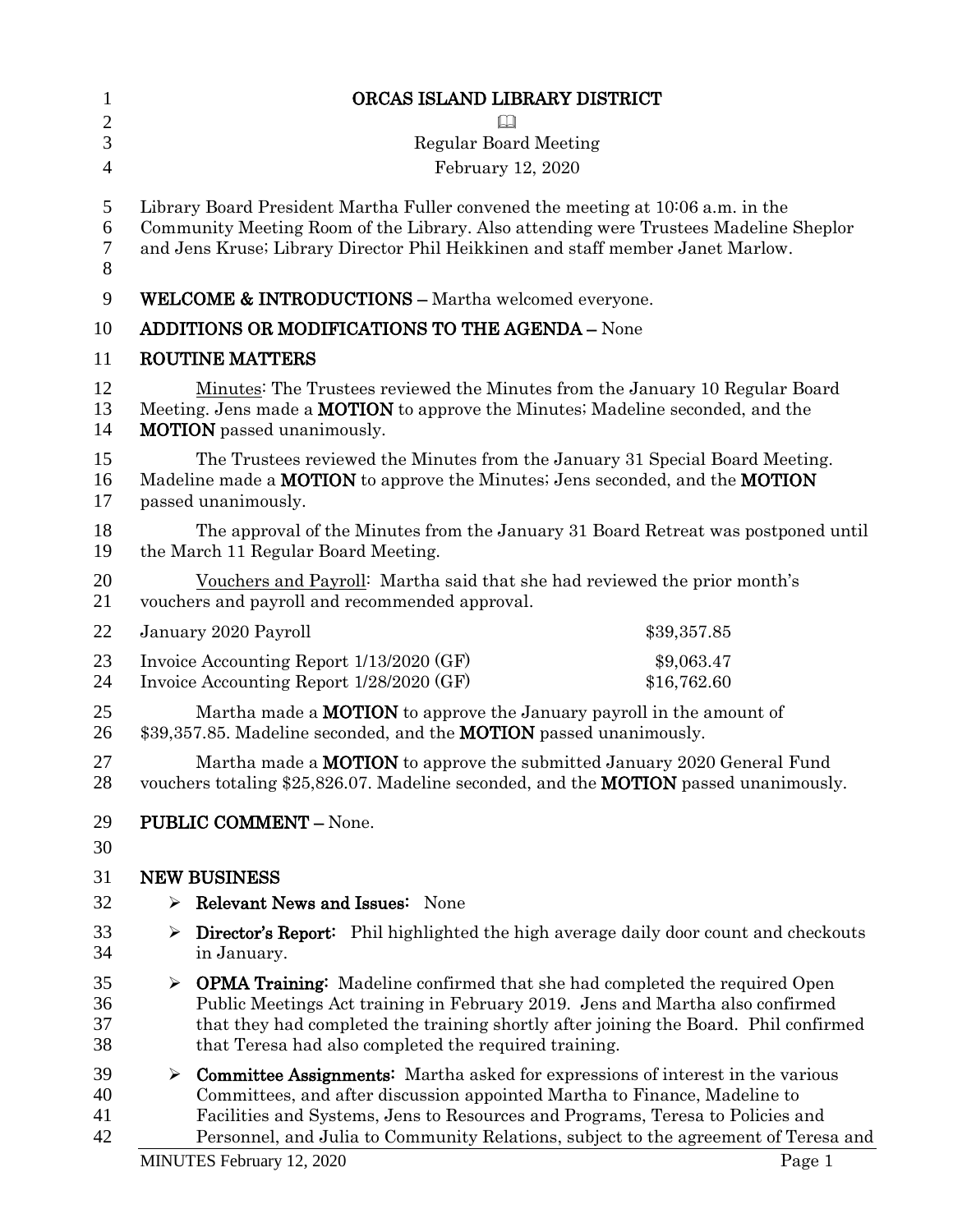- 43 Julia. Martha made a **MOTION** to approve this slate of committee chairs. Madeline 44 seconded, and the **MOTION** passed unanimously.
- $45 \rightarrow$  Library Newsletter Board Portion: The Board discussed adding a message from the Board to the monthly Library Newsletter. The Board agreed it would be a good idea to contribute every other month and discussed possible topics. Martha agreed to contribute the first communication for the March Newsletter.
- $49 \rightarrow$  Friends of the Library: Madeline attended the Friends' February meeting on behalf of the Board and briefed the Board on the highlights from the meeting, most notably the preparations for the March 7 Winter Book Sale. She also informed the Board that the Friends have changed their meeting times to 10:00am, still on the second Tuesday of each month. It was agreed that Martha would attend the April meeting.
- 

- 56  $\triangleright$  **Resources and Programs:** Jens reported that he was working with Mary to start a multi-week class titled Faustian Bargains beginning in March. There was also a discussion of the ongoing Black History Month programs.
- 59  $\triangleright$  **Community Relations:** Phil discussed the recent trespassing of a patron. Martha asked that the Board have a conversation in March about the priorities of the Community Relations Committee for the year.
- **Facilities & Systems:** Phil updated the Board on the landscaping work party on February 11 with KaBloom and seven volunteers. He said that it was a successful day, and that the group accomplished a lot.
- o Update on Remodeling Projects and Contracts: Phil updated the Board on the ongoing contract negotiations with the contractor who had already bid on the NanaWall prep work and said that three other contractors have done walk- throughs. He anticipates bids from some or all by the end of February. Martha discussed the HKP memos previously distributed and highlighted the importance of HKP's assistance in the projects, and wants to encourage the Library to use HKP to their full advantage. The Board discussed how much operational detail they'd like to receive from Phil related to the projects and contracts. Madeline expressed an interest in continuing the receive the operational communications, and she and Phil agreed to look at some of the working documents together to agree on what to share.
- 76  $\triangleright$  Policy & Personnel:
- **DEED CONTER 2** O Purchasing & Contracting Policy: Revisiting the proposed policy change introduced at the January 31 Special Meeting, the Board further discussed criteria that could be considered if a contractor was unable to secure a Performance Bond, and which reasons would be sufficient to allow additional retainage in lieu of the bond. The Board agreed that clear criteria to aid in the decision should be developed. Martha read the revised language of the Purchasing and Contracting Policy section V.h. "Bid Deposit, Performance Bond, and Noncollusion Affidavit for Public Works Improvement Projects" and made a **MOTION** to adopt the revisions to the policy. Jens seconded, and the **MOTION** passed unanimously.
- 87  $\triangleright$  Finance: None
-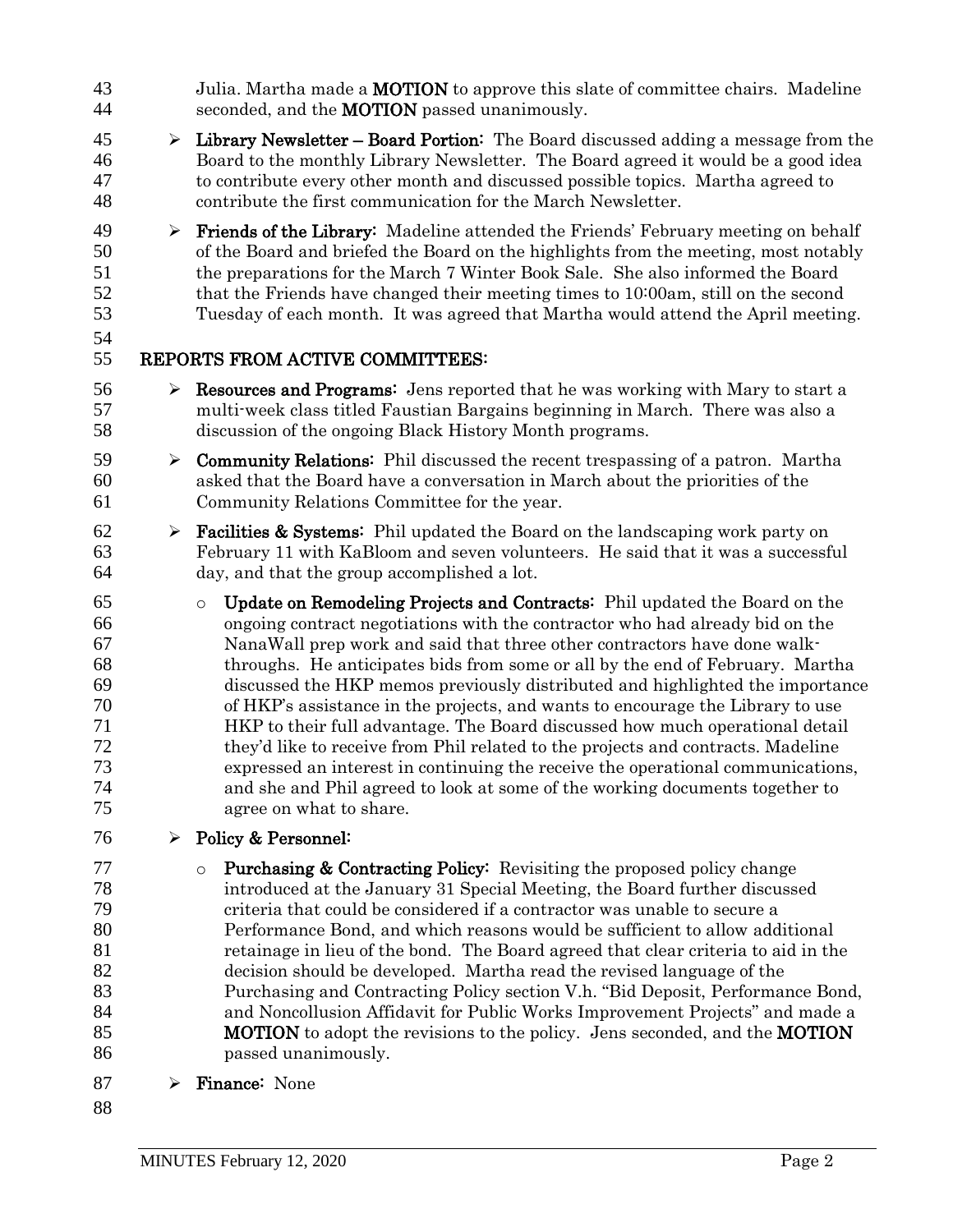- PUBLIC COMMENT None.
- OTHER None.
- **ADJOURNMENT** There being no further business, the meeting was adjourned at 11:25
- a.m.
- Submitted by Janet Marlow.
- 94 Approved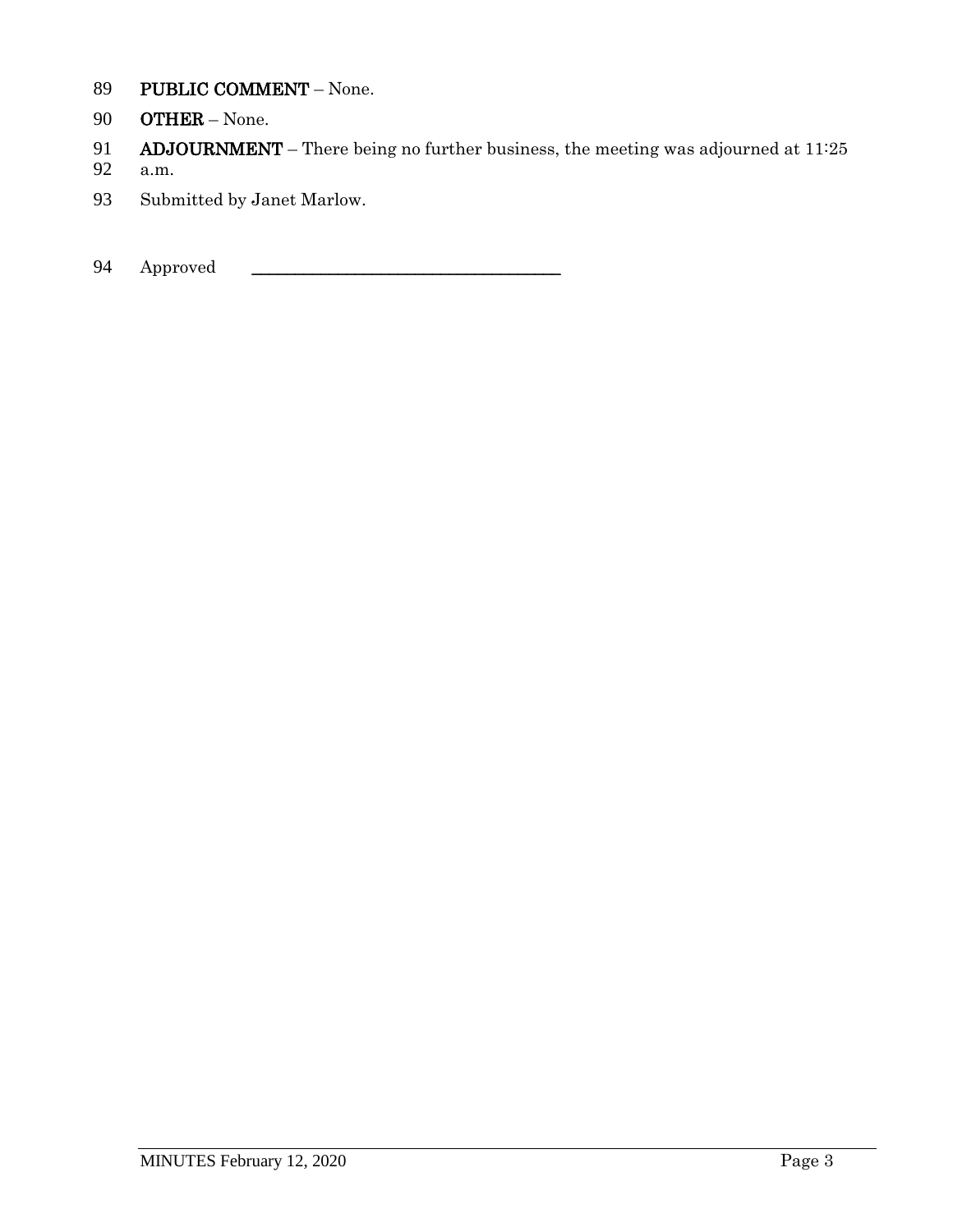| $\mathbf{1}$                                                                                                                                                                               | ORCAS ISLAND LIBRARY DISTRICT                                                                                                                                                                                                                                                                                                                                                                   |             |  |
|--------------------------------------------------------------------------------------------------------------------------------------------------------------------------------------------|-------------------------------------------------------------------------------------------------------------------------------------------------------------------------------------------------------------------------------------------------------------------------------------------------------------------------------------------------------------------------------------------------|-------------|--|
| $\overline{2}$                                                                                                                                                                             | Ш                                                                                                                                                                                                                                                                                                                                                                                               |             |  |
| $\overline{3}$                                                                                                                                                                             | <b>Regular Board Meeting</b>                                                                                                                                                                                                                                                                                                                                                                    |             |  |
| $\overline{4}$                                                                                                                                                                             | March 11, 2020                                                                                                                                                                                                                                                                                                                                                                                  |             |  |
| 5<br>6<br>$\tau$<br>8                                                                                                                                                                      | Library Board President Martha Fuller convened the meeting at 10:06 a.m. in the<br>Community Meeting Room of the Library. Also attending were Trustees Madeline Sheplor,<br>Jens Kruse, Teresa Patrick (by phone) and Julia Wrapp (by phone); Library Director Phil<br>Heikkinen, and staff members Janet Marlow and Jennifer DeGroot.                                                          |             |  |
| 9                                                                                                                                                                                          | <b>WELCOME &amp; INTRODUCTIONS - Martha welcomed everyone.</b>                                                                                                                                                                                                                                                                                                                                  |             |  |
| 10<br>11<br>12                                                                                                                                                                             | <b>ADDITIONS OR MODIFICATIONS TO THE AGENDA - Phil offered for Children's</b><br>Librarian Jennifer DeGroot to join the meeting to provide the Trustees with an update on<br>her activities, and the Board agreed.                                                                                                                                                                              |             |  |
| 13                                                                                                                                                                                         | <b>ROUTINE MATTERS</b>                                                                                                                                                                                                                                                                                                                                                                          |             |  |
| 14<br>15<br>16                                                                                                                                                                             | Minutes: The Trustees reviewed the Minutes from the January 31 Board Retreat.<br>Madeline made a <b>MOTION</b> to approve the Minutes; Jens seconded, and the <b>MOTION</b><br>passed unanimously with Teresa and Martha abstaining due to not having attended.                                                                                                                                 |             |  |
| 17<br>18<br>19                                                                                                                                                                             | The Trustees reviewed the Minutes from the February 12 Regular Board Meeting.<br>Jens made a MOTION to approve the Minutes; Madeline seconded, and the MOTION<br>passed unanimously with Julia abstaining due to not having attended the meeting.                                                                                                                                               |             |  |
| 20<br>21                                                                                                                                                                                   | Vouchers and Payroll: Martha said that she had reviewed the prior month's<br>vouchers and payroll and recommended approval.                                                                                                                                                                                                                                                                     |             |  |
| 22                                                                                                                                                                                         | February 2020 Payroll                                                                                                                                                                                                                                                                                                                                                                           | \$40,127.08 |  |
| 23<br>Invoice Accounting Report 2/7/2020 (GF)<br>\$3,900.00<br>Invoice Accounting Report 2/10 /2020 (GF)<br>24<br>\$8,444.80<br>25<br>Invoice Accounting Report 2/24/2020 (GF)<br>\$871.57 |                                                                                                                                                                                                                                                                                                                                                                                                 |             |  |
| 26<br>27                                                                                                                                                                                   | Madeline made a <b>MOTION</b> to approve the February payroll in the amount of<br>\$40,127.08. Jens seconded, and the <b>MOTION</b> passed unanimously.                                                                                                                                                                                                                                         |             |  |
| 28<br>29                                                                                                                                                                                   | Martha made a <b>MOTION</b> to approve the submitted February 2020 General Fund<br>vouchers totaling \$13,216.37. Madeline seconded, and the <b>MOTION</b> passed unanimously.                                                                                                                                                                                                                  |             |  |
| 30<br>31<br>32                                                                                                                                                                             | <b>PUBLIC COMMENT</b> – Jennifer informed the Board about the Bellingham Children's<br>Literature Conference she attended. She also discussed her perspective on COVID-19<br>impact related to Children's activities.                                                                                                                                                                           |             |  |
| 33                                                                                                                                                                                         | <b>NEW BUSINESS</b>                                                                                                                                                                                                                                                                                                                                                                             |             |  |
| 34                                                                                                                                                                                         | $\triangleright$ Relevant News and Issues: None                                                                                                                                                                                                                                                                                                                                                 |             |  |
| 35<br>36<br>37<br>38<br>39                                                                                                                                                                 | $\triangleright$ Director's Report: Phil informed the Board that the WLA Director's Meeting he was<br>scheduled to attend had been cancelled due to the virus. He also reintroduced the<br>VOICE newsletter available to the trustees and reviewed the February door count<br>versus checkout levels. There was also a discussion of the high attendance of teens<br>and tweens at the Library. |             |  |
| 40<br>41                                                                                                                                                                                   | $\triangleright$ OPMA Training: Julia confirmed that she had completed the required Open Public<br>Meetings Act training, which means all Trustees are now up to date.                                                                                                                                                                                                                          |             |  |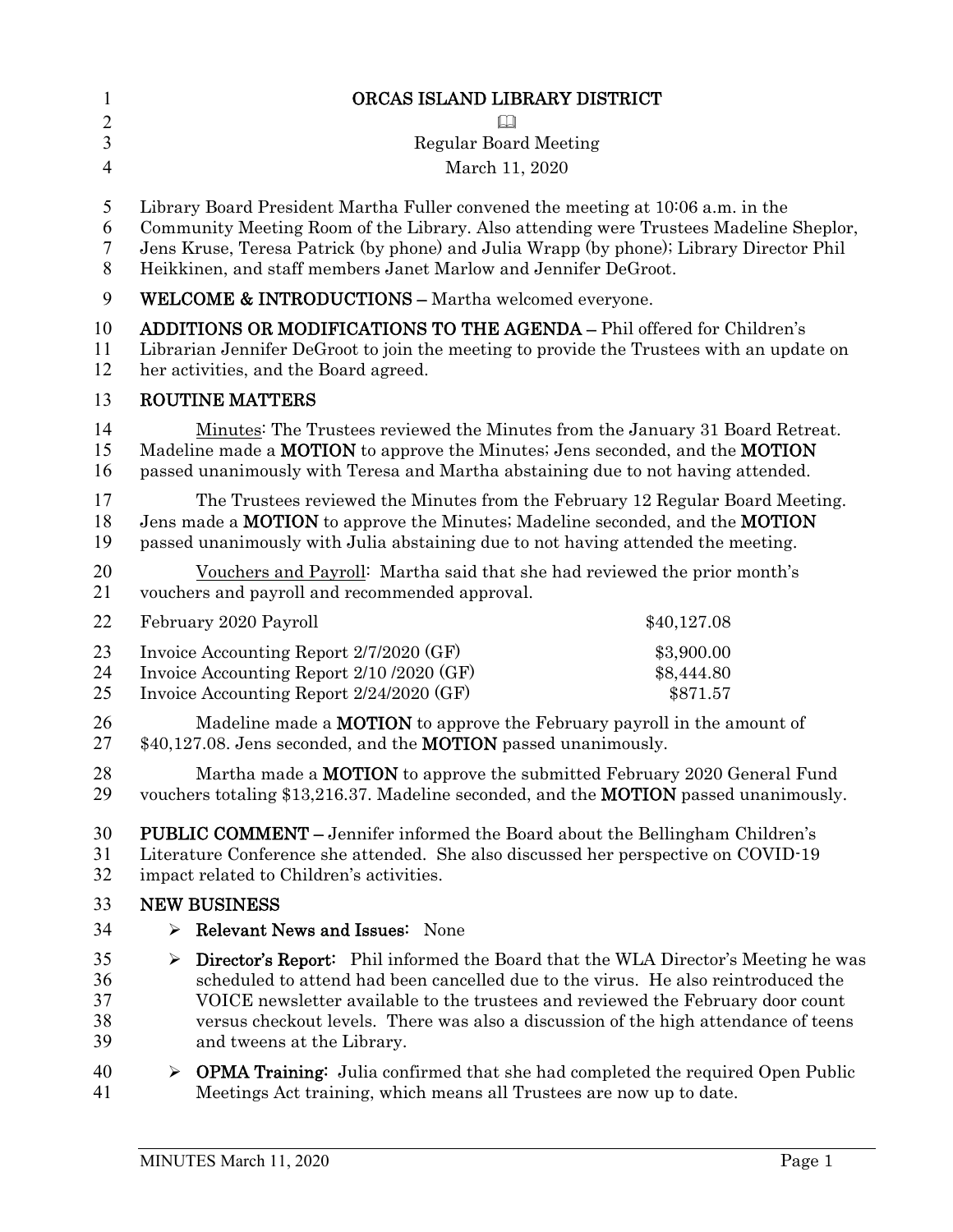42  $\triangleright$  **Friends of the Library:** Phil updated the Board on the March 10 Friends meeting, informing them that the focus of the meeting was how to recoup the revenue that was lost by the cancellation of their Winter Book Sale.

#### 

#### REPORTS FROM ACTIVE COMMITTEES:

 $47 \rightarrow$  **Resources and Programs:** Phil informed the Board that the program the week of the meeting was cancelled due to the virus, and decisions on upcoming programs was being made on a case-by-case basis at this time.

#### $50 \rightarrow$  Community Relations

- o Priorities for 2020: Martha informed the Board that she and Julia discussed Julia handling the Community Relations Committee. Martha asked that the Board think about possible priorities to discuss when Julia is able to move ahead with committee. Phil mentioned that he and Julia had discussed estate planning.
- 55  $\triangleright$  **Facilities & Systems:** Madeline said that the Facilities Committee met the previous week, mostly to bring the rest of the committee up to date on the current projects. The committee is also prioritizing a landscape masterplan for which Margaret Payne is taking the lead. She also mentioned that the upholstered chairs are coming soon and end tables are still to be determined.
- o Remodeling Projects and Proposals: Phil gave an overall status of the three bids for the remodeling projects. There was a discussion of Rolf Eriksen's amended bid for the NanaWall prep work. Phil had asked DVK Construction to break out its proposal to show individual project components so that the Board can compare equivalent bids. The Board agreed to postpone making a decision on any proposal for the NanaWall prep work until that information was received. There was also discussion of Timeless Woodsmith's estimate for the lobby remodel. Board agreed that clarification was needed, and Phil will continue working with the vendor to solidify the bid.

#### 69  $\triangleright$  Policy & Personnel:

- o Emergency Operations Policy: Martha introduced the Emergency Operations Policy draft previously distributed by Phil and commented that she's glad it's broad in scope. Teresa said that the draft policy is fine but feels that the Library can proceed without it since the actions it contains are already within the scope of the Board and Director. She also said that the Library should look to larger government decisions to guide our own. Phil said that it would be useful to have a policy that communicates our approach. Martha read the Emergency Operations Policy and recommended its adoption. Jens made a MOTION to adopt the policy. Madeline seconded, and the MOTION passed unanimously.
- 79  $\triangleright$  Finance: None
- PUBLIC COMMENT None.
- OTHER None.

- p.m.
- Submitted by Janet Marlow.

<sup>82</sup> ADJOURNMENT – There being no further business, the meeting was adjourned at  $12:02$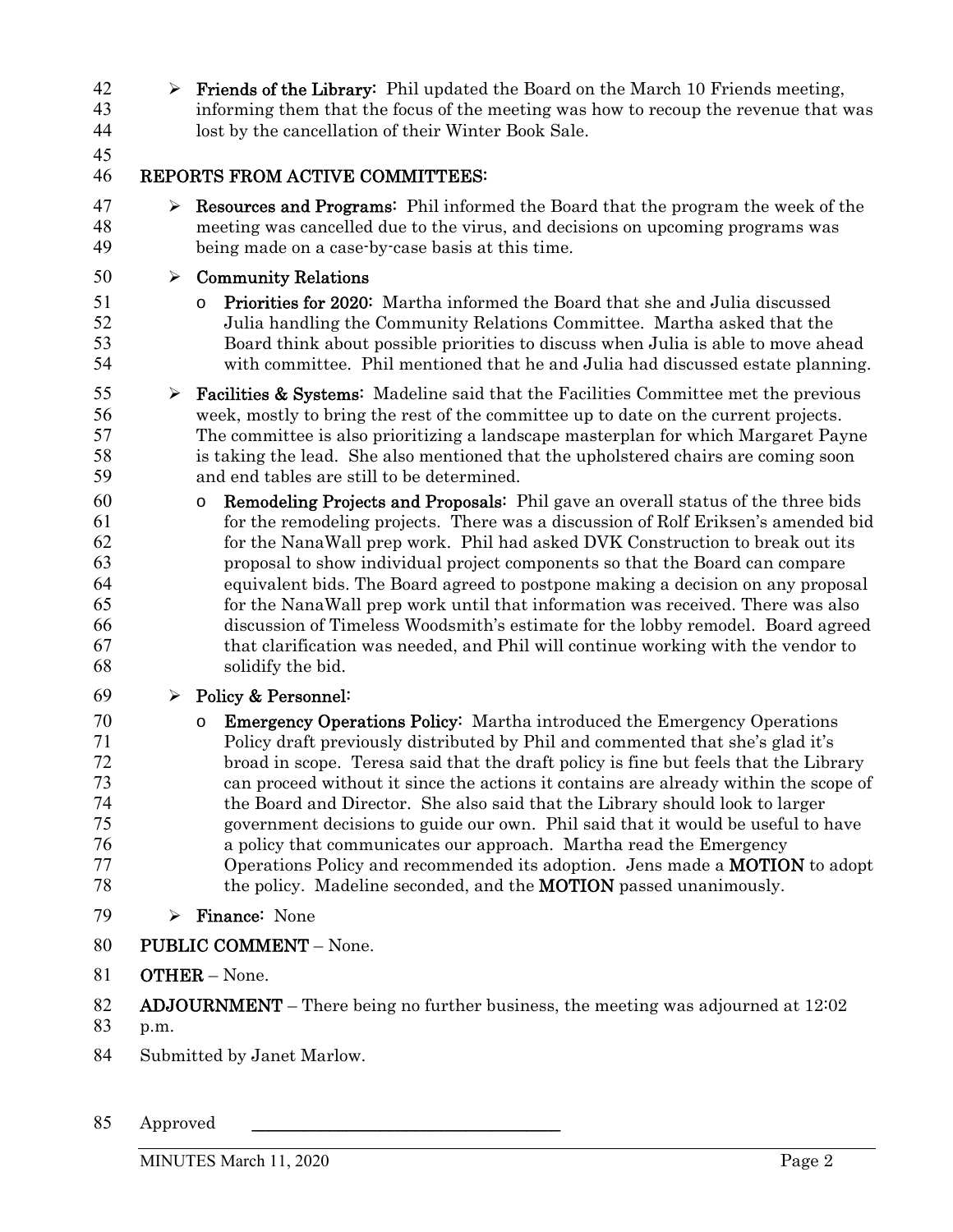| $\mathbf{1}$   | ORCAS ISLAND LIBRARY DISTRICT                                                                                                                               |
|----------------|-------------------------------------------------------------------------------------------------------------------------------------------------------------|
| $\overline{2}$ |                                                                                                                                                             |
| 3              | <b>Special Board Meeting Minutes</b>                                                                                                                        |
| $\overline{4}$ | March 17, 2020                                                                                                                                              |
| 5              | Library Board President Martha Fuller called the Special Meeting to order at 3:32                                                                           |
| 6              | p.m. in the Library's Community Room meeting room. Also attending were                                                                                      |
| 7              | Trustees Madeline Sheplor, Julia Wrapp (via telephone), Jens Kruse (via                                                                                     |
| $8\,$<br>9     | telephone), and Teresa Patrick (via telephone); Library Director Phil Heikkinen<br>and staff member Janet Marlow; and contractor Rolf Eriksen.              |
| 10             | 1. Welcome: Martha welcomed everyone to the meeting.                                                                                                        |
| 11             | 2. Review of Proposals for NanaWall Preparation and Installation:                                                                                           |
| 12             | Martha reintroduced the proposals discussed at the March 11 Regular<br>$\bullet$                                                                            |
| 13             | Board Meeting and said that the Board's initial concerns from that                                                                                          |
| 14<br>15       | meeting had been addressed, and could now say with certainty that the<br>bid from Rolf Eriksen was a fixed-fee contract and that there were no              |
| 16             | other bids which were competitive.                                                                                                                          |
| 17             | Rolf Eriksen joined the meeting at 3.37 p.m.<br>$\bullet$                                                                                                   |
| 18             | The Board discussed the public perception of commencing a project while<br>$\bullet$                                                                        |
| 19             | the Library was closed due to the COVID-19 virus. Rolf emphasized that                                                                                      |
| 20             | it's the safest time to do the project without the public in the area.                                                                                      |
| 21             | The Board and Rolf discussed the number of workers on the team and<br>$\bullet$                                                                             |
| 22             | the possible ways to practice social distancing during the work.                                                                                            |
| 23             | Martha made a <b>MOTION</b> to approve the execution of the agreement<br>$\bullet$                                                                          |
| 24             | with Rolf for the NanaWall prep work in the amount of \$53,024.40 plus                                                                                      |
| 25             | an addition of 2% toward costs for performance bonding, plus sales tax,                                                                                     |
| 26             | for a total cost of \$58,465.77, contingent upon a signed contract.                                                                                         |
| 27             | Madeline seconded, and the <b>MOTION</b> passed unanimously.                                                                                                |
| 28             | Rolf Eriksen thanked the Board and left the meeting.                                                                                                        |
| 29<br>30       | Other: The Board discussed the recent closure of the Library, emphasizing<br>that it was the right choice due to the number of patrons who are either high- |
| 31             | risk for complications or children. Madeline pointed out that the American                                                                                  |
| 32             | Library Association's stance that all libraries should close was also compelling.                                                                           |
| 33             | Phil informed the Board that there was a staff meeting scheduled for the next                                                                               |
| 34             | day to discuss ways to safely provide some level of service to the public without                                                                           |
| 35             | being open.                                                                                                                                                 |
| 36             | 4. Adjournment: There being no further business, the meeting was adjourned at                                                                               |
| 37             | 4:00 p.m.                                                                                                                                                   |
| 38             | Submitted by Janet Marlow.                                                                                                                                  |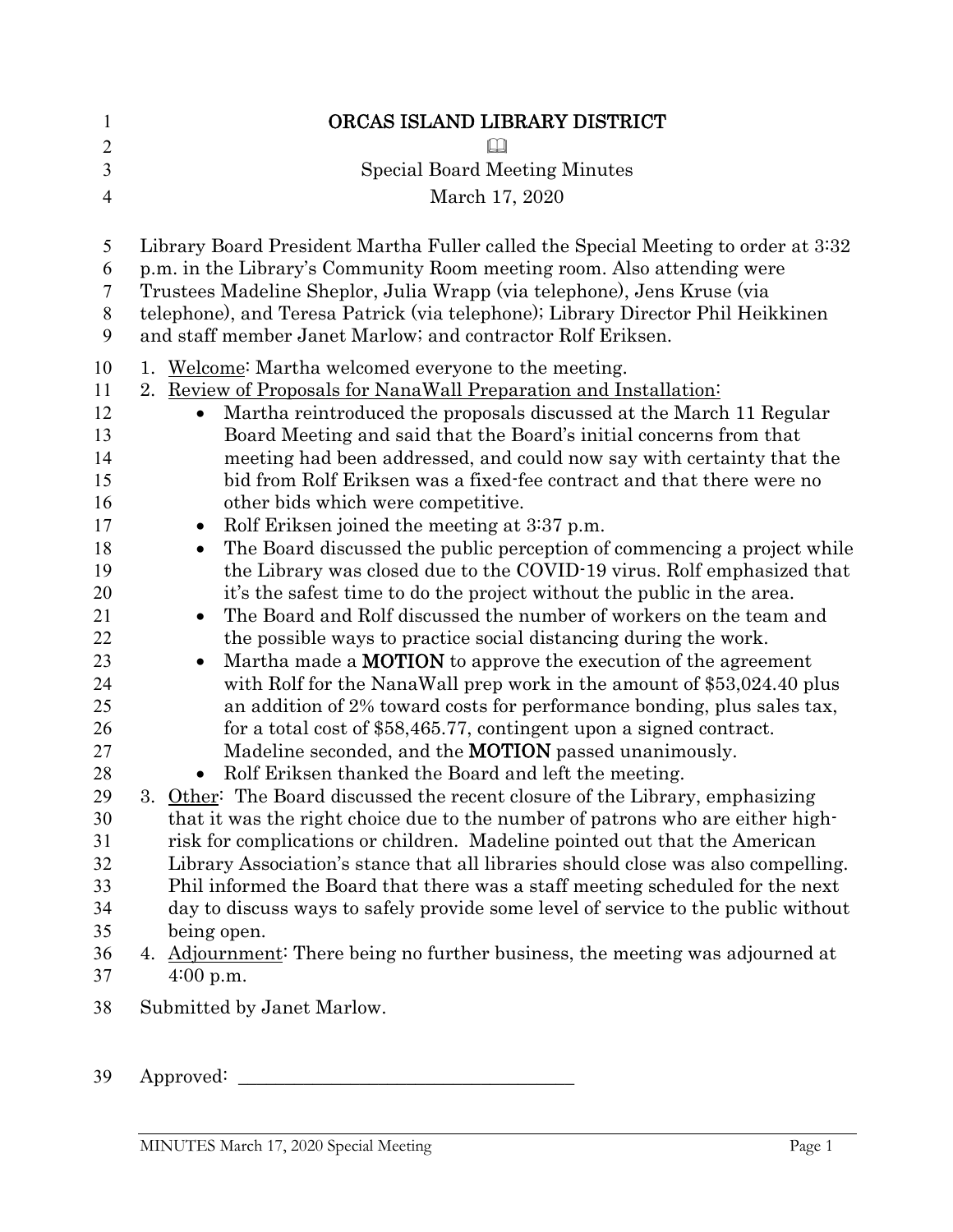| $\mathbf{1}$   | ORCAS ISLAND LIBRARY DISTRICT                                                                                                                                                                                                                             |
|----------------|-----------------------------------------------------------------------------------------------------------------------------------------------------------------------------------------------------------------------------------------------------------|
| $\overline{2}$ |                                                                                                                                                                                                                                                           |
| 3              | <b>Special Board Meeting Minutes</b>                                                                                                                                                                                                                      |
| $\overline{4}$ | March 25, 2020                                                                                                                                                                                                                                            |
|                |                                                                                                                                                                                                                                                           |
| 5<br>6<br>7    | Library Board President Martha Fuller called the Special Meeting to order at 3:34<br>p.m. via teleconference. Also attending by phone were Trustees Madeline Sheplor,<br>Julia Wrapp, Jens Kruse, and Teresa Patrick; Library Director Phil Heikkinen and |
| 8              | staff member Janet Marlow joined from the Library Community Room.                                                                                                                                                                                         |
| 9              | Welcome: Martha thanked everyone for joining the meeting.<br>1.                                                                                                                                                                                           |
| 10             | 2. Staff Policy Update: Paid Administrative Leave:                                                                                                                                                                                                        |
| 11             | Martha explained that, in light of the Governor's Stay Home-Stay Safe<br>$\bullet$                                                                                                                                                                        |
| 12<br>13       | Proclamation, Phil has introduced this amendment to the 2.16 Employee<br>Benefits portion of the Policy Manual after researching what other libraries                                                                                                     |
| 14             | are doing in the state and country, as well as using guidance from MRSC                                                                                                                                                                                   |
| 15             | (Municipal Research and Service Center) and our Attorney Dan Gottlieb.                                                                                                                                                                                    |
| 16             | Phil added that the policy change would allow the Library to be flexible in<br>$\bullet$                                                                                                                                                                  |
| 17             | response to an implementation of our Emergency Operations Policy.                                                                                                                                                                                         |
| 18             | Martha asked how the policy would be implemented with the staff in this<br>$\bullet$                                                                                                                                                                      |
| 19             | particular case, and Phil explained that all staff will be continuing                                                                                                                                                                                     |
| 20             | activities remotely as they are able but will not be tracking hours. Everyone                                                                                                                                                                             |
| 21             | would be paid their standard FTE rate.                                                                                                                                                                                                                    |
| 22             | Martha added that it would be a great time to encourage professional<br>$\bullet$                                                                                                                                                                         |
| 23             | development, specifically through any online courses available.                                                                                                                                                                                           |
| 24             | Teresa pointed out that continuing to pay Library staff has a positive                                                                                                                                                                                    |
| 25             | impact on not only the employees but the community.                                                                                                                                                                                                       |
| 26<br>27       | Jens added that paying the staff at this time was a relatively easy thing for<br>the Library to do since the Library's revenues are not directly impacted by                                                                                              |
| 28             | the Governor's Proclamation.                                                                                                                                                                                                                              |
| 29             | Phil said that the decision to pay staff would be reevaluated regularly in                                                                                                                                                                                |
| 30             | the context of the evolving pandemic and any legal requirements.                                                                                                                                                                                          |
| 31             | Martha read the content of the revised 2.16.I and 2.16.J and recommended                                                                                                                                                                                  |
| 32             | approval. Jens made a <b>MOTION</b> to adopt the policy revision. Julia                                                                                                                                                                                   |
| 33             | seconded, and the <b>MOTION</b> passed unanimously.                                                                                                                                                                                                       |
| 34             | Phil thanked the Board and explained that since the Stay-Home order was                                                                                                                                                                                   |
| 35             | effective midnight on March 25, all employees would be put on Paid                                                                                                                                                                                        |
| 36             | Administrative Leave starting on March 26.                                                                                                                                                                                                                |
| 37             | 3. Other: None                                                                                                                                                                                                                                            |
| 38             | Adjournment: There being no further business, the meeting was adjourned at 3:55<br>4.                                                                                                                                                                     |
| 39             | p.m.                                                                                                                                                                                                                                                      |
| 40             | Submitted by Janet Marlow.                                                                                                                                                                                                                                |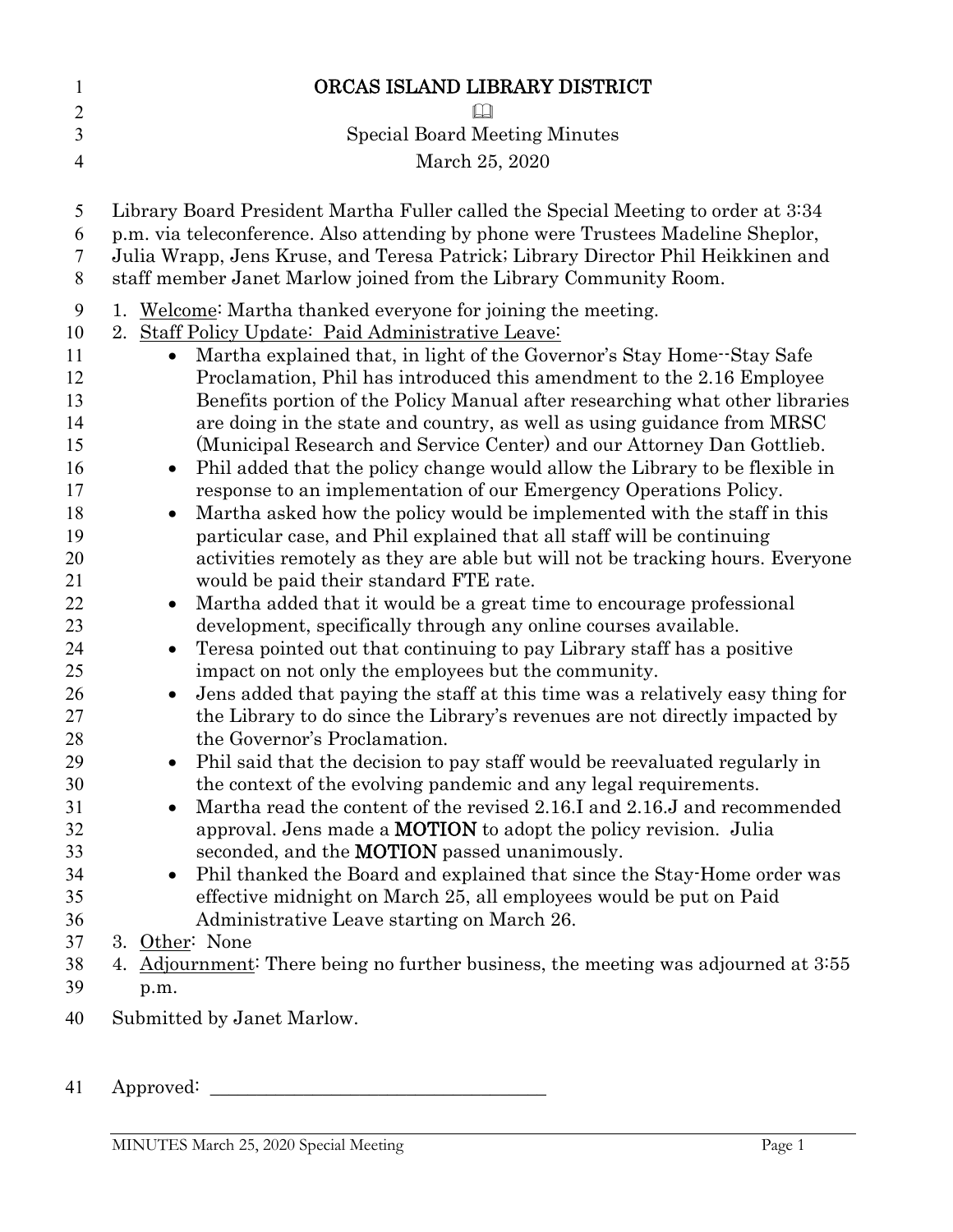| $\mathbf{1}$                                                   | ORCAS ISLAND LIBRARY DISTRICT                                                                                                                                                                                                                                                                                                                                                                                                                                                                                                                                                                                                                                                                                                                                                                                                                                                                                                            |  |  |  |
|----------------------------------------------------------------|------------------------------------------------------------------------------------------------------------------------------------------------------------------------------------------------------------------------------------------------------------------------------------------------------------------------------------------------------------------------------------------------------------------------------------------------------------------------------------------------------------------------------------------------------------------------------------------------------------------------------------------------------------------------------------------------------------------------------------------------------------------------------------------------------------------------------------------------------------------------------------------------------------------------------------------|--|--|--|
| $\overline{2}$                                                 |                                                                                                                                                                                                                                                                                                                                                                                                                                                                                                                                                                                                                                                                                                                                                                                                                                                                                                                                          |  |  |  |
| $\mathfrak{Z}$                                                 | <b>Regular Board Meeting</b>                                                                                                                                                                                                                                                                                                                                                                                                                                                                                                                                                                                                                                                                                                                                                                                                                                                                                                             |  |  |  |
| $\overline{4}$                                                 | April 8, 2020                                                                                                                                                                                                                                                                                                                                                                                                                                                                                                                                                                                                                                                                                                                                                                                                                                                                                                                            |  |  |  |
| 5<br>6<br>7<br>8                                               | Library Board President Martha Fuller convened the meeting at 10:01 a.m. on<br>teleconference. Also attending were Trustees Madeline Sheplor, Jens Kruse, Teresa Patrick,<br>and Julia Wrapp; Library Director Phil Heikkinen, and staff member Janet Marlow. All<br>attendance was by phone due to the revised OPMA in response to COVID-19.                                                                                                                                                                                                                                                                                                                                                                                                                                                                                                                                                                                            |  |  |  |
| 9                                                              | <b>WELCOME &amp; INTRODUCTIONS - Martha welcomed everyone.</b>                                                                                                                                                                                                                                                                                                                                                                                                                                                                                                                                                                                                                                                                                                                                                                                                                                                                           |  |  |  |
| 10                                                             | <b>ADDITIONS OR MODIFICATIONS TO THE AGENDA - None</b>                                                                                                                                                                                                                                                                                                                                                                                                                                                                                                                                                                                                                                                                                                                                                                                                                                                                                   |  |  |  |
| 11                                                             | <b>ROUTINE MATTERS</b>                                                                                                                                                                                                                                                                                                                                                                                                                                                                                                                                                                                                                                                                                                                                                                                                                                                                                                                   |  |  |  |
| 12<br>13<br>14<br>15                                           | Minutes: The Trustees reviewed the Minutes from the March 11 Regular Board<br>Meeting, the March 17 Special Meeting, and the March 25 Special Meeting. Jens made a<br>MOTION to approve the Minutes; Madeline seconded, and the MOTION passed<br>unanimously.                                                                                                                                                                                                                                                                                                                                                                                                                                                                                                                                                                                                                                                                            |  |  |  |
| 16<br>17                                                       | Vouchers and Payroll: Martha said that she had reviewed the prior month's<br>vouchers and payroll and recommended approval.                                                                                                                                                                                                                                                                                                                                                                                                                                                                                                                                                                                                                                                                                                                                                                                                              |  |  |  |
| 18                                                             | March 2020 Payroll<br>\$39,687.61                                                                                                                                                                                                                                                                                                                                                                                                                                                                                                                                                                                                                                                                                                                                                                                                                                                                                                        |  |  |  |
| 19<br>20<br>21                                                 | Invoice Accounting Report 3/3/2020 (GF)<br>\$8,235.07<br>Invoice Accounting Report 3/16/2020 (GF)<br>\$13,804.44<br>Invoice Accounting Report 3/30/2020 (GF)<br>\$11,168.76                                                                                                                                                                                                                                                                                                                                                                                                                                                                                                                                                                                                                                                                                                                                                              |  |  |  |
| 22<br>23                                                       | Teresa made a <b>MOTION</b> to approve the March payroll in the amount of \$39,687.61.<br>Julia seconded, and the <b>MOTION</b> passed unanimously.                                                                                                                                                                                                                                                                                                                                                                                                                                                                                                                                                                                                                                                                                                                                                                                      |  |  |  |
| 24<br>25                                                       | Madeline made a <b>MOTION</b> to approve the submitted March 2020 General Fund<br>vouchers totaling \$33,208.27. Jens seconded, and the <b>MOTION</b> passed unanimously.                                                                                                                                                                                                                                                                                                                                                                                                                                                                                                                                                                                                                                                                                                                                                                |  |  |  |
| 26                                                             | <b>PUBLIC COMMENT - None</b>                                                                                                                                                                                                                                                                                                                                                                                                                                                                                                                                                                                                                                                                                                                                                                                                                                                                                                             |  |  |  |
| 27                                                             | <b>NEW BUSINESS</b>                                                                                                                                                                                                                                                                                                                                                                                                                                                                                                                                                                                                                                                                                                                                                                                                                                                                                                                      |  |  |  |
| 28                                                             | Relevant News and Issues: None<br>⋗                                                                                                                                                                                                                                                                                                                                                                                                                                                                                                                                                                                                                                                                                                                                                                                                                                                                                                      |  |  |  |
| 29<br>30<br>31<br>32<br>33<br>34<br>35<br>36<br>37<br>38<br>39 | Director's Report: Phil highlighted the high level of checkouts in the days prior to<br>➤<br>the Library's closure. Regarding COVID-19 response, he informed the Board that he<br>is participating in the weekly San Juan County Partners Conference Call to get a<br>weekly update from County Health and Community Service Director, Mark<br>Tompkins. He also informed the Board that he would be participating in a call with<br>the Public Libraries of Washington Directors in the afternoon of April 8 to discuss<br>unified messaging to the Governor on what level of service libraries can provide<br>during this time. Phil emphasized that, whatever the Library does, we need to make<br>sure it is compliant with county and state guidelines and that we need to be able to<br>show that we can do it safely. Teresa added that we should ensure that we have a<br>united front with the other San Juan County libraries. |  |  |  |
| 40<br>41<br>42                                                 | <b>Friends of the Library:</b> The Friends Treasurer's Report was previously sent to the<br>➤<br>Board from the Friends Treasurer.                                                                                                                                                                                                                                                                                                                                                                                                                                                                                                                                                                                                                                                                                                                                                                                                       |  |  |  |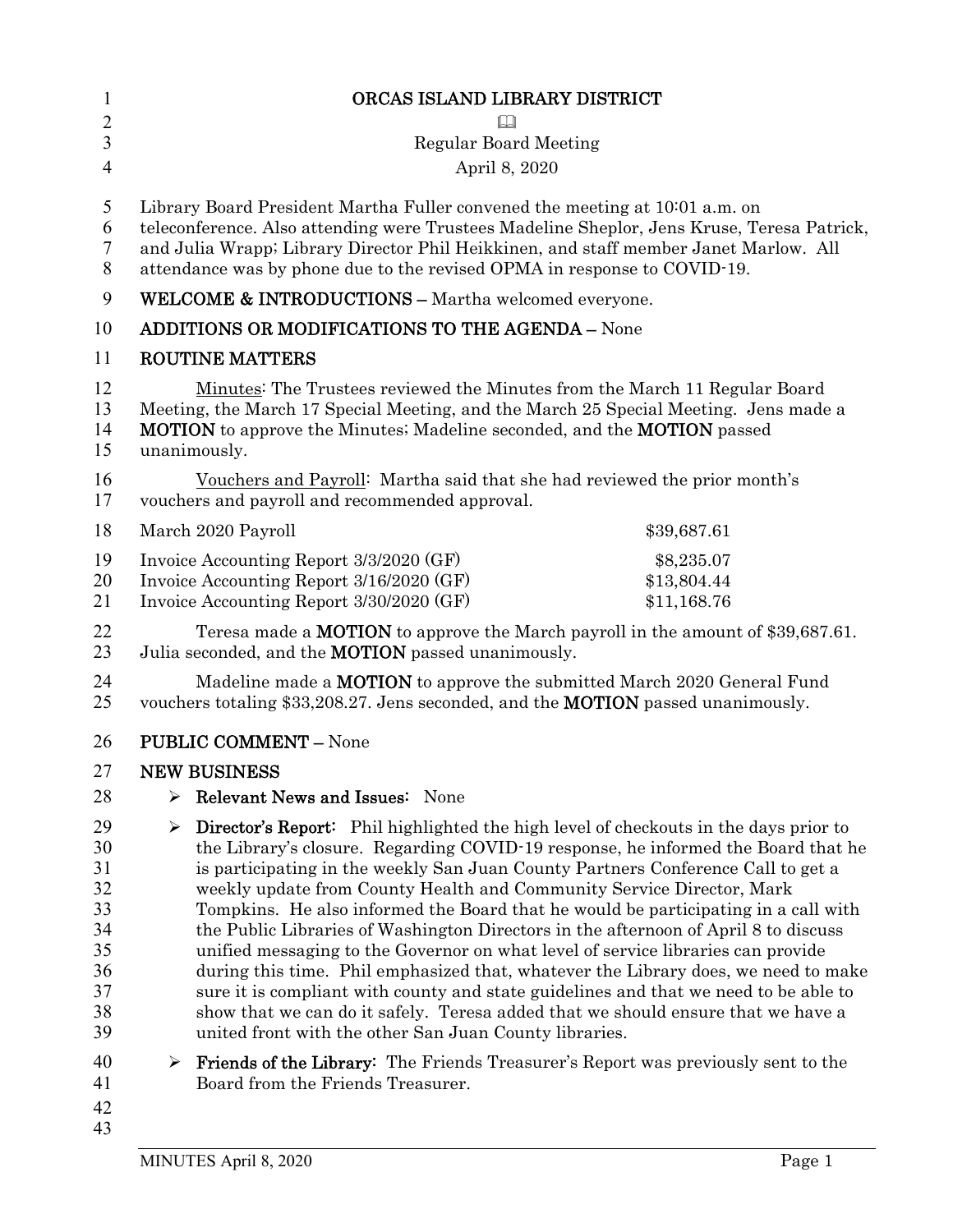- 45  $\triangleright$  **Resources and Programs:** Jens informed the Board that he was starting a reading group in April focused on "Pandemics in Literature" and that they would be meeting over Zoom. As of this time, 20 people have signed up for the group.
- 48  $\rightarrow$  Community Relations: Julia emphasized that it's important to communicate to the community at this time and explain what's happening at the Library during the closure. The Board discussed different outlets for communication, and Julia and Phil agreed to work on an update.
- 52  $\triangleright$  **Facilities & Systems:** Madeline informed the Board that the chairs arrived yesterday (April 7). Phil added that the Library will surplus the old chairs at a price of around \$10 each. Phil also updated the Board on the NanaWall project. He said that the contractor had mobilized on Monday (April 6) and were cutting into drywall today. He added that they have their own keys and will be isolated to the west portion of the building. Phil added that the Library's attorney agrees that construction can continue during the statewide Stay-at-Home Order since this is a public works project. The Board agreed that it is a silver lining to be able to get this project done so quickly during the closure.
- 61  $\triangleright$  Policy & Personnel: Phil discussed the ongoing staff activities during the closure.
- 62  $\triangleright$  **Finance:** Phil said that we may see a decrease in expenses during the closure, but that he has encouraged staff to continue ordering for the collection in the meantime.
- PUBLIC COMMENT None.
- OTHER Phil and the Board thanked Orcas Freight for delivering the new chairs, saving the Library approximately \$1500.
- 67 ADJOURNMENT There being no further business, the meeting was adjourned at  $10<sup>147</sup>$ a.m.
- Submitted by Janet Marlow.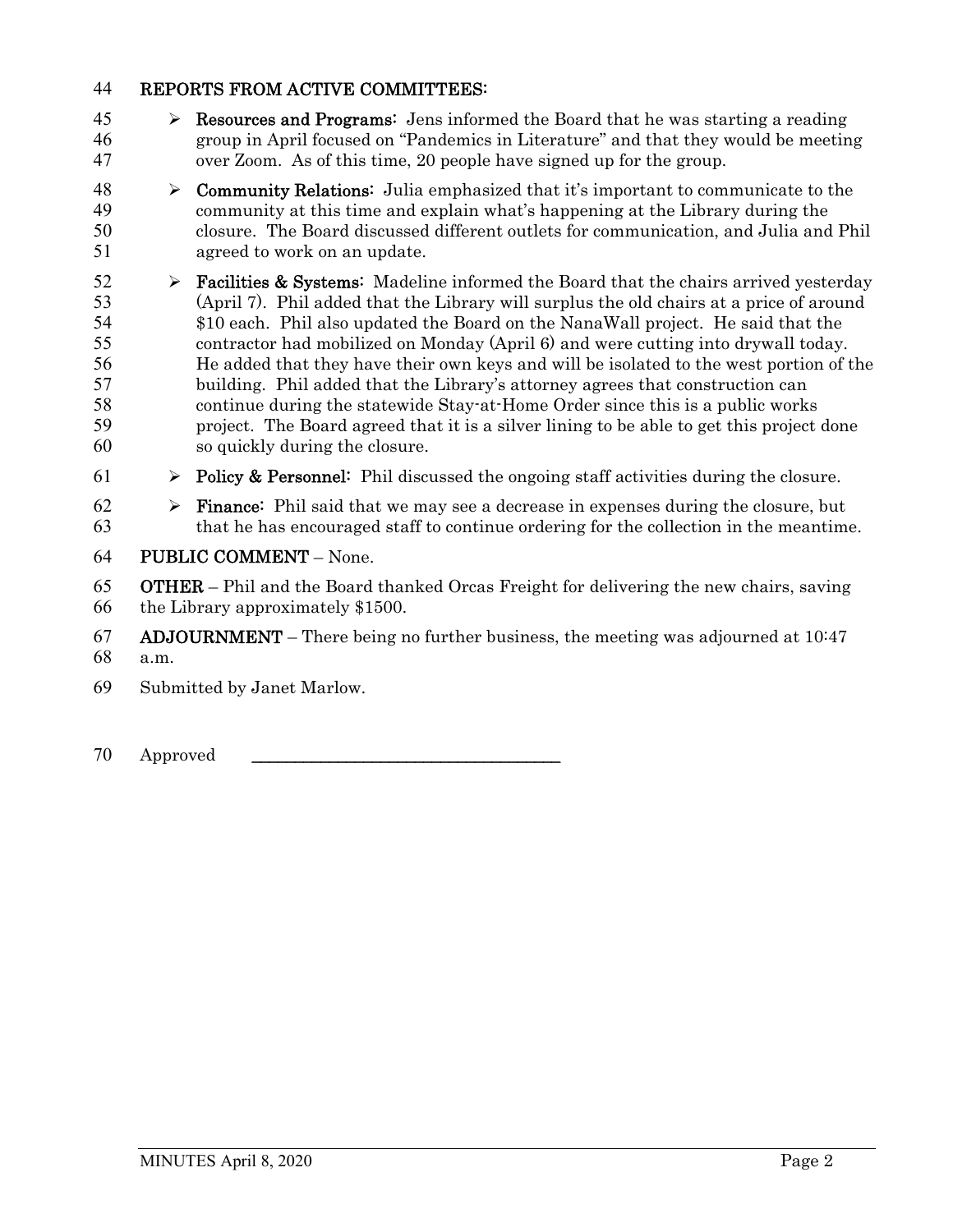| $\mathbf{1}$ | ORCAS ISLAND LIBRARY DISTRICT                                                                                                                                   |  |
|--------------|-----------------------------------------------------------------------------------------------------------------------------------------------------------------|--|
| $\mathbf{2}$ |                                                                                                                                                                 |  |
| 3            | <b>Regular Board Meeting</b>                                                                                                                                    |  |
| 4            | May 13, 2020                                                                                                                                                    |  |
|              |                                                                                                                                                                 |  |
| 5            | Library Board President Martha Fuller convened the meeting at 10001 a.m. on                                                                                     |  |
| 6            | teleconference. Also attending were Trustees Madeline Sheplor, Jens Kruse, Teresa Patrick,                                                                      |  |
| 7            | and Julia Wrapp; Library Director Phil Heikkinen, staff member Janet Marlow, and Friends                                                                        |  |
| $8\,$        | Board President Ken Gibbs. All attendance was by phone due to the revised OPMA in                                                                               |  |
| 9            | response to COVID-19.                                                                                                                                           |  |
| 10           | <b>WELCOME &amp; INTRODUCTIONS - Martha welcomed everyone.</b>                                                                                                  |  |
| 11           | <b>ADDITIONS OR MODIFICATIONS TO THE AGENDA - None</b>                                                                                                          |  |
| 12           | <b>ROUTINE MATTERS</b>                                                                                                                                          |  |
| 13           | Minutes: The Trustees reviewed the Minutes from the April 8 Regular Board                                                                                       |  |
| 14           | Meeting. Teresa made a <b>MOTION</b> to approve the Minutes; Madeline seconded, and the                                                                         |  |
| 15           | <b>MOTION</b> passed unanimously.                                                                                                                               |  |
| 16           | Vouchers and Payroll: Martha said that she had reviewed the prior month's                                                                                       |  |
| 17           | vouchers and payroll and recommended approval.                                                                                                                  |  |
| 18           | April 2020 Payroll<br>\$41,120.97                                                                                                                               |  |
| 19           | Invoice Accounting Report 4/13/2020 (GF)<br>\$27,555.18                                                                                                         |  |
| 20           | Invoice Accounting Report 4/27/2020 (GF)<br>\$39,785.95                                                                                                         |  |
| 21           | Jens made a <b>MOTION</b> to approve the submitted April 2020 General Fund vouchers                                                                             |  |
| 22           | totaling \$67,341.13. Julia seconded, and the <b>MOTION</b> passed unanimously.                                                                                 |  |
| 23           | Teresa made a <b>MOTION</b> to approve the April payroll in the amount of $$41,120.97$ .                                                                        |  |
| 24           | Jens seconded, and the <b>MOTION</b> passed unanimously.                                                                                                        |  |
| 25           | <b>PUBLIC COMMENT - None</b>                                                                                                                                    |  |
| 26           | <b>NEW BUSINESS</b>                                                                                                                                             |  |
| 27           | $\triangleright$ Relevant News and Issues: None                                                                                                                 |  |
| 28           | $\triangleright$ Director's Report: Phil told the Board that there is now a pop-up tent trailer in the                                                          |  |
| 29           | Library parking lot that was set up as a community shelter for the current stay-at-                                                                             |  |
| 30           | home order. The Board discussed the communication and rationale of that decision,                                                                               |  |
| 31           | and Phil said that there is an agreement in place between the occupant and a                                                                                    |  |
| 32           | coalition led by the Orcas Community Resource Center (OCRC). The Board                                                                                          |  |
| 33           | discussed the situation, and Martha summarized the discussion by saying that while                                                                              |  |
| 34           | they understand that this is very unusual, exceptional time and have agreed to host                                                                             |  |
| 35           | this camper in response to a specific request from OCRC, this does not set a                                                                                    |  |
| 36           | precedent for future use of Library grounds, and once the Library is ready to resume                                                                            |  |
| 37           | operations, the camper will need to vacate. Phil also highlighted the installation of                                                                           |  |
| 38           | the NanaWalls, saying that there were some change orders related to work done by                                                                                |  |
| 39           | HKP and requests from the County inspector. The Board said that the photos                                                                                      |  |
| 40           | showing the finished work look great. Phil added that he'd also just received the                                                                               |  |
| 41           | quote from Rolf Eriksen for the remodeling of the former lobby and would present it                                                                             |  |
| 42<br>43     | to the Board after a thorough review. He also informed the Board that curbside                                                                                  |  |
| 44           | pickup is still being discussed with the County and State. The Board agreed that the<br>Library should keep pressing to see when this service could be offered. |  |
|              |                                                                                                                                                                 |  |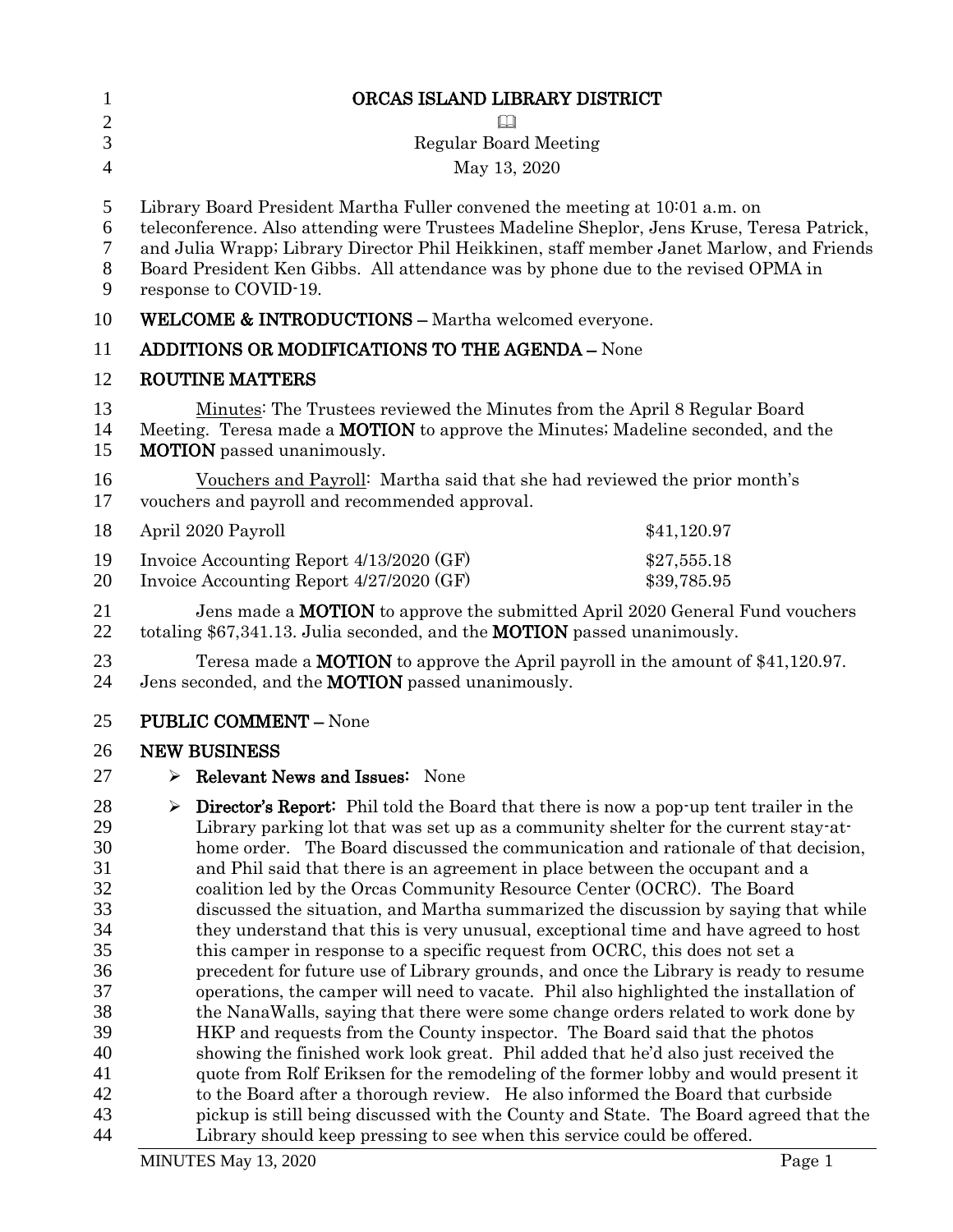$\triangleright$  Friends of the Library: Ken discussed the impact of the statewide shutdown on the Friends' finances due to the loss of book sales and said that the group is looking at possibilities for recouping some of this loss. The Board thanked Ken for the information and ongoing support.

#### REPORTS FROM ACTIVE COMMITTEES:

- **BEE** Resources and Programs: The Board discussed the Small Business Loan and Unemployment support that the Library staff is currently offering to the community. Jens said that he has also had several meetings of his Pandemics in Literature reading group via Zoom.
- 54  $\triangleright$  **Community Relations:** Julia said that she is working with Phil on Planned Giving. She asked for Board support in contacting OICF so she can start the conversation about legacy giving, and Martha volunteered to facilitate an introductory call.
- 57  $\triangleright$  **Facilities & Systems:** Phil said that the Library is surplussing the old chairs.
- o Review of Proposals for Remodel of Former Lobby: This discussion was postponed until the newly received bid could be reviewed.
- 60  $\rightarrow$  Policy & Personnel: None.
- $61 \rightarrow$  **Finance:** Janet informed the Board that property tax revenues are being received from the County at a good rate but it remains unclear how total yearly income may be impacted. Phil added that we may need to start thinking about the 2021 budget earlier than usual.
- PUBLIC COMMENT None.
- OTHER Julia asked for Board support in contacting OICF
- 67 ADJOURNMENT There being no further business, the meeting was adjourned at  $11:10$
- a.m.
- Submitted by Janet Marlow.
- 70 Approved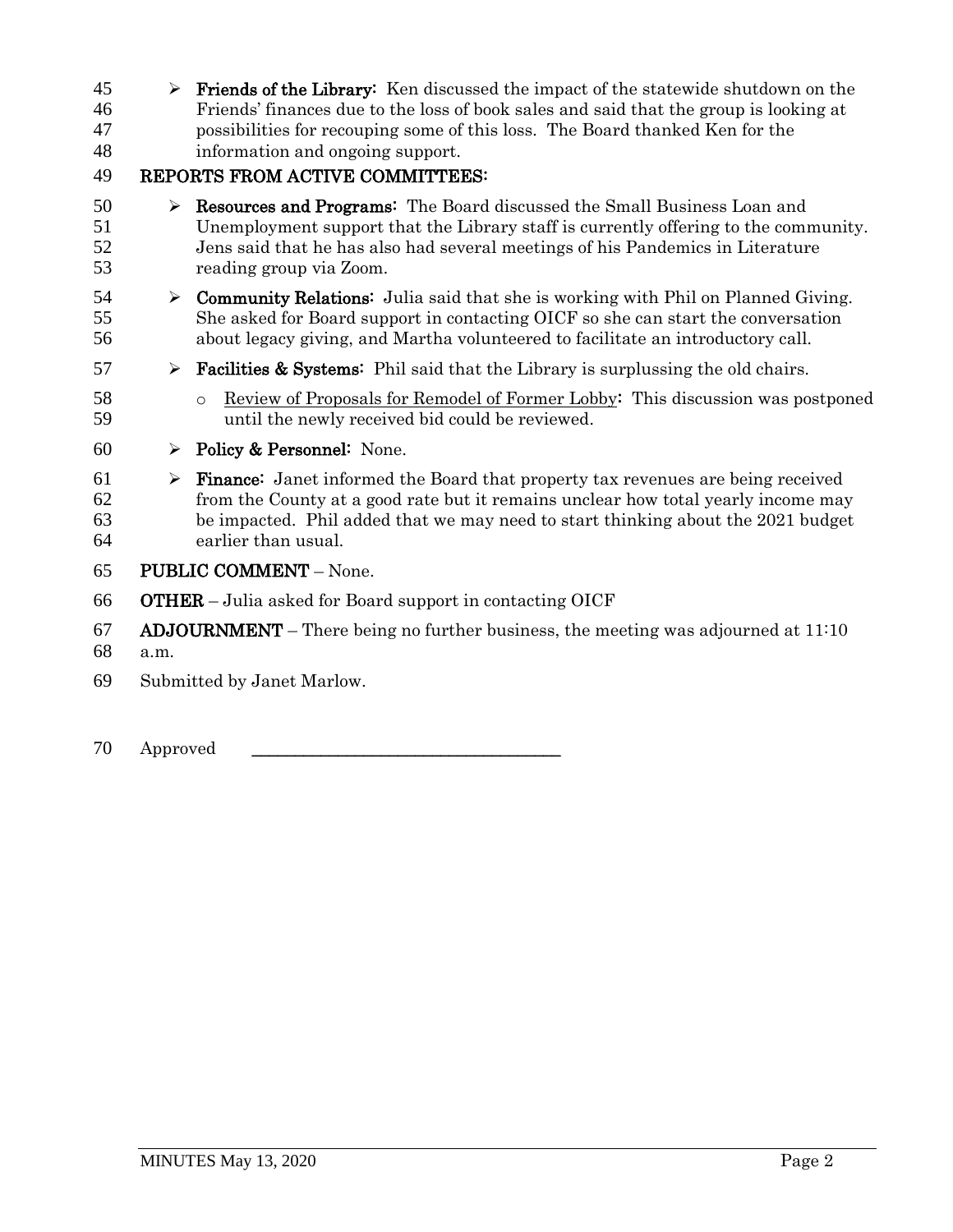| $\mathbf{1}$                                                                           |                                                                                                                                                                                                                                                                                                                                 | ORCAS ISLAND LIBRARY DISTRICT                                                                                                                                                                                                                                                                                                                                                                                                                                                                                                                                                                                                                                                                                                                                                                                                                                                                                                                                                                                                                                                                                                                                        |  |
|----------------------------------------------------------------------------------------|---------------------------------------------------------------------------------------------------------------------------------------------------------------------------------------------------------------------------------------------------------------------------------------------------------------------------------|----------------------------------------------------------------------------------------------------------------------------------------------------------------------------------------------------------------------------------------------------------------------------------------------------------------------------------------------------------------------------------------------------------------------------------------------------------------------------------------------------------------------------------------------------------------------------------------------------------------------------------------------------------------------------------------------------------------------------------------------------------------------------------------------------------------------------------------------------------------------------------------------------------------------------------------------------------------------------------------------------------------------------------------------------------------------------------------------------------------------------------------------------------------------|--|
| $\mathbf{2}$<br>3                                                                      |                                                                                                                                                                                                                                                                                                                                 |                                                                                                                                                                                                                                                                                                                                                                                                                                                                                                                                                                                                                                                                                                                                                                                                                                                                                                                                                                                                                                                                                                                                                                      |  |
|                                                                                        |                                                                                                                                                                                                                                                                                                                                 | <b>Special Board Meeting Minutes</b>                                                                                                                                                                                                                                                                                                                                                                                                                                                                                                                                                                                                                                                                                                                                                                                                                                                                                                                                                                                                                                                                                                                                 |  |
| $\overline{4}$                                                                         |                                                                                                                                                                                                                                                                                                                                 | May 27, 2020                                                                                                                                                                                                                                                                                                                                                                                                                                                                                                                                                                                                                                                                                                                                                                                                                                                                                                                                                                                                                                                                                                                                                         |  |
| 5<br>6<br>7<br>8                                                                       | Library Board President Martha Fuller convened the meeting at 2:02 p.m. on<br>teleconference. Also attending were Trustees Madeline Sheplor, Jens Kruse, and Teresa<br>Patrick; Library Director Phil Heikkinen, and staff member Janet Marlow. All<br>attendance was by phone due to the revised OPMA in response to COVID-19. |                                                                                                                                                                                                                                                                                                                                                                                                                                                                                                                                                                                                                                                                                                                                                                                                                                                                                                                                                                                                                                                                                                                                                                      |  |
| 9                                                                                      |                                                                                                                                                                                                                                                                                                                                 | 1. Welcome: Martha welcomed everyone to the meeting.                                                                                                                                                                                                                                                                                                                                                                                                                                                                                                                                                                                                                                                                                                                                                                                                                                                                                                                                                                                                                                                                                                                 |  |
| 10<br>11<br>12<br>13<br>14<br>15<br>16<br>17<br>18<br>19<br>20<br>21<br>22<br>23<br>24 |                                                                                                                                                                                                                                                                                                                                 | 2. Review of Proposals for Lobby Remodeling: Martha reintroduced the Rolf<br>Eriksen's proposal for the remodeling of the former lobby which had previously<br>been shared with the Board. The contract totaled \$60,099.34. Phil reminded<br>the Board that the only other bid received for the lobby remodeling totaled over<br>\$210,000. Martha recommended approval of the Rolf Eriksen's contract since<br>they were pleased with his work on the preparation for the NanaWall<br>installation, and also since it was the only reasonable bid received. The Board<br>discussed when the project could begin, and there was some discussion of<br>another job Rolf may be working on. Phil said that Board approval could be<br>contingent on a satisfactory contract and acceptable time frame. Martha made<br>a <b>MOTION</b> to approve the execution of the agreement with Rolf for the<br>Remodeling of the Former Lobby in the amount of \$60,099.34, plus sales tax,<br>contingent upon a contract deemed satisfactory by the Library's attorney and<br>HKP and an acceptable timeframe. Madeline seconded, and the <b>MOTION</b><br>passed unanimously. |  |
| 25<br>26<br>27<br>28<br>29<br>30<br>31<br>32<br>33<br>34<br>35                         |                                                                                                                                                                                                                                                                                                                                 | 3. Curbside Pickup at the Library: The Board discussed the options for curbside<br>pickup at the Library during the current Phase 2 of the reopening of the<br>County. Phil explained the Board that libraries are specifically mentioned in<br>Phase 3. The Washington State Library and Public Libraries of Washington (a<br>nonprofit of which we are a member) are working with the Governor's Office<br>for official approval to move forward with curbside pickup during Phase 2.<br>General consensus of the Board was to await further news from the Governor's<br>Office and not move forward with curbside pickup yet. The Board did request<br>that the camper currently on site be moved prior to the start of any operations,<br>including curbside pickup. Phil said that he had already contacted the Shelter<br>Coalition to relocate the person in anticipation of operations resuming.                                                                                                                                                                                                                                                             |  |
| 36<br>37                                                                               |                                                                                                                                                                                                                                                                                                                                 | 4. Other: Phil reminded the Board that the next Regular Board Meeting would<br>be in two weeks on June 10.                                                                                                                                                                                                                                                                                                                                                                                                                                                                                                                                                                                                                                                                                                                                                                                                                                                                                                                                                                                                                                                           |  |
| 38<br>39                                                                               |                                                                                                                                                                                                                                                                                                                                 | 5. Adjournment: There being no further business, the meeting was adjourned at<br>$2:41$ p.m.                                                                                                                                                                                                                                                                                                                                                                                                                                                                                                                                                                                                                                                                                                                                                                                                                                                                                                                                                                                                                                                                         |  |
| 40                                                                                     |                                                                                                                                                                                                                                                                                                                                 |                                                                                                                                                                                                                                                                                                                                                                                                                                                                                                                                                                                                                                                                                                                                                                                                                                                                                                                                                                                                                                                                                                                                                                      |  |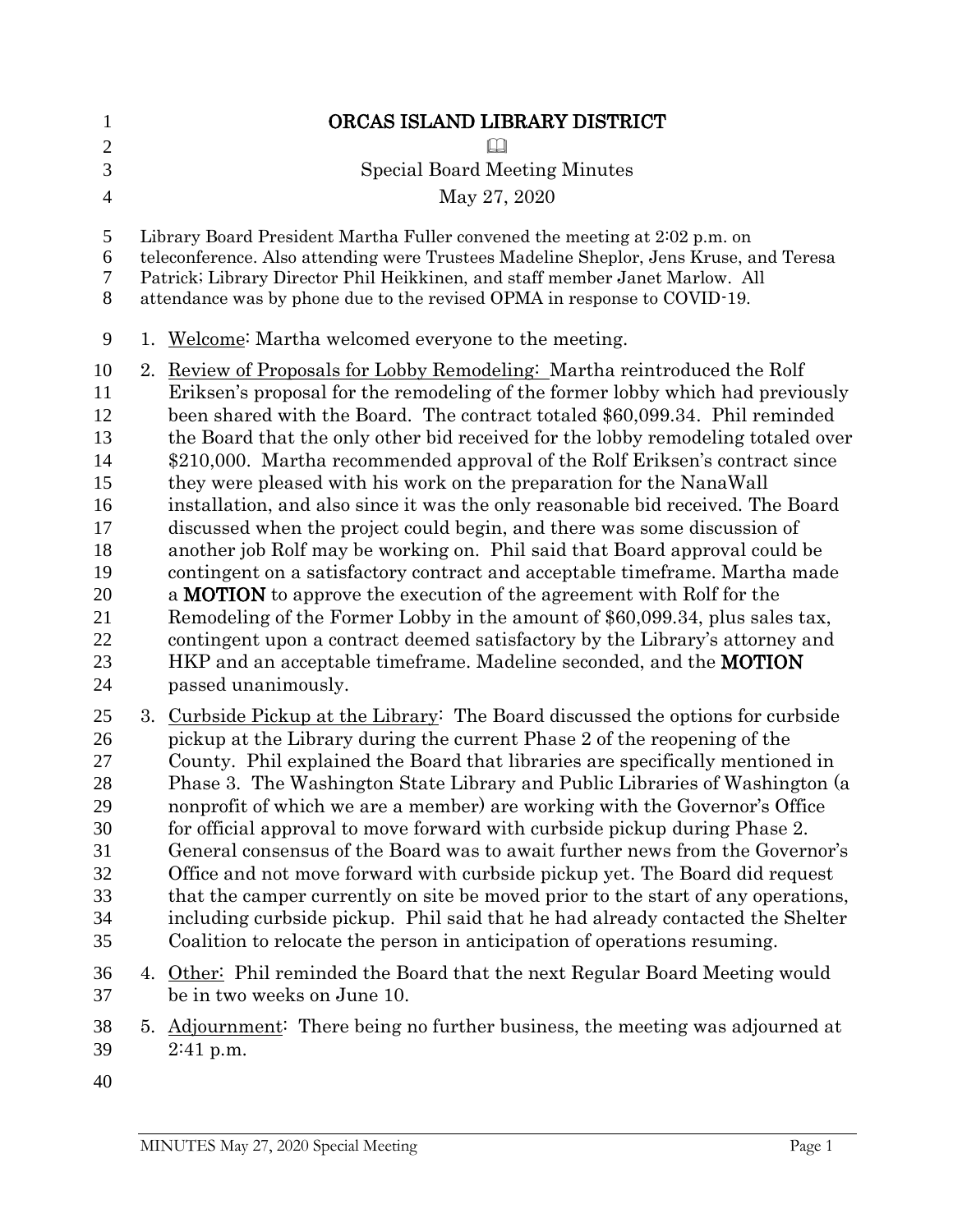Submitted by Janet Marlow.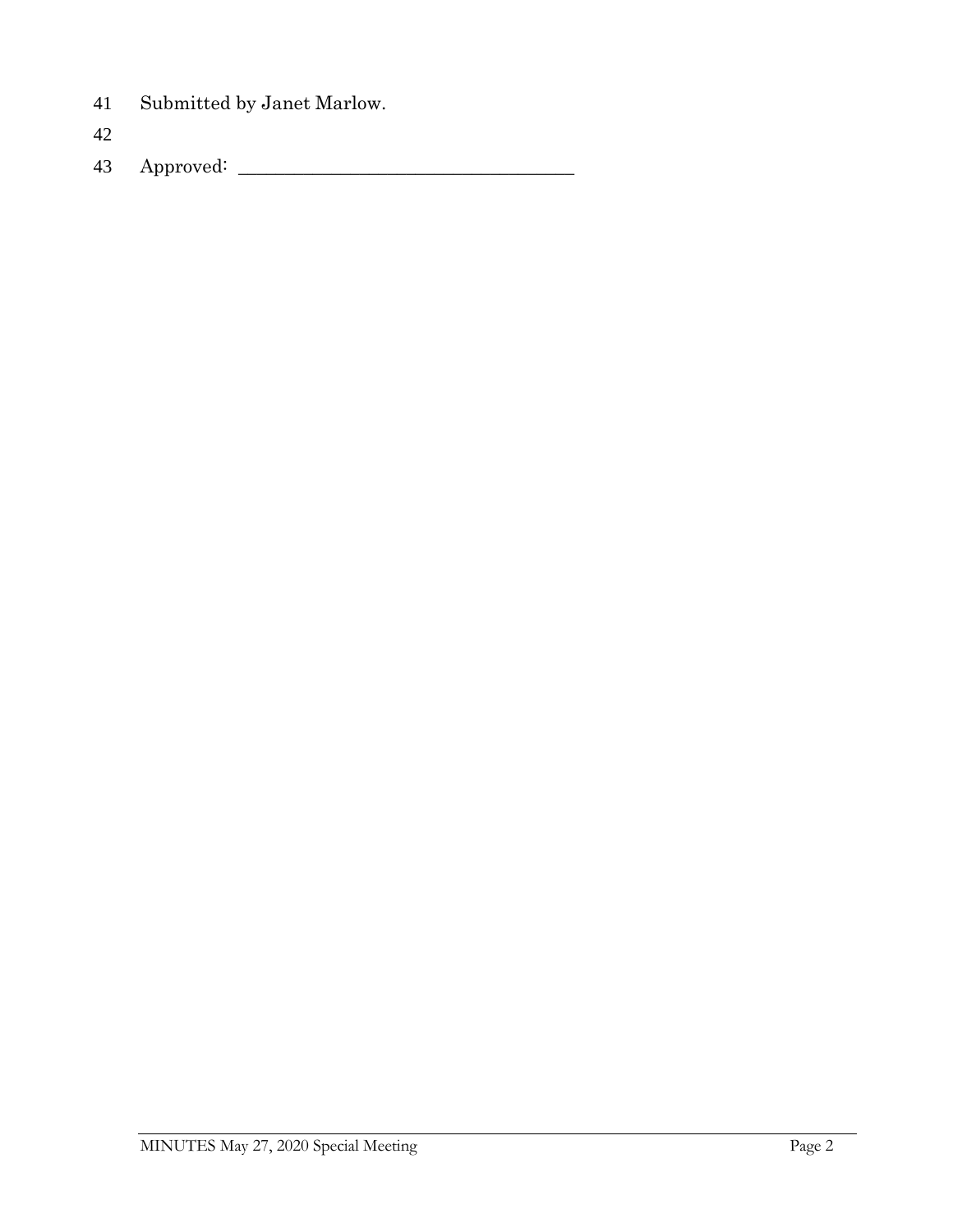| <b>Regular Board Meeting</b>                                                                                                                                                                                                                                                                                                                                                                                                                                                                                                                                                                                                                                                                                                                                                                                                                                                                                                                                                                                                                                                                                                                                          |                                                                                                                                        |
|-----------------------------------------------------------------------------------------------------------------------------------------------------------------------------------------------------------------------------------------------------------------------------------------------------------------------------------------------------------------------------------------------------------------------------------------------------------------------------------------------------------------------------------------------------------------------------------------------------------------------------------------------------------------------------------------------------------------------------------------------------------------------------------------------------------------------------------------------------------------------------------------------------------------------------------------------------------------------------------------------------------------------------------------------------------------------------------------------------------------------------------------------------------------------|----------------------------------------------------------------------------------------------------------------------------------------|
| June 10, 2020                                                                                                                                                                                                                                                                                                                                                                                                                                                                                                                                                                                                                                                                                                                                                                                                                                                                                                                                                                                                                                                                                                                                                         |                                                                                                                                        |
| Library Board President Martha Fuller convened the meeting at 10001 a.m. on<br>teleconference. Also attending were Trustees Madeline Sheplor, Jens Kruse, Teresa Patrick,<br>and Julia Wrapp; Library Director Phil Heikkinen, and staff member Janet Marlow. All<br>attendance was by phone due to the revised OPMA in response to COVID-19.                                                                                                                                                                                                                                                                                                                                                                                                                                                                                                                                                                                                                                                                                                                                                                                                                         |                                                                                                                                        |
| <b>WELCOME &amp; INTRODUCTIONS - Martha welcomed everyone.</b>                                                                                                                                                                                                                                                                                                                                                                                                                                                                                                                                                                                                                                                                                                                                                                                                                                                                                                                                                                                                                                                                                                        |                                                                                                                                        |
| <b>ADDITIONS OR MODIFICATIONS TO THE AGENDA - None</b>                                                                                                                                                                                                                                                                                                                                                                                                                                                                                                                                                                                                                                                                                                                                                                                                                                                                                                                                                                                                                                                                                                                |                                                                                                                                        |
| <b>ROUTINE MATTERS</b>                                                                                                                                                                                                                                                                                                                                                                                                                                                                                                                                                                                                                                                                                                                                                                                                                                                                                                                                                                                                                                                                                                                                                |                                                                                                                                        |
| Minutes: The Trustees reviewed the Minutes from the May 13 Regular Board<br>Meeting. Madeline made a <b>MOTION</b> to approve the Minutes; Julia seconded, and the<br><b>MOTION</b> passed unanimously.                                                                                                                                                                                                                                                                                                                                                                                                                                                                                                                                                                                                                                                                                                                                                                                                                                                                                                                                                               |                                                                                                                                        |
| The Trustees reviewed the Minutes from the May 27 Special Meeting. Jens made a<br><b>MOTION</b> to approve the Minutes; Teresa seconded, and the <b>MOTION</b> passed unanimously<br>with Julia abstaining due to not having attended the meeting.                                                                                                                                                                                                                                                                                                                                                                                                                                                                                                                                                                                                                                                                                                                                                                                                                                                                                                                    |                                                                                                                                        |
| Vouchers and Payroll: Martha said that she had reviewed the prior month's<br>vouchers and payroll and recommended approval.                                                                                                                                                                                                                                                                                                                                                                                                                                                                                                                                                                                                                                                                                                                                                                                                                                                                                                                                                                                                                                           |                                                                                                                                        |
| May 2020 Payroll                                                                                                                                                                                                                                                                                                                                                                                                                                                                                                                                                                                                                                                                                                                                                                                                                                                                                                                                                                                                                                                                                                                                                      | \$39,251.38                                                                                                                            |
| Invoice Accounting Report 5/11/2020 (GF)<br>Invoice Accounting Report 5/25/2020 (GF)                                                                                                                                                                                                                                                                                                                                                                                                                                                                                                                                                                                                                                                                                                                                                                                                                                                                                                                                                                                                                                                                                  | \$37,506.07<br>\$19,540.46                                                                                                             |
| Julia made a <b>MOTION</b> to approve the submitted May 2020 General Fund vouchers<br>totaling \$57,046.53. Jens seconded, and the <b>MOTION</b> passed unanimously.                                                                                                                                                                                                                                                                                                                                                                                                                                                                                                                                                                                                                                                                                                                                                                                                                                                                                                                                                                                                  |                                                                                                                                        |
| Julia made a <b>MOTION</b> to approve the May payroll in the amount of \$39,251.38.<br>Teresa seconded, and the <b>MOTION</b> passed unanimously.                                                                                                                                                                                                                                                                                                                                                                                                                                                                                                                                                                                                                                                                                                                                                                                                                                                                                                                                                                                                                     |                                                                                                                                        |
|                                                                                                                                                                                                                                                                                                                                                                                                                                                                                                                                                                                                                                                                                                                                                                                                                                                                                                                                                                                                                                                                                                                                                                       |                                                                                                                                        |
|                                                                                                                                                                                                                                                                                                                                                                                                                                                                                                                                                                                                                                                                                                                                                                                                                                                                                                                                                                                                                                                                                                                                                                       |                                                                                                                                        |
| Relevant News and Issues: None<br>⋗                                                                                                                                                                                                                                                                                                                                                                                                                                                                                                                                                                                                                                                                                                                                                                                                                                                                                                                                                                                                                                                                                                                                   |                                                                                                                                        |
| <b>Director's Report:</b> Phil highlighted that the staff would come off of administrative<br>≻<br>leave and resume normal working hours and completing timesheets on Monday, June<br>15. The staff is also resuming its normal staff meeting schedule. He said that<br>curbside checkout has begun, and the community seems very appreciative of it.<br>Regarding quarantining of materials for curbside pickup, Phil told the Board that the<br>State recommended 24 hours in its guidelines assuming library materials are books,<br>but we are using 72 hours to ensure all non-paper items are sufficiently quarantined.<br>He added that the Library is currently getting returns in large numbers. Looking<br>ahead to Phase 3, Phil informed the Board that the State is providing guidance, and<br>to some degree the Library will be able to choose what services and guidelines best<br>apply to us as a small library. The Board discussed the possible services, rules, and<br>enforcement issues that could come along with Phase 3. Phil also told the Board that<br>the Library has qualified to apply for grants from the State Library to assist in |                                                                                                                                        |
|                                                                                                                                                                                                                                                                                                                                                                                                                                                                                                                                                                                                                                                                                                                                                                                                                                                                                                                                                                                                                                                                                                                                                                       | <b>PUBLIC COMMENT - None</b><br><b>NEW BUSINESS</b><br>COVID-19 responses, including funds for PPE, hot spots, and community outreach. |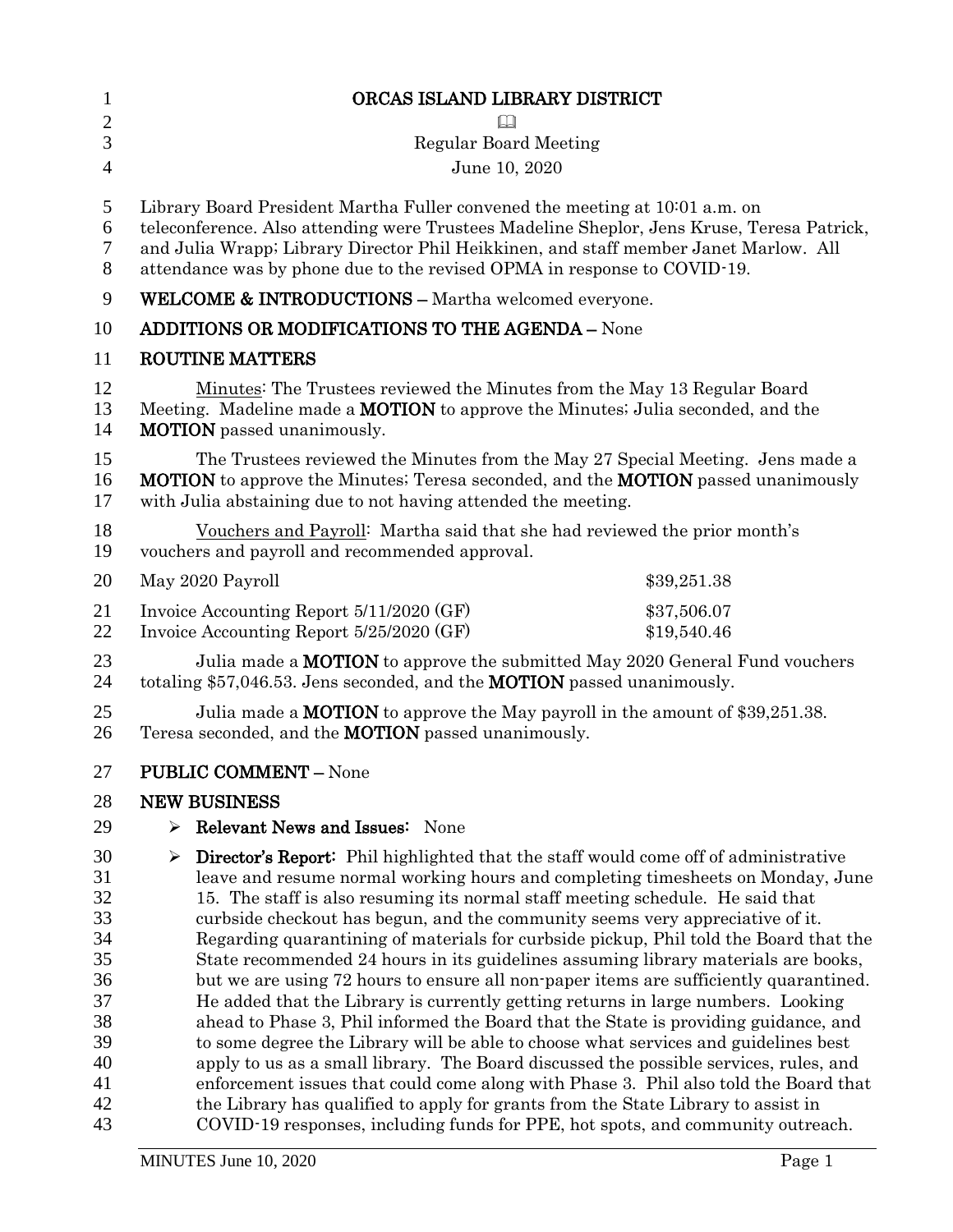- Finally, Phil highlighted that, as a result of the May 27 Special Meeting, the Library now has a signed contract in place with Rolf Eriksen for the remodeling of the former lobby.
- $47 \rightarrow$  **Friends of the Library:** Phil forwarded an email to the Board from Friends President Ken Gibbs, and the Board discussed the major points, including the fact that the Friends have very little revenue at this time, so the Library should adjust their expectations for funding accordingly. The Friends were wondering when lobby sales and donations could resume on site, and the Board and Phil agreed that it could possibly happen in Phase 3. Martha said that the Friends should feel free to do what they are comfortable doing as long as the Library is also comfortable with their decision. The Friends also asked for input regarding a Summer Library Fair. The Board tended to agree that it could possibly have a modified or reduced scope, but 56 that it's too soon to know what the virus situation at that time would allow.

- 58 Resources and Programs: Phil said that Mary Pugh is becoming a Zoom expert and working with Jenny DeGroot to facilitate this year's Summer Reading Program via Zoom. She is also hosting Genealogy Club meetings and the First Fridays Book Club through Zoom.
- 62  $\triangleright$  **Community Relations:** Regarding planned giving, Julia said that she and the staff will continue discussions and schedule a meeting with OICF at a later time. Phil informed the Board about a recent interaction with an angry neighbor, and the Board encouraged Phil and the staff not to hesitate to call the sheriff when necessary.
- 66  $\triangleright$  Facilities & Systems: None.
- 67  $\triangleright$  Policy & Personnel: None.
- $68 \rightarrow$  **Finance:** Phil recommended advancing the budget planning process to present a preliminary 2021 budget preview at the July Regular Board Meeting. The Board agreed.
- PUBLIC COMMENT None.
- OTHER None.
- 73 ADJOURNMENT There being no further business, the meeting was adjourned at  $10:57$
- a.m.
- Submitted by Janet Marlow.
- 76 Approved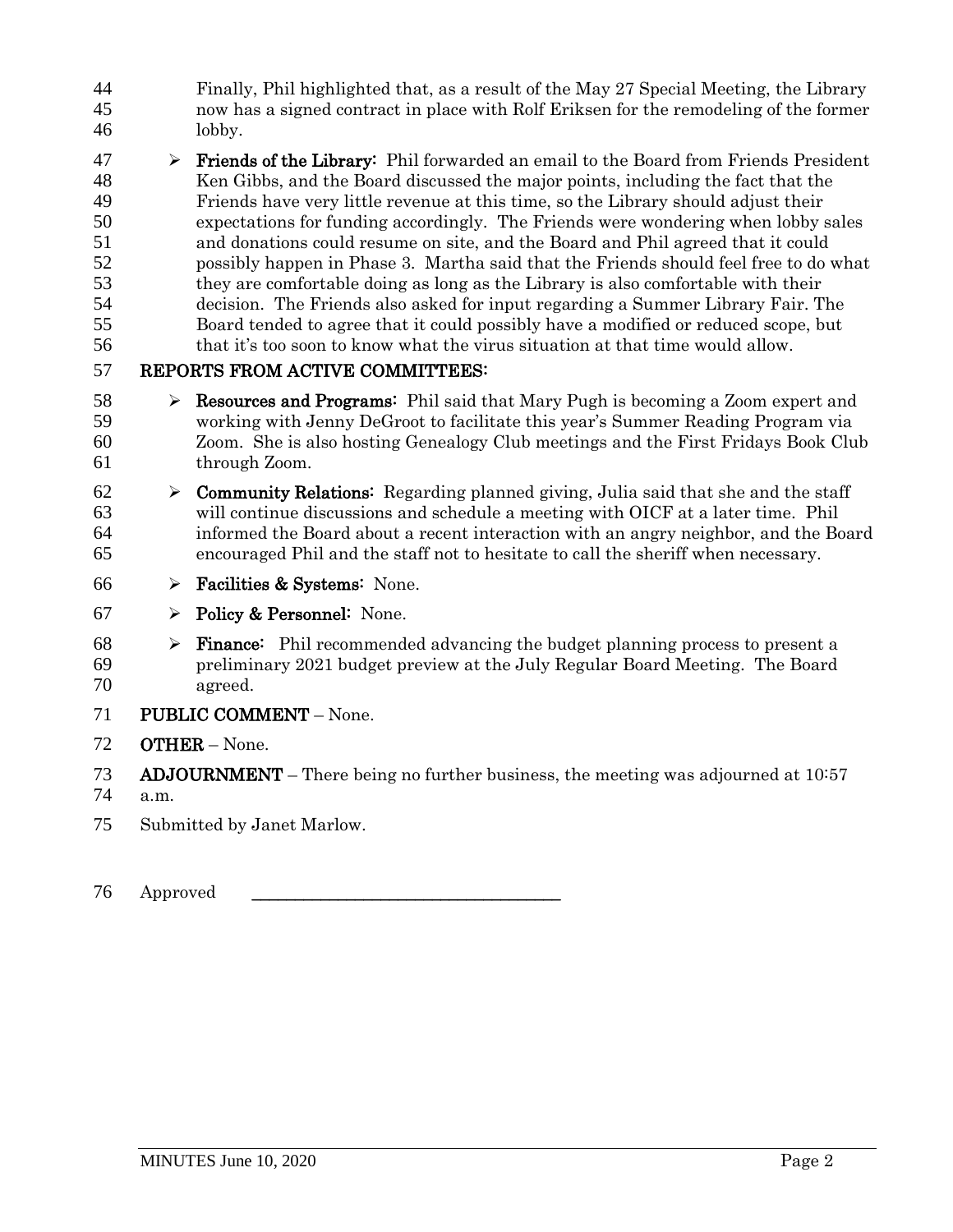| $\mathbf{1}$                                       | ORCAS ISLAND LIBRARY DISTRICT                                                                                                                                                                                                                                                                                                                                                                                                                                                                                                                                                                                                                                                                                                                                                                        |                            |  |
|----------------------------------------------------|------------------------------------------------------------------------------------------------------------------------------------------------------------------------------------------------------------------------------------------------------------------------------------------------------------------------------------------------------------------------------------------------------------------------------------------------------------------------------------------------------------------------------------------------------------------------------------------------------------------------------------------------------------------------------------------------------------------------------------------------------------------------------------------------------|----------------------------|--|
| $\sqrt{2}$                                         |                                                                                                                                                                                                                                                                                                                                                                                                                                                                                                                                                                                                                                                                                                                                                                                                      |                            |  |
| $\overline{3}$                                     | <b>Regular Board Meeting</b>                                                                                                                                                                                                                                                                                                                                                                                                                                                                                                                                                                                                                                                                                                                                                                         |                            |  |
| $\overline{4}$                                     | July 8, 2020                                                                                                                                                                                                                                                                                                                                                                                                                                                                                                                                                                                                                                                                                                                                                                                         |                            |  |
| 5<br>6<br>$\tau$<br>$8\,$<br>9                     | Library Board President Martha Fuller convened the meeting at 1004 a.m. on<br>teleconference. Also attending were Trustees Madeline Sheplor, Jens Kruse, Teresa Patrick,<br>and Julia Wrapp; Library Director Phil Heikkinen, and staff members Janet Marlow, Holly<br>King, and Martin Arnold. Attendance was by phone due to the revised OPMA in response to<br>COVID-19.                                                                                                                                                                                                                                                                                                                                                                                                                          |                            |  |
| 10                                                 | <b>WELCOME &amp; INTRODUCTIONS - Martha welcomed everyone.</b>                                                                                                                                                                                                                                                                                                                                                                                                                                                                                                                                                                                                                                                                                                                                       |                            |  |
| 11                                                 | <b>ADDITIONS OR MODIFICATIONS TO THE AGENDA - None</b>                                                                                                                                                                                                                                                                                                                                                                                                                                                                                                                                                                                                                                                                                                                                               |                            |  |
| 12                                                 | <b>ROUTINE MATTERS</b>                                                                                                                                                                                                                                                                                                                                                                                                                                                                                                                                                                                                                                                                                                                                                                               |                            |  |
| 13<br>14<br>15                                     | Minutes: The Trustees reviewed the Minutes from the June 10 Regular Board<br>Meeting. Jens made a <b>MOTION</b> to approve the Minutes; Madeline seconded, and the<br><b>MOTION</b> passed unanimously.                                                                                                                                                                                                                                                                                                                                                                                                                                                                                                                                                                                              |                            |  |
| 16<br>17                                           | Vouchers and Payroll: Martha said that she had reviewed the prior month's<br>vouchers and payroll and recommended approval.                                                                                                                                                                                                                                                                                                                                                                                                                                                                                                                                                                                                                                                                          |                            |  |
| 18                                                 | June 2020 Payroll                                                                                                                                                                                                                                                                                                                                                                                                                                                                                                                                                                                                                                                                                                                                                                                    | \$42,663.68                |  |
| 19<br>20                                           | Invoice Accounting Report 6/16/2020 (GF)<br>Invoice Accounting Report 6/29/2020 (GF)                                                                                                                                                                                                                                                                                                                                                                                                                                                                                                                                                                                                                                                                                                                 | \$14,206.36<br>\$18,534.10 |  |
| 21<br>22                                           | Julia made a <b>MOTION</b> to approve the June payroll in the amount of \$42,663.68.<br>Teresa seconded, and the <b>MOTION</b> passed unanimously.                                                                                                                                                                                                                                                                                                                                                                                                                                                                                                                                                                                                                                                   |                            |  |
| 23<br>24                                           | Julia made a <b>MOTION</b> to approve the submitted June 2020 General Fund vouchers<br>totaling \$32,740.46. Jens seconded, and the <b>MOTION</b> passed unanimously.                                                                                                                                                                                                                                                                                                                                                                                                                                                                                                                                                                                                                                |                            |  |
| 25                                                 | <b>PUBLIC COMMENT - None</b>                                                                                                                                                                                                                                                                                                                                                                                                                                                                                                                                                                                                                                                                                                                                                                         |                            |  |
| 26                                                 | <b>NEW BUSINESS</b>                                                                                                                                                                                                                                                                                                                                                                                                                                                                                                                                                                                                                                                                                                                                                                                  |                            |  |
| 27<br>28<br>29<br>30<br>31<br>32<br>33<br>34       | $\triangleright$ Relevant News and Issues: Public Services Librarian Martin Arnold informed the<br>Board that he will be retiring at the end of July. He and the Board discussed his<br>current duties and the skills and education required for his job. Phil confirmed that<br>the Public Services Librarian for Adult Services position that Martin is vacating<br>would be posted and filled. Public Services Librarian Holly King introduced herself to<br>the Board and told the Board what she has been working on during the closure,<br>including curbside pickup, online resources, increasing our Overdrive holdings, the<br>Summer Reading Program Collaborative Site, and promotional videos.                                                                                           |                            |  |
| 35<br>36<br>37<br>38<br>39<br>40<br>41<br>42<br>43 | $\triangleright$ Director's Report: Phil highlighted curbside pickup and Summer Reading Program<br>events. Regarding facilities, he informed the Board that the gutters been repaired,<br>the magazine racks moved, and the window above Martin's desk removed. He<br>updated the Board on the three State Library grants that the Library had applied<br>for, and said that we'd been awarded \$500 for PPE, and will likely be approved for 5<br>hotspots for checkout and \$2000 toward hotspot service fees. The Library also<br>applied for \$2000 in outreach, including virtual reality headsets and tablets.<br>Regarding the virus, Phil and the Board discussed the many operational complexities<br>that will need to be resolved both in the short term and long term when the public is |                            |  |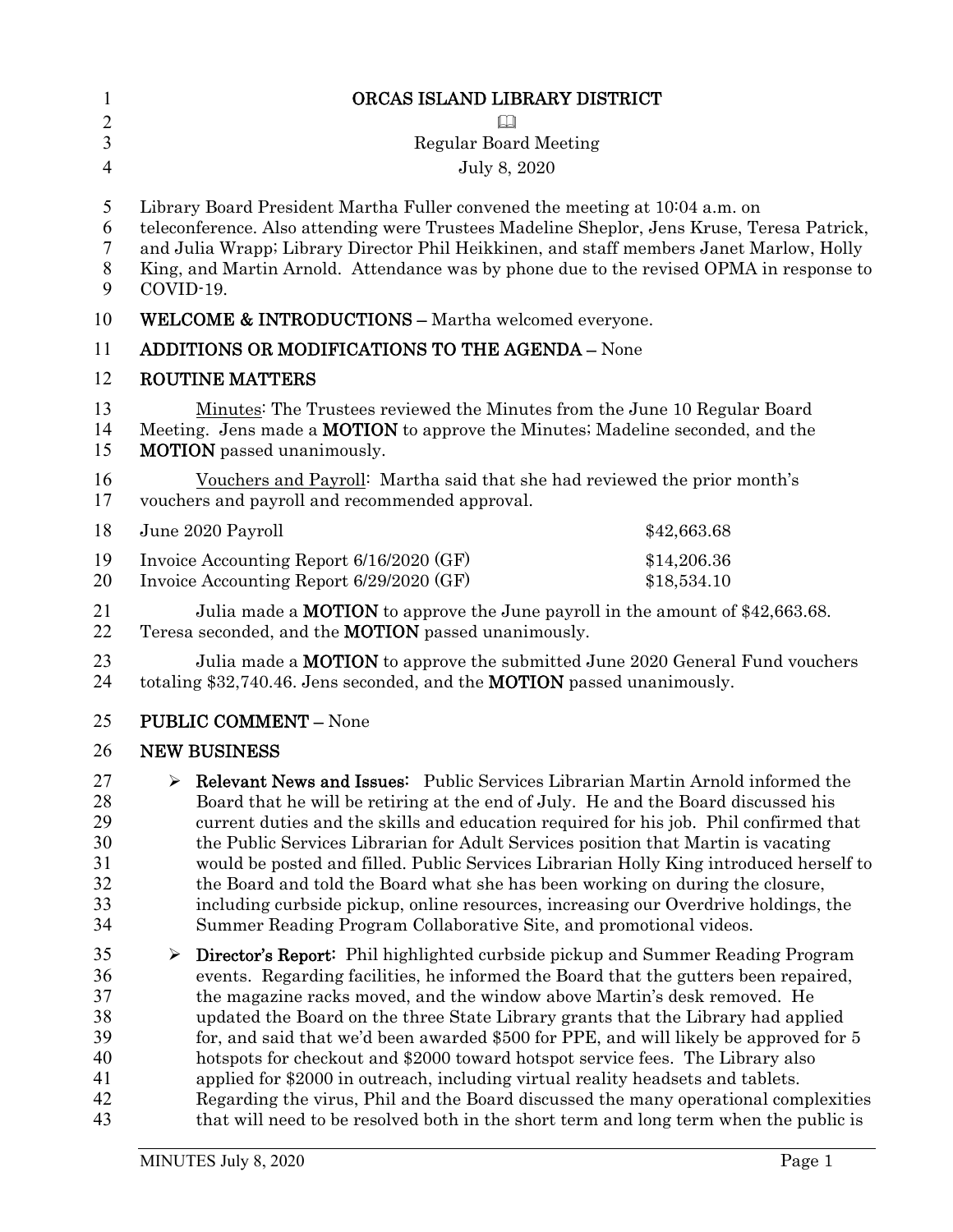| 44<br>45<br>46<br>47<br>48       |                       | allowed back in the building. Phil also reminded the Board that the Governor has<br>put all phase progressions on hold at this time. The Board and Phil agreed that<br>whatever services the Library offers, they want to ensure it can be done safely and<br>that the Board will review and agree on any approach before it is communicated to<br>the public.                                                                                                                                                |
|----------------------------------|-----------------------|---------------------------------------------------------------------------------------------------------------------------------------------------------------------------------------------------------------------------------------------------------------------------------------------------------------------------------------------------------------------------------------------------------------------------------------------------------------------------------------------------------------|
| 49<br>50<br>51<br>52<br>53       | $\blacktriangleright$ | <b>Friends of the Library:</b> Phil said that the Friends are trying to determine what to do<br>with the Library Fair, that they're running out of storage space, and that people are<br>asking to buy books at curbside checkout. Martha reminded the Board that any<br>decrease in Friends funding due to their lack of revenue this year would not impact<br>the Library in 2020 but in the following years.                                                                                               |
| 54<br>55                         |                       | REPORTS FROM ACTIVE COMMITTEES:                                                                                                                                                                                                                                                                                                                                                                                                                                                                               |
|                                  |                       |                                                                                                                                                                                                                                                                                                                                                                                                                                                                                                               |
| 56<br>57                         | ➤                     | <b>Resources and Programs:</b> Jens told the Board to keep an eye on the Library website<br>for the latest programming, as many online activities are being scheduled.                                                                                                                                                                                                                                                                                                                                        |
| 58<br>59                         |                       | $\triangleright$ Community Relations: Julia commended Phil for keeping the community well<br>informed during the shutdown.                                                                                                                                                                                                                                                                                                                                                                                    |
| 60<br>61<br>62                   | ➤                     | <b>Facilities &amp; Systems:</b> Martha asked about the progress of the construction in the<br>former lobby, and Phil said that items are being ordered and that construction will<br>hopefully start in a few weeks.                                                                                                                                                                                                                                                                                         |
| 63<br>64                         | $\blacktriangleright$ | Policy & Personnel: Teresa said that we are going to need to look at staffing, with<br>Martin leaving. Phil and Teresa agreed to review.                                                                                                                                                                                                                                                                                                                                                                      |
| 65<br>66<br>67<br>68<br>69<br>70 | $\blacktriangleright$ | Finance 2021 Budget: Martha introduced a preliminary 2021 draft and five year<br>projection which included a 1.5% COLA and a 2% staff increase. She encouraged the<br>Trustees to start thinking about what level of reserves the Library should have on<br>hand and reminded them that property tax revenues can only increase 1% a year.<br>The Board discussed possible opportunities to increase revenue or decrease expenses,<br>and agreed to continue discussions at the August Regular Board Meeting. |
| 71                               |                       | <b>PUBLIC COMMENT - None.</b>                                                                                                                                                                                                                                                                                                                                                                                                                                                                                 |
| 72                               |                       | <b>OTHER</b> - None.                                                                                                                                                                                                                                                                                                                                                                                                                                                                                          |
|                                  |                       |                                                                                                                                                                                                                                                                                                                                                                                                                                                                                                               |
| 73<br>74                         | a.m.                  | $ADJOURNMENT$ – There being no further business, the meeting was adjourned at $11:32$                                                                                                                                                                                                                                                                                                                                                                                                                         |

Submitted by Janet Marlow.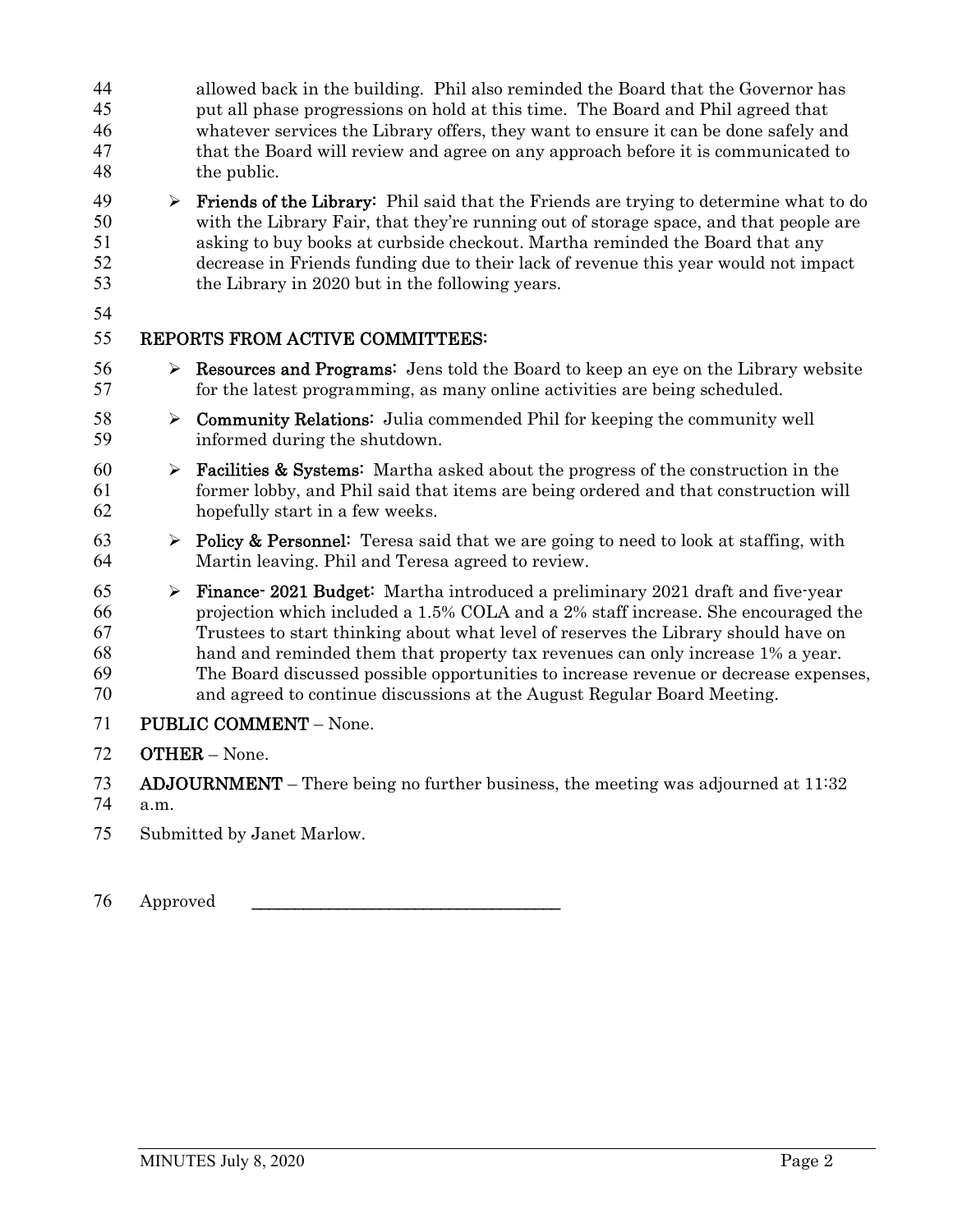| $\mathbf{1}$                                       | ORCAS ISLAND LIBRARY DISTRICT                                                                                                                                                                                                                                                                                                                                                                                                                                                                                                                                                                                                                                                                                                                                         |  |
|----------------------------------------------------|-----------------------------------------------------------------------------------------------------------------------------------------------------------------------------------------------------------------------------------------------------------------------------------------------------------------------------------------------------------------------------------------------------------------------------------------------------------------------------------------------------------------------------------------------------------------------------------------------------------------------------------------------------------------------------------------------------------------------------------------------------------------------|--|
| $\overline{c}$                                     |                                                                                                                                                                                                                                                                                                                                                                                                                                                                                                                                                                                                                                                                                                                                                                       |  |
| 3<br>$\overline{4}$                                | <b>Regular Board Meeting</b>                                                                                                                                                                                                                                                                                                                                                                                                                                                                                                                                                                                                                                                                                                                                          |  |
|                                                    | August 12, 2020                                                                                                                                                                                                                                                                                                                                                                                                                                                                                                                                                                                                                                                                                                                                                       |  |
| 5<br>6<br>7<br>$8\,$<br>9                          | Library Board President Martha Fuller convened the meeting at 10:00 a.m. on<br>teleconference. Also attending were Trustees Madeline Sheplor, Jens Kruse, and Teresa<br>Patrick; Library Director Phil Heikkinen, and staff member Janet Marlow. Trustee Julia<br>Wrapp joined the meeting at 10:15 a.m. Attendance was by phone due to the revised OPMA<br>in response to COVID-19.                                                                                                                                                                                                                                                                                                                                                                                  |  |
| 10                                                 | <b>WELCOME &amp; INTRODUCTIONS - Martha welcomed everyone.</b>                                                                                                                                                                                                                                                                                                                                                                                                                                                                                                                                                                                                                                                                                                        |  |
| 11                                                 | <b>ADDITIONS OR MODIFICATIONS TO THE AGENDA - None</b>                                                                                                                                                                                                                                                                                                                                                                                                                                                                                                                                                                                                                                                                                                                |  |
| 12                                                 | <b>ROUTINE MATTERS</b>                                                                                                                                                                                                                                                                                                                                                                                                                                                                                                                                                                                                                                                                                                                                                |  |
| 13<br>14<br>15                                     | Minutes: The Trustees reviewed the Minutes from the July 8 Regular Board Meeting.<br>Jens made a MOTION to approve the Minutes; Madeline seconded, and the MOTION<br>passed unanimously.                                                                                                                                                                                                                                                                                                                                                                                                                                                                                                                                                                              |  |
| 16<br>17                                           | Vouchers and Payroll: Martha said that she had reviewed the prior month's<br>vouchers and payroll and recommended approval.                                                                                                                                                                                                                                                                                                                                                                                                                                                                                                                                                                                                                                           |  |
| 18                                                 | July 2020 Payroll<br>\$39,556.61                                                                                                                                                                                                                                                                                                                                                                                                                                                                                                                                                                                                                                                                                                                                      |  |
| 19<br>20                                           | Invoice Accounting Report 7/13/2020 (GF)<br>\$8,172.81<br>Invoice Accounting Report 7/27/2020 (GF)<br>\$38,607.39                                                                                                                                                                                                                                                                                                                                                                                                                                                                                                                                                                                                                                                     |  |
| 21<br>22                                           | Teresa made a <b>MOTION</b> to approve the July payroll in the amount of \$39,556.61.<br>Madeline seconded, and the MOTION passed unanimously.                                                                                                                                                                                                                                                                                                                                                                                                                                                                                                                                                                                                                        |  |
| 23<br>24                                           | Madeline made a <b>MOTION</b> to approve the submitted July 2020 General Fund<br>vouchers totaling \$46,780.20. Jens seconded, and the <b>MOTION</b> passed unanimously.                                                                                                                                                                                                                                                                                                                                                                                                                                                                                                                                                                                              |  |
| 25                                                 | <b>PUBLIC COMMENT - None</b>                                                                                                                                                                                                                                                                                                                                                                                                                                                                                                                                                                                                                                                                                                                                          |  |
| 26                                                 | <b>NEW BUSINESS</b>                                                                                                                                                                                                                                                                                                                                                                                                                                                                                                                                                                                                                                                                                                                                                   |  |
| 27                                                 | $\triangleright$ Relevant News and Issues: None                                                                                                                                                                                                                                                                                                                                                                                                                                                                                                                                                                                                                                                                                                                       |  |
| 28<br>29<br>30<br>31<br>32<br>33<br>34<br>35<br>36 | <b>Director's Report:</b> Phil told the Board that he will forward them an FAQ regarding<br>➤<br>Library services during the shutdown put together by the Stevens County Library<br>Director. Teresa updated the Board on the hiring status of a new Adult Services<br>Librarian: They had 28 applicants, the majority of which had MLS degrees; the<br>committee of 5 reviewed the applicants and picked 10 to interview on Zoom; the<br>committee had narrowed it down to 3, and Phil is checking references; 1 of those 3<br>had withdrawn from consideration. The Board discussed housing availability for the<br>final candidate. Martha thanked the committee for all of their time and effort. Phil<br>noted that Martin Arnold officially retired on July 31. |  |
| 37                                                 | Julia Wrapp joined the meeting at 10:15 a.m.                                                                                                                                                                                                                                                                                                                                                                                                                                                                                                                                                                                                                                                                                                                          |  |
| 38<br>39<br>40<br>41                               | <b>Contract for Web Design Services:</b> Phil explained the contract with Martin Arnold to<br>➤<br>maintain the website and to train staff as needed, with the expectation that a staff<br>member will eventually take over the responsibility. The value of the contract at<br>eight hours per week is \$14,000 a year, maximum. Julia made a MOTION to                                                                                                                                                                                                                                                                                                                                                                                                              |  |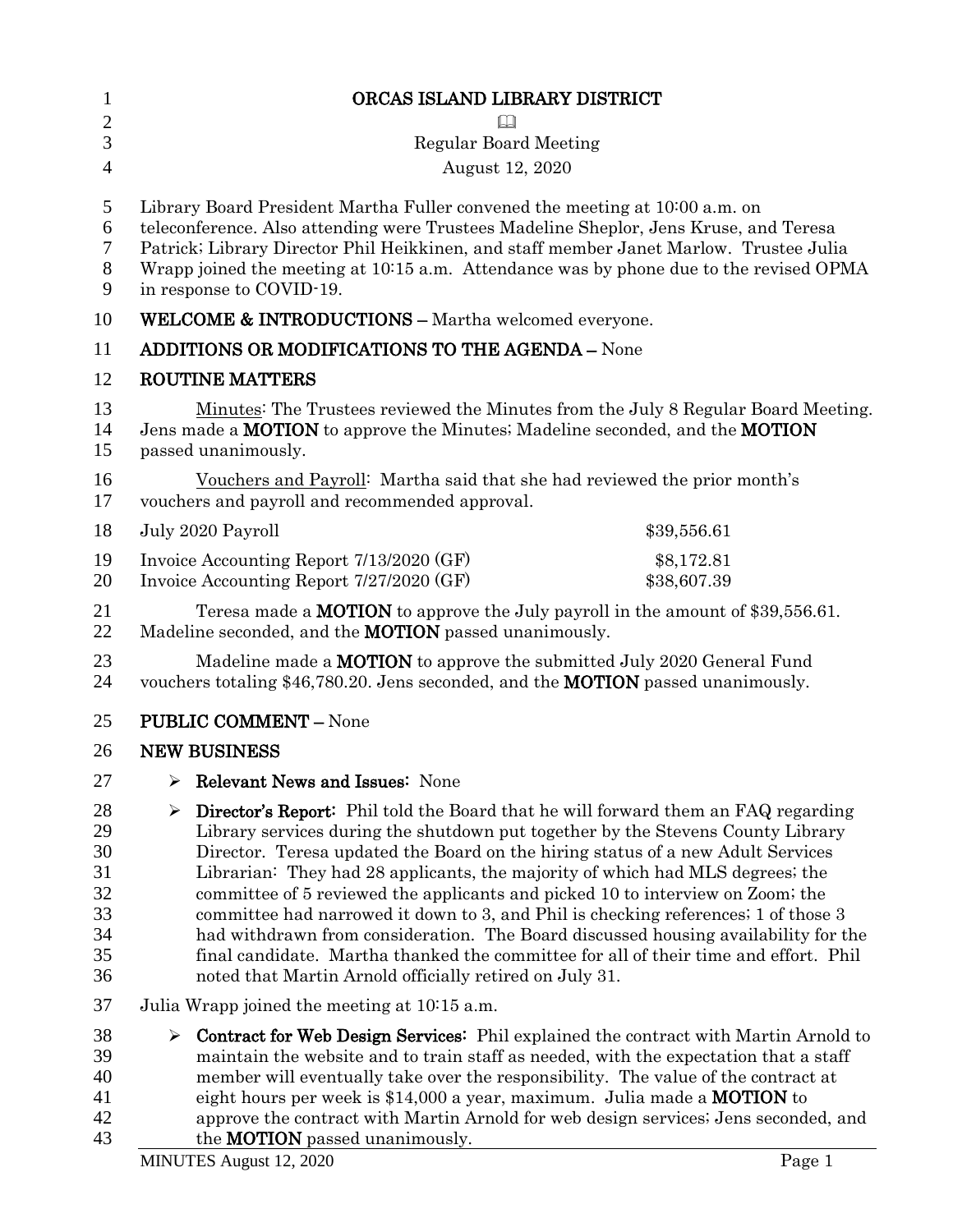$\triangleright$  Friends of the Library: Phil informed the Board that the Friends have been talking about how to sell books and plan to begin book sales in conjunction with curbside pickup. They are also looking into bulk sales to book dealers. The next Friends meeting is Tuesday, August 18, and Julia volunteered to attend.

## REPORTS FROM ACTIVE COMMITTEES:

- 50  $\triangleright$  **Resources and Programs:** The Board discussed the success of ongoing Zoom programing. Regarding resources, Phil told the Board that the staff is looking into adding grab bags of books for curbside distribution.
- 53  $\triangleright$  **Community Relations:** Nothing to report at this time.
- **Facilities & Systems:** Phil said that Rolf is waiting on materials in order to begin the lobby remodel project and that Lynn is continuing to work on lamps and tables. Also, the wall next to the staff room door was fully enclosed by Michael Greenberg, who volunteered his services. The sealing of the Nana Walls is still in progress.
- 58  $\rightarrow$  Policy & Personnel: Teresa said that they need to look at policies related to an eventual reopening but the past month had been dedicated to interviews. Phil discussed the transfer of activities among the staff during Martin's absence.
- 61  $\triangleright$  **Finance:** Janet explained the latest changes to the budget: The additional revenue brought in by the Nell F. Brown trust dissolution; cost-of-living index now set at 1% for 2021, and an updated salary schedule for the new Adult Services Librarian. Phil added that the Adult Services Librarian's hours and medical insurance would be determined. Phil also said that Lynn is looking into purchasing additional outdoor tables since we aren't able to open the building, specifically two 2-person tables for the north amphitheater. Julia asked if people are using the outdoor space. Phil said, yes, the outside space has been extremely popular with people taking advantage of the Library's Wi-Fi.

## PUBLIC COMMENT – None.

 OTHER – Julia asked about any concerns for a possible reopening during the virus. Phil said that he would forward an FAQ from Steven's County Library addressing reopening topics. The Board also discussed the school district's possible reopening strategies.

- ADJOURNMENT There being no further business, the meeting was adjourned at 10:52 a.m.
- Submitted by Janet Marlow.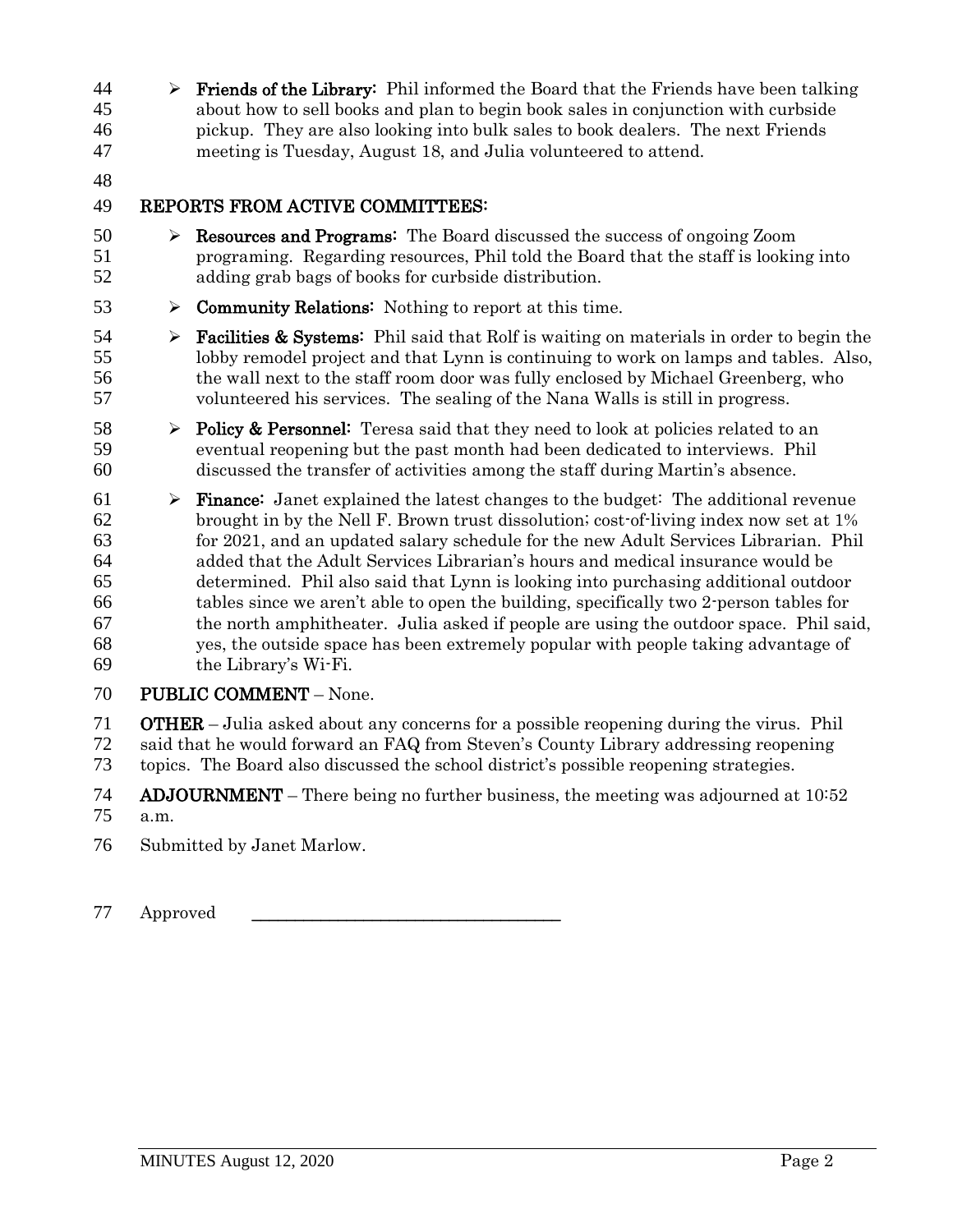| $\mathbf{1}$                                 | ORCAS ISLAND LIBRARY DISTRICT                                                                                                                                                                                                                                                                                                                    |                                                                                                                                                                                                                                                                                                                                                                                                                                                                                                                                                                                                                                                                                                                 |  |
|----------------------------------------------|--------------------------------------------------------------------------------------------------------------------------------------------------------------------------------------------------------------------------------------------------------------------------------------------------------------------------------------------------|-----------------------------------------------------------------------------------------------------------------------------------------------------------------------------------------------------------------------------------------------------------------------------------------------------------------------------------------------------------------------------------------------------------------------------------------------------------------------------------------------------------------------------------------------------------------------------------------------------------------------------------------------------------------------------------------------------------------|--|
| $\overline{c}$                               |                                                                                                                                                                                                                                                                                                                                                  |                                                                                                                                                                                                                                                                                                                                                                                                                                                                                                                                                                                                                                                                                                                 |  |
| 3                                            |                                                                                                                                                                                                                                                                                                                                                  | <b>Regular Board Meeting</b>                                                                                                                                                                                                                                                                                                                                                                                                                                                                                                                                                                                                                                                                                    |  |
| $\overline{4}$                               |                                                                                                                                                                                                                                                                                                                                                  | September 9, 2020                                                                                                                                                                                                                                                                                                                                                                                                                                                                                                                                                                                                                                                                                               |  |
| 5<br>6<br>$\tau$<br>8                        | Library Board President Martha Fuller convened the meeting at 10:00 a.m. on Zoom. Also<br>attending were Trustees Jens Kruse, Julia Wrapp, and Teresa Patrick; Library Director Phil<br>Heikkinen; and staff members Janet Marlow, Lovella Daoust, and Rhett Ariston.<br>Attendance was by Zoom due to the revised OPMA in response to COVID-19. |                                                                                                                                                                                                                                                                                                                                                                                                                                                                                                                                                                                                                                                                                                                 |  |
| 9<br>10<br>11                                | <b>WELCOME &amp; INTRODUCTIONS - Martha welcomed everyone. New Adult Services</b><br>Librarian Rhett Ariston introduced himself to the Board, and the Board welcomed him to<br>the team.                                                                                                                                                         |                                                                                                                                                                                                                                                                                                                                                                                                                                                                                                                                                                                                                                                                                                                 |  |
| 12<br>13<br>14                               | <b>ADDITIONS OR MODIFICATIONS TO THE AGENDA – Martha proposed adding a</b><br>resolution to recognize retiring Adult Services Librarian Martin Arnold's contribution and<br>years of service, and the Board agreed. The item was added to New Business.                                                                                          |                                                                                                                                                                                                                                                                                                                                                                                                                                                                                                                                                                                                                                                                                                                 |  |
| 15                                           |                                                                                                                                                                                                                                                                                                                                                  | <b>ROUTINE MATTERS</b>                                                                                                                                                                                                                                                                                                                                                                                                                                                                                                                                                                                                                                                                                          |  |
| 16<br>17<br>18                               |                                                                                                                                                                                                                                                                                                                                                  | Minutes: The Trustees reviewed the Minutes from the Aug 12 Regular Board<br>Meeting. Julia made a <b>MOTION</b> to approve the Minutes; Jens seconded, and the <b>MOTION</b><br>passed unanimously.                                                                                                                                                                                                                                                                                                                                                                                                                                                                                                             |  |
| 19<br>20                                     |                                                                                                                                                                                                                                                                                                                                                  | Vouchers and Payroll: Martha said that she had reviewed the prior month's<br>vouchers and payroll and recommended approval.                                                                                                                                                                                                                                                                                                                                                                                                                                                                                                                                                                                     |  |
| 21                                           |                                                                                                                                                                                                                                                                                                                                                  | Aug 2020 Payroll<br>\$40,016.56                                                                                                                                                                                                                                                                                                                                                                                                                                                                                                                                                                                                                                                                                 |  |
| 22<br>23<br>24                               |                                                                                                                                                                                                                                                                                                                                                  | Invoice Accounting Report 8/3/2020 (GF)<br>\$8,180.40<br>Invoice Accounting Report 8/14/2020 (GF)<br>\$4,707.14<br>Invoice Accounting Report 8/28/2020 (GF)<br>\$9,386.60                                                                                                                                                                                                                                                                                                                                                                                                                                                                                                                                       |  |
| 25<br>26                                     | Jens made a <b>MOTION</b> to approve the August payroll in the amount of \$40,016.56.<br>Teresa seconded, and the <b>MOTION</b> passed unanimously.                                                                                                                                                                                              |                                                                                                                                                                                                                                                                                                                                                                                                                                                                                                                                                                                                                                                                                                                 |  |
| 27<br>28                                     | Julia made a <b>MOTION</b> to approve the submitted August 2020 General Fund<br>vouchers totaling \$22,274.14. Jens seconded, and the <b>MOTION</b> passed unanimously.                                                                                                                                                                          |                                                                                                                                                                                                                                                                                                                                                                                                                                                                                                                                                                                                                                                                                                                 |  |
| 29                                           |                                                                                                                                                                                                                                                                                                                                                  | <b>PUBLIC COMMENT - None</b>                                                                                                                                                                                                                                                                                                                                                                                                                                                                                                                                                                                                                                                                                    |  |
| 30                                           |                                                                                                                                                                                                                                                                                                                                                  | <b>NEW BUSINESS</b>                                                                                                                                                                                                                                                                                                                                                                                                                                                                                                                                                                                                                                                                                             |  |
| 31                                           | ➤                                                                                                                                                                                                                                                                                                                                                | <b>Relevant News and Issues: None</b>                                                                                                                                                                                                                                                                                                                                                                                                                                                                                                                                                                                                                                                                           |  |
| 32<br>33<br>34<br>35                         | ➤                                                                                                                                                                                                                                                                                                                                                | <b>Resolution of Recognition and Appreciation:</b> Phil read Resolution 1-2020 recognizing<br>the contribution and years of service of retiring Adult Services Librarian Martin<br>Arnold. Julia made a MOTION to adopt Resolution 1-2020. Jens seconded, and the<br><b>MOTION</b> passed unanimously.                                                                                                                                                                                                                                                                                                                                                                                                          |  |
| 36<br>37<br>38<br>39<br>40<br>41<br>42<br>43 | ➤                                                                                                                                                                                                                                                                                                                                                | <b>Director's Report:</b> Lovella Daoust joined the meeting as the staff representative for<br>the month. Phil introduced her to the Board, and Lovella discussed her duties. Phil<br>then updated the Board on other staff movements, including that Rhett's first day<br>was September 8, and that Mary was reducing hours to 15 hours/week so part of<br>Rhett's job will be program support. Part of Holly's current adult services duties may<br>also be going to Rhett, and Holly will then take over responsibility for the website.<br>Phil also informed the Board that the Library was working to offer support to<br>students going back to school, offering Wi-Fi and possibly allowing some use of |  |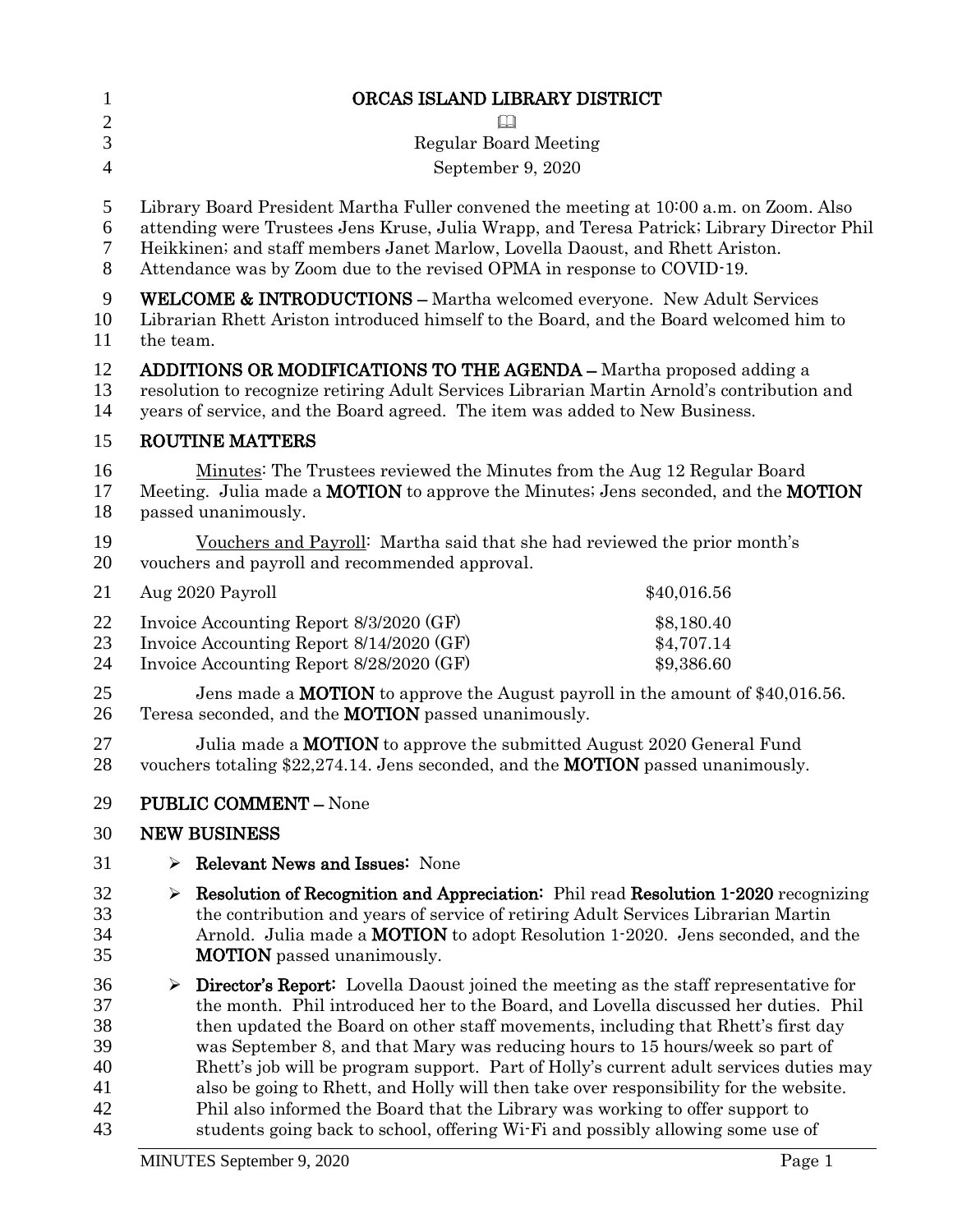- interior space within the County's distancing guidelines. He added that the Funhouse, school, and Camp Orkila are all doing the same. Phil also explained the new "Grab Bag" option added to the curbside pickup services. There was also discussion between Phil and the Board regarding a recent community relations issue and the resulting no-trespass order put in place in order to protect staff and patrons.
- **Friends of the Library:** Phil said that curbside sales were progressing at a good pace and that the Friends approved the Library's grant request of \$15,000 for the 2021 budget. Phil suggested to the Friends that we review the distribution between programs and collection development in light of funding rolling over from 2020 and will confirm the final allocation with them by their October meeting. The Friends Annual Meeting is scheduled for Sunday, October 18, at 2:00 p.m.
- 

- $57 \rightarrow$  **Resources and Programs:** Jens said that the Library has done a very good job keeping programs going in these socially distanced times. He added that Ben Montgomery is having a new book coming out in January, so it may be an idea for a program. There was also a discussion of Jens' ongoing book club.
- 61  $\triangleright$  **Community Relations:** Julia said that it's important to keep reaching out to the community to let them know the Library is here to support them.
- **Facilities & Systems:** Phil stated that remodeling of the old lobby is delayed due to waiting on materials. He also said that he's planning to mix organic materials into the south lawn, including native grasses and wildflower seeds, in order to continue to help that area recover from the expansion construction.
- 67  $\triangleright$  Policy & Personnel: Nothing to report at this time.
- **Finance:** Martha presented the latest draft of the 2021 Budget and explained the formatting changes from previous years. There was a discussion of the possibility of reallocating unreserved cash at 2021 yearend into reserves. The Board discussed the timing of the October Public Budget Hearing and November approval.
- PUBLIC COMMENT None.

**OTHER** – Julia mentioned that she would like to continue moving forward regarding the parcel between Library Park and Roses Restaurant, but that her work with OICF was put on the back burner for now. Phil reminded Martha that, with her term expiring, she could re-join the Board for a second term if she'd like. Martha said that we will recruit and interview potential new Board Members in the next months, and she reminded the Board that we had multiple good candidates last year.

- ADJOURNMENT There being no further business, the meeting was adjourned at 11:38 a.m.
- Submitted by Janet Marlow.
- 82 Approved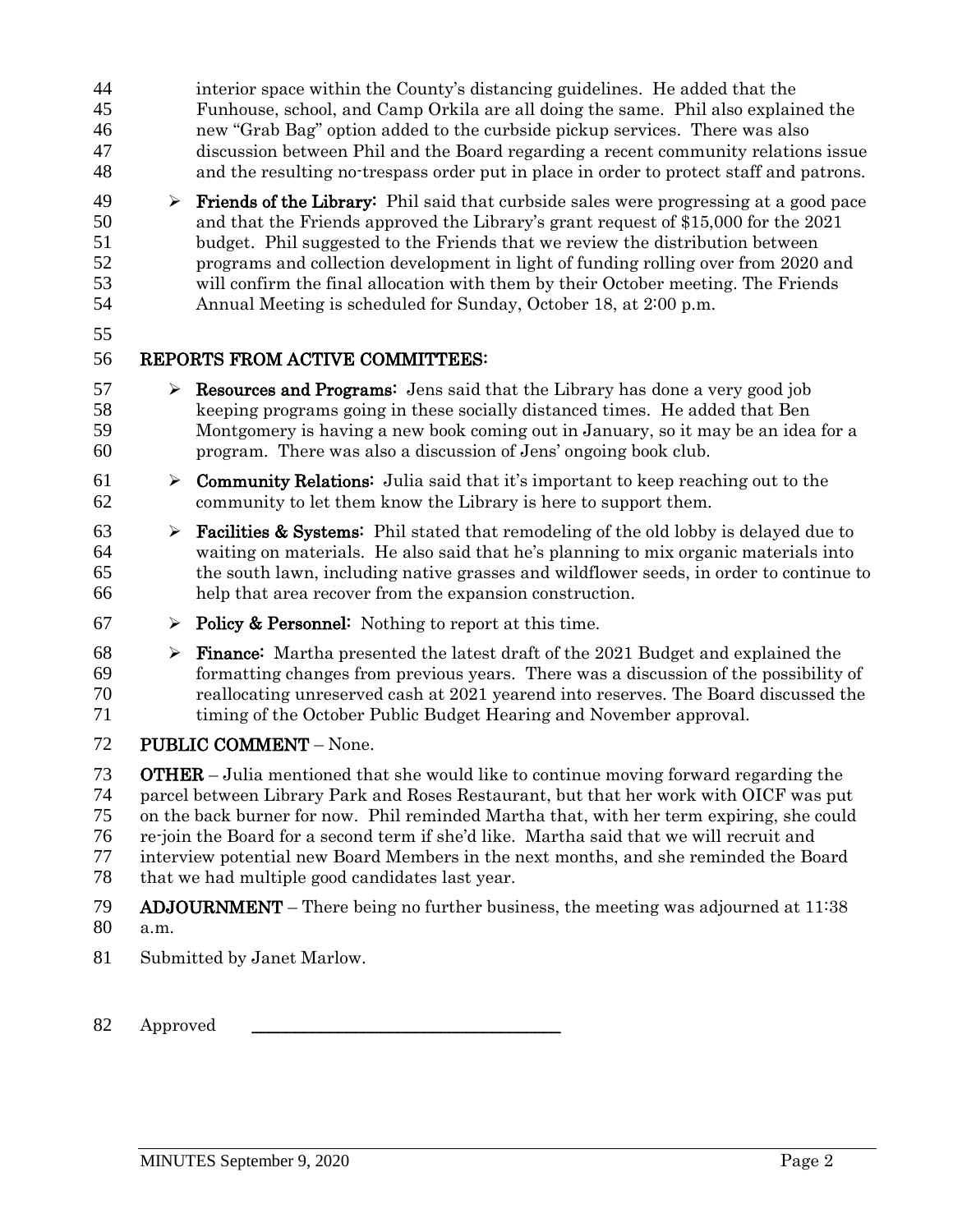| $\mathbf{1}$               | ORCAS ISLAND LIBRARY DISTRICT                                                                                                                                                                                                                                                                                                                                                                                                                                              |  |  |
|----------------------------|----------------------------------------------------------------------------------------------------------------------------------------------------------------------------------------------------------------------------------------------------------------------------------------------------------------------------------------------------------------------------------------------------------------------------------------------------------------------------|--|--|
| $\mathbf{2}$<br>3          | <b>Regular Board Meeting</b>                                                                                                                                                                                                                                                                                                                                                                                                                                               |  |  |
| $\overline{4}$             | October 14, 2020                                                                                                                                                                                                                                                                                                                                                                                                                                                           |  |  |
|                            |                                                                                                                                                                                                                                                                                                                                                                                                                                                                            |  |  |
| 5<br>6<br>7<br>$8\,$<br>9  | Library Board President Martha Fuller convened the meeting at 10003 a.m. on Zoom. Also<br>attending were Trustees Jens Kruse, Julia Wrapp, Madeline Sheplor, and Teresa Patrick;<br>Library Director Phil Heikkinen; staff member Janet Marlow; and Friends Board Members<br>Michael Armenia and Ken Gibbs. Attendance was by Zoom due to the revised OPMA in<br>response to COVID-19.                                                                                     |  |  |
| 10                         | <b>WELCOME &amp; INTRODUCTIONS - Martha welcomed everyone.</b>                                                                                                                                                                                                                                                                                                                                                                                                             |  |  |
| 11<br>12<br>13             | <b>ADDITIONS OR MODIFICATIONS TO THE AGENDA - Martha asked that discussion</b><br>regarding reopening the Library be moved from the Director's Report to the end of the<br>meeting. The Board agreed.                                                                                                                                                                                                                                                                      |  |  |
| 14                         | <b>ROUTINE MATTERS</b>                                                                                                                                                                                                                                                                                                                                                                                                                                                     |  |  |
| 15<br>16<br>17<br>18       | Minutes: The Trustees reviewed the Minutes from the Sept 9 Regular Board<br>Meeting. Jens made a <b>MOTION</b> to approve the Minutes; Teresa seconded, and the<br><b>MOTION</b> passed unanimously with Madeline abstaining due to not having attended the<br>meeting.                                                                                                                                                                                                    |  |  |
| 19<br>20                   | Vouchers and Payroll: Martha said that she had reviewed the prior month's<br>vouchers and payroll and recommended approval.                                                                                                                                                                                                                                                                                                                                                |  |  |
| 21                         | September 2020 Payroll<br>\$40,721.77                                                                                                                                                                                                                                                                                                                                                                                                                                      |  |  |
| 22<br>23                   | Invoice Accounting Report 9/8/2020 (GF)<br>\$6,500.72<br>Invoice Accounting Report 9/25/2020 (GF)<br>\$7,841.07                                                                                                                                                                                                                                                                                                                                                            |  |  |
| 24<br>25                   | Madeline made a <b>MOTION</b> to approve the September payroll in the amount of<br>\$40,721.77. Teresa seconded, and the <b>MOTION</b> passed unanimously.                                                                                                                                                                                                                                                                                                                 |  |  |
| 26<br>27                   | Julia made a <b>MOTION</b> to approve the submitted September 2020 General Fund<br>vouchers totaling \$14,341.79. Jens seconded, and the <b>MOTION</b> passed unanimously.                                                                                                                                                                                                                                                                                                 |  |  |
| 28                         | <b>PUBLIC COMMENT - None</b>                                                                                                                                                                                                                                                                                                                                                                                                                                               |  |  |
| 29                         | FY 2021 Budget Discussion with Public Testimony                                                                                                                                                                                                                                                                                                                                                                                                                            |  |  |
| 30<br>31<br>32<br>33<br>34 | $\geq 2021$ General Fund Budget: Martha highlighted the changes from the draft reviewed<br>at the previous month's meeting, including an increased COLA in line with the Bureau of<br>Labor Statistics' latest report, an increase to the New Construction income estimate, and a<br>change in the hours of one public service librarian position. The Board then reviewed the<br>level of reserves compared to unreserved cash, and agreed to move \$60,000 of unreserved |  |  |
| 35<br>36                   | cash to reserves in 2021.<br>> 2021 Debt Service Fund Budget: The Board discussed the Debt Service Fund                                                                                                                                                                                                                                                                                                                                                                    |  |  |
| 37                         | payment schedule.                                                                                                                                                                                                                                                                                                                                                                                                                                                          |  |  |
| 38                         | <b>NEW BUSINESS</b>                                                                                                                                                                                                                                                                                                                                                                                                                                                        |  |  |
| 39                         | <b>Relevant News and Issues:</b> None<br>⋗                                                                                                                                                                                                                                                                                                                                                                                                                                 |  |  |
| 40                         | <b>Director's Report:</b> Phil told the Board that he would be participating in a Zoom<br>➤                                                                                                                                                                                                                                                                                                                                                                                |  |  |

- 41 meeting on October  $15<sup>th</sup>$  regarding people experiencing homelessness locally. He also<br>42 highlighted that checkouts were climbing to around 50% of their previous levels. He a
- 42 highlighted that checkouts were climbing to around 50% of their previous levels. He and the Board discussed the upcoming Outdoor Trick of Treating for Books on Halloween. Phil
- MINUTES October 14, 2020 Page 1 Board discussed the upcoming Outdoor Trick-of-Treating for Books on Halloween. Phil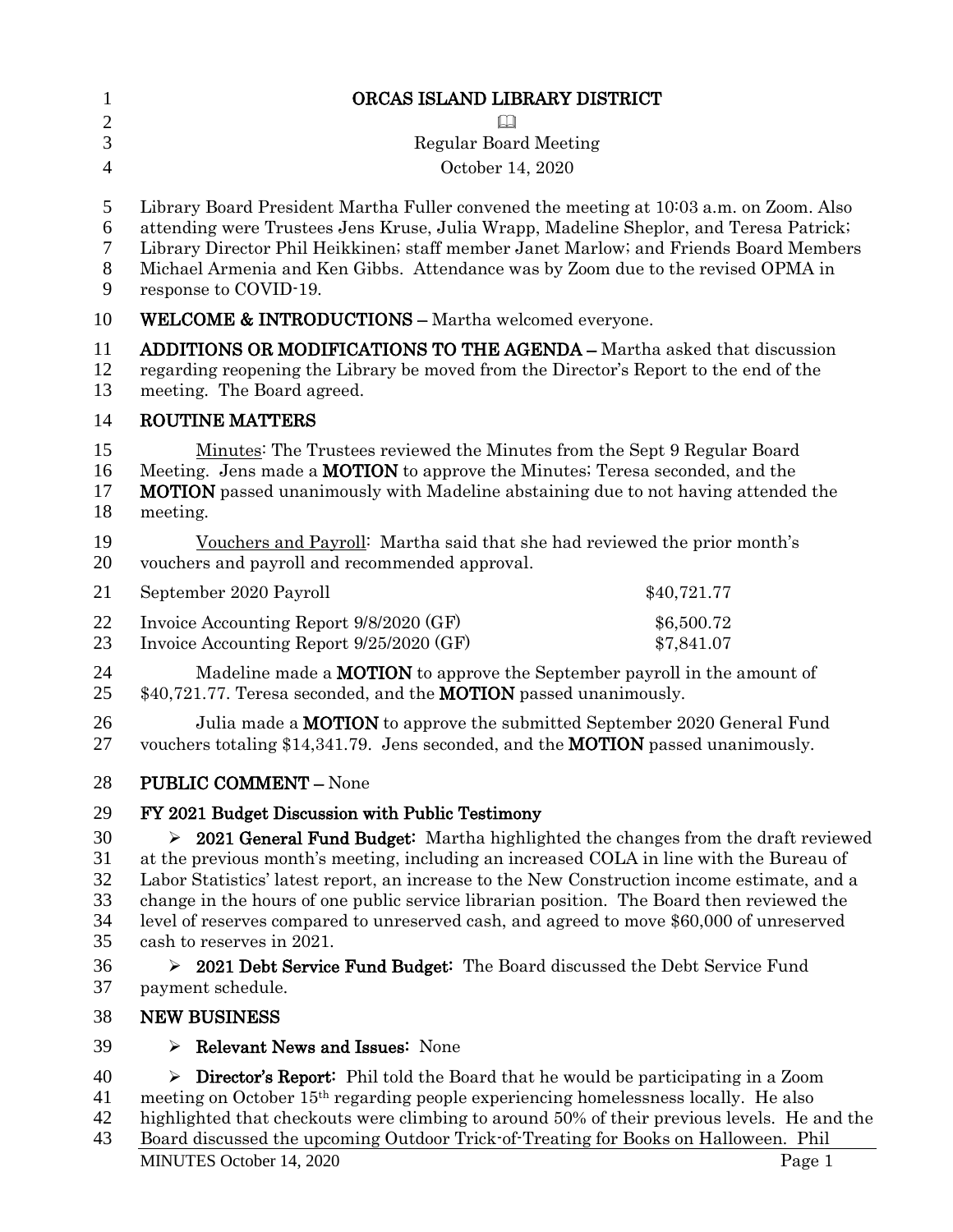explained that downtown Eastsound is having its traditional trick-or treating and that the traffic is being managed (one-way, distanced) in order to be compliant with social-distancing best practices. Madeline asked what the public feedback has been lately regarding the use of the Library during COVID, and Phil confirmed that the library has been getting calls with questions about reopening status and use of the meeting rooms.

 Friends of the Library: Michael Armenia reminded the Board that the Friends' annual meeting would be on Sunday, October 18, at 2pm. Ken Gibbs added that the Friends have a lot of book donations coming in and that they are hoping to have a rolling book sale in the future. Teresa thanked the Friends for their continuing support of the Trick-or-Treat for Books. Julia asked about a possible public space for a rolling book sale, and Ken explained that they were looking into the option of the Senior Center. Julia asked how curbside sales were going, and Ken confirmed that the revenue from curbside sales were better than expected.

 $57 \rightarrow$  Trustee Recruitment: Martha informed the Board that there were four probable candidates and that she and Phil were reaching out to last year's applicants. Phil explained that it would be ideal if the Hiring Committee could present its recommendation to the Board at the November Regular Board Meeting to then send to the County Council for approval in December. Martha and Phil discussed the process of the Hiring Committee with the Board, and Teresa and Jens agreed to participate in the committee. Phil said that he would send them sample interview questions that they've used before as a starting point.

#### REPORTS FROM ACTIVE COMMITTEES:

- $66 \rightarrow$  **Resources and Programs:** Nothing to report at this time.
- $67 \rightarrow$  **Community Relations:** Nothing to report at this time.
- **Facilities & Systems:** Phil said that he expected the remodel of the former lobby to start that day.
- 70  $\triangleright$  Policy & Personnel: Nothing to report at this time.
- 71  $\triangleright$  Finance Resolution to Transfer and Close Building Fund: The Board agreed to table this item until the November meeting due to an outstanding warrant on the fund.

 Limited Reopening of the Library: Phil explained the staff committee that was in place to 75 create a re-opening plan and said that the target reopening date is Monday, November  $2<sup>nd</sup>$ . He walked through the checklist previously provided to the Board, emphasizing the "20/20" approach of permitting 20 people in the building for a maximum of 20 minutes. Phil stressed that adjustments to the plan would need to be made on a week-by-week basis, taking into account what's working and what's not, and that the approach is to start small and hopefully be able extend services. Madeline asked if curbside pickup would still be available, and Phil said that it would still be offered on request or for non-mask users. The Board discussed the problem of tracking time a patron is in the building and brainstormed some ideas. Phil added that he anticipates the Orcas Island community to be pretty conscientious. The Board agreed that Island Market's success with this process is a very encouraging sign. Julia asked what the Library would do if there is a positive case, and Phil said that the Library would follow the guidelines set by the County Health Department. Madeline thanked Phil and the staff for putting the reopening guidelines together. Phil added that the library community in Washington is very generous in sharing resources and ideas.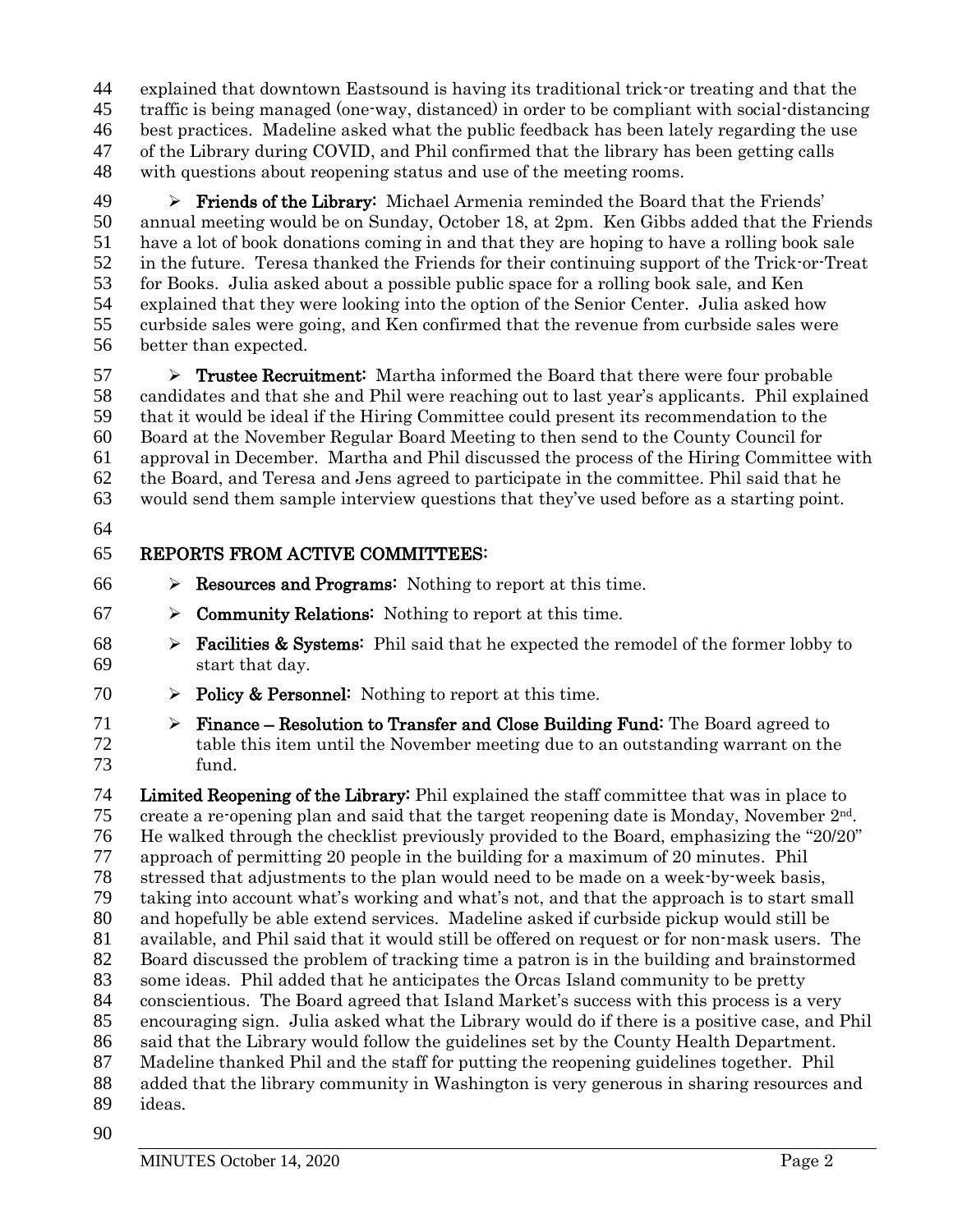- 91 PUBLIC COMMENT None.
- 92 **OTHER** Since the November Regular Board Meeting falls on Veterans Day, the Board<br>93 agreed to meet on the following day, Thursday, November 12, at 10:00 a.m.
- agreed to meet on the following day, Thursday, November 12, at 10:00 a.m.
- 94 **ADJOURNMENT** There being no further business, the meeting was adjourned at  $11:25$ <br>95 a.m.
- a.m.
- 96 Submitted by Janet Marlow.
- 97 Approved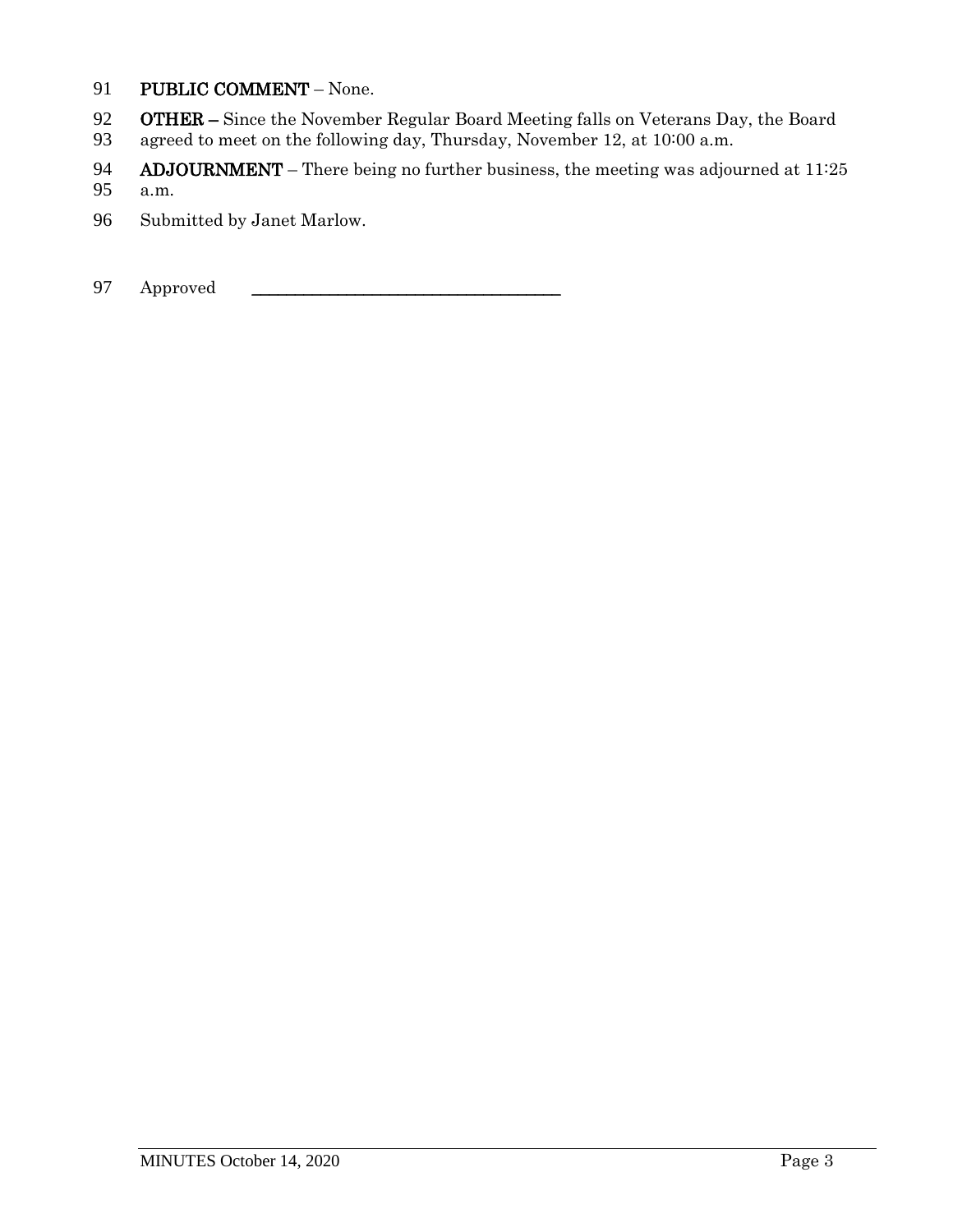| $\mathbf{1}$                                                   | ORCAS ISLAND LIBRARY DISTRICT                                                                                                                                                                                                                                                                                                                                                                                                                                                                                                                                                                                                                                                                                                                                                                                                                                                                                                                                                                                                                         |  |  |
|----------------------------------------------------------------|-------------------------------------------------------------------------------------------------------------------------------------------------------------------------------------------------------------------------------------------------------------------------------------------------------------------------------------------------------------------------------------------------------------------------------------------------------------------------------------------------------------------------------------------------------------------------------------------------------------------------------------------------------------------------------------------------------------------------------------------------------------------------------------------------------------------------------------------------------------------------------------------------------------------------------------------------------------------------------------------------------------------------------------------------------|--|--|
| $\mathbf{2}$                                                   |                                                                                                                                                                                                                                                                                                                                                                                                                                                                                                                                                                                                                                                                                                                                                                                                                                                                                                                                                                                                                                                       |  |  |
| 3                                                              | <b>Regular Board Meeting</b>                                                                                                                                                                                                                                                                                                                                                                                                                                                                                                                                                                                                                                                                                                                                                                                                                                                                                                                                                                                                                          |  |  |
| $\overline{4}$                                                 | November 12, 2020                                                                                                                                                                                                                                                                                                                                                                                                                                                                                                                                                                                                                                                                                                                                                                                                                                                                                                                                                                                                                                     |  |  |
| 5<br>6<br>7<br>$8\phantom{1}$<br>9                             | Library Board President Martha Fuller convened the meeting at 10:02 a.m. on Zoom. Also<br>attending were Trustees Jens Kruse, Julia Wrapp, Madeline Sheplor, and Teresa Patrick;<br>Library Director Phil Heikkinen; staff member Janet Marlow; and prospective Library<br>Board Trustee Sam Blackman. Attendance was by Zoom due to the revised OPMA in<br>response to COVID-19.                                                                                                                                                                                                                                                                                                                                                                                                                                                                                                                                                                                                                                                                     |  |  |
| 10                                                             | <b>WELCOME &amp; INTRODUCTIONS - Martha welcomed everyone.</b>                                                                                                                                                                                                                                                                                                                                                                                                                                                                                                                                                                                                                                                                                                                                                                                                                                                                                                                                                                                        |  |  |
| 11                                                             | <b>ADDITIONS OR MODIFICATIONS TO THE AGENDA - None.</b>                                                                                                                                                                                                                                                                                                                                                                                                                                                                                                                                                                                                                                                                                                                                                                                                                                                                                                                                                                                               |  |  |
| 12                                                             | <b>ROUTINE MATTERS</b>                                                                                                                                                                                                                                                                                                                                                                                                                                                                                                                                                                                                                                                                                                                                                                                                                                                                                                                                                                                                                                |  |  |
| 13<br>14<br>15                                                 | Minutes: The Trustees reviewed the Minutes from the October 14 Regular Board<br>Meeting. Madeline proposed one correction to the draft minutes. Jens made a <b>MOTION</b> to<br>approve the Minutes as corrected; Julia seconded, and the <b>MOTION</b> passed unanimously.                                                                                                                                                                                                                                                                                                                                                                                                                                                                                                                                                                                                                                                                                                                                                                           |  |  |
| 16<br>17                                                       | Vouchers and Payroll: Martha said that she had reviewed the prior month's<br>vouchers and payroll and recommended approval.                                                                                                                                                                                                                                                                                                                                                                                                                                                                                                                                                                                                                                                                                                                                                                                                                                                                                                                           |  |  |
| 18                                                             | October 2020 Payroll<br>\$38,203.19                                                                                                                                                                                                                                                                                                                                                                                                                                                                                                                                                                                                                                                                                                                                                                                                                                                                                                                                                                                                                   |  |  |
| 19<br>20                                                       | Invoice Accounting Report 10/13/2020 (GF)<br>\$10,045.78<br>Invoice Accounting Report 10/26/2020 (GF)<br>\$9,102.83                                                                                                                                                                                                                                                                                                                                                                                                                                                                                                                                                                                                                                                                                                                                                                                                                                                                                                                                   |  |  |
| 21<br>22                                                       | Teresa made a <b>MOTION</b> to approve the October payroll in the amount of \$38,203.19.<br>Jens seconded, and the MOTION passed unanimously.                                                                                                                                                                                                                                                                                                                                                                                                                                                                                                                                                                                                                                                                                                                                                                                                                                                                                                         |  |  |
| 23<br>24                                                       | Julia made a MOTION to approve the submitted October 2020 General Fund<br>vouchers totaling \$19,148.61. Madeline seconded, and the <b>MOTION</b> passed unanimously.                                                                                                                                                                                                                                                                                                                                                                                                                                                                                                                                                                                                                                                                                                                                                                                                                                                                                 |  |  |
| 25                                                             | <b>PUBLIC COMMENT - None</b>                                                                                                                                                                                                                                                                                                                                                                                                                                                                                                                                                                                                                                                                                                                                                                                                                                                                                                                                                                                                                          |  |  |
| 26                                                             | <b>NEW BUSINESS</b>                                                                                                                                                                                                                                                                                                                                                                                                                                                                                                                                                                                                                                                                                                                                                                                                                                                                                                                                                                                                                                   |  |  |
| 27                                                             | $\triangleright$ Relevant News and Issues: None                                                                                                                                                                                                                                                                                                                                                                                                                                                                                                                                                                                                                                                                                                                                                                                                                                                                                                                                                                                                       |  |  |
| 28<br>29<br>30<br>31<br>32<br>33<br>34<br>35<br>36<br>37<br>38 | $\triangleright$ <b>Director's Report:</b> Phil and the Board discussed how the limited reopening of the<br>Library was going, and Phil explained that the numbers have increased after publicizing the<br>open hours, but the number of patrons remained well under the 20-person maximum. Phil<br>also explained the HVAC upgrade that would be installed on Monday, November 16. He<br>outlined the pros and cons of the various anti-virus system modifications available and<br>explained why an ionization system was selected. He also emphasized that the staff is<br>enforcing the use of face masks and suggesting the use of hand sanitizer or hand washing<br>upon entry. Phil also said that a few volunteers have opted to change their schedule to work<br>hours when the Library is not open. Madeline asked what the feedback has been from the<br>community, and Phil said that it's been overwhelmingly positive. Phil also explained that<br>HKP Architects' work with the Library Expansion was recently recognized with a Merit |  |  |

39 Award during the 2020 NWAIA Design Awards (NW Washington Chapter of the American

40 Institute of Architects), specifically for the integration of the expansion with the existing design.

design.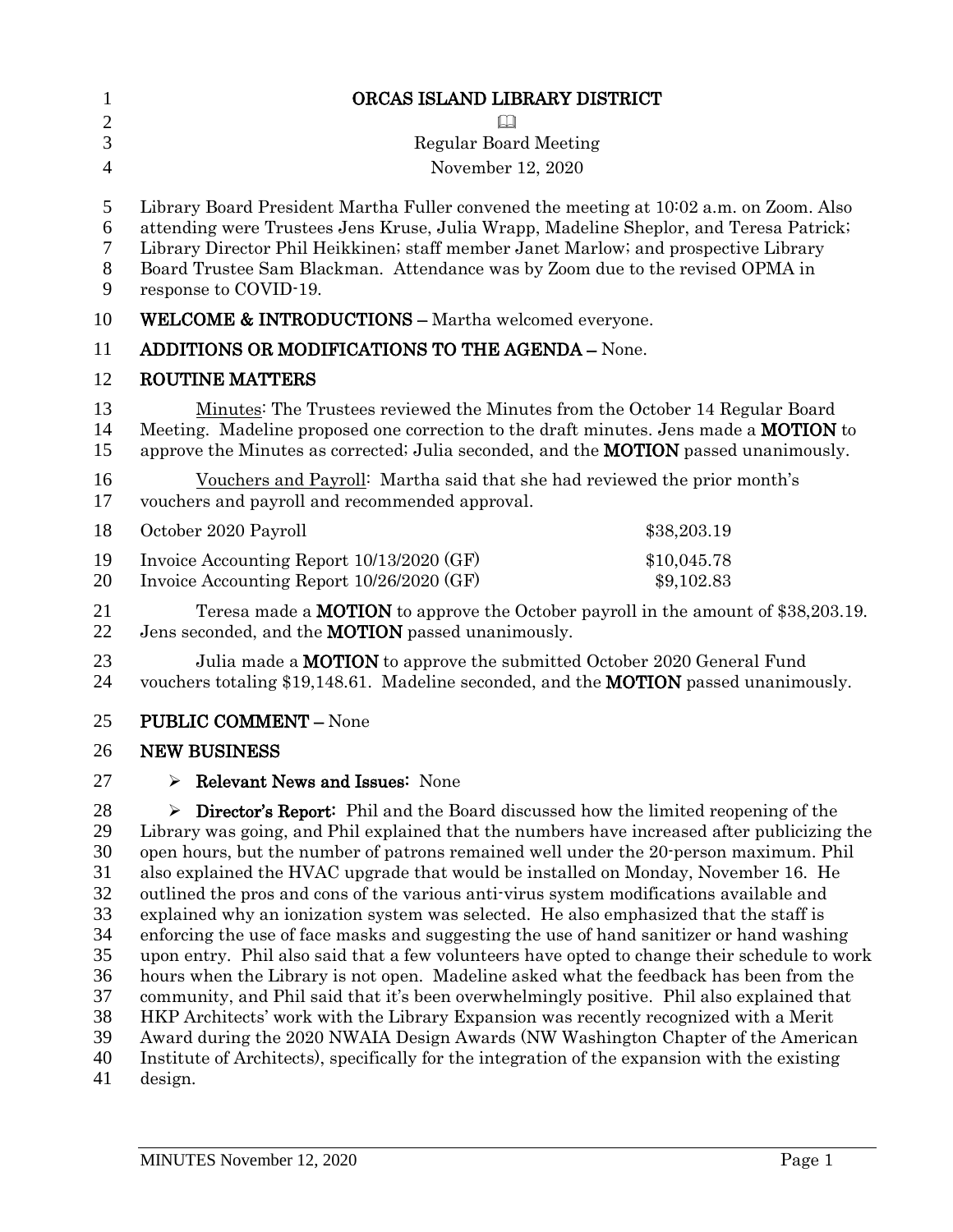42  $\rightarrow$  2021 Budget Proposal: Martha explained a small change from the October budget 43 presentation. Julia made a **MOTION** to adopt the 2021 General Fund and Debt Service Fund Budgets; Jens seconded, and the MOTION passed unanimously.

- o 2021 General Fund Budget: Martha read Resolution 2-2020 Adopting the General Fund Budget for the Year 2021 in the amount of \$1,410,976.00. Teresa 47 made a **MOTION** to adopt Resolution 2-2020; Jens seconded, and the **MOTION**  passed unanimously. Martha read Resolution 3-2020 Adopting the Tax Levy for 49 the 2021. Julia made a **MOTION** to adopt Resolution 3-2020; Madeline seconded, and the MOTION passed unanimously. Madeline signed the Levy Certification on behalf of the Board.
- o 2021 Debt Service Fund Budget: The Board reviewed the Debt Service Fund Budget transferring the funds necessary for the scheduled payments for 2021. Martha read Resolution 4-2020 Adopting the Debt Service Fund Budget for the 55 Year 2021 in the amount of \$104,950.00. Teresa made a **MOTION** to adopt Resolution 4-2020; Jens seconded, and the MOTION passed unanimously.

 $57 \rightarrow$  **Friends of the Library:** Teresa updated the Board with news from the latest Friends meeting, including the election of officers for 2021 and plans to not move forward with a book sale at this time. Phil added that the Friends are also looking into ways to increase their membership.

 $61 \rightarrow$  **Trustee Recruitment:** Teresa said that all four candidates that were interviewed for would have been a great addition to the team, but that she and Jens looked at a mixture of skills and demographics that would best complement the existing Trustees and therefore chose Sam Blackman as their recommendation for appointment. Teresa and Jens suggested that the other candidates be kept on hand in case there are any other vacancies in the Board this year. The Board discussed the high qualifications of the applicants and agreed to approach them for committee involvement or other volunteer opportunities. Teresa made a MOTION to recommend that County Council to approve Sam Blackman as the new Library Trustee; Jens seconded, and the MOTION passed unanimously.

# REPORTS FROM ACTIVE COMMITTEES:

72  $\triangleright$  **Resources and Programs:** Jens recognized Mary's ongoing work with programs and pointed out that some programs have become easier and more affordable due to Zoom.

 $74 \rightarrow$  Community Relations: Julia said that Phil has taken up the effort of community relations and that reopening has addressed a lot of it.

**Facilities & Systems:** Phil updated the Board on the progress of the remodeling of the former lobby and thanked Orcas Freight for their donation of delivery services.

78  $\triangleright$  Policy & Personnel: Nothing to report at this time.

 $79 \rightarrow$  Finance – Resolution to Transfer and Close Building Fund: Martha read Resolution 5-2020 Closing the Building Fund. Julia made a MOTION to adopt Resolution 5-2020; 81 Madeline seconded, and the **MOTION** passed unanimously.

- 82 PUBLIC COMMENT Sam Blackman commented that he was very excited to work with everyone.
- OTHER None.
- 85 ADJOURNMENT There being no further business, the meeting was adjourned at  $11:11$
- a.m.
- Submitted by Janet Marlow.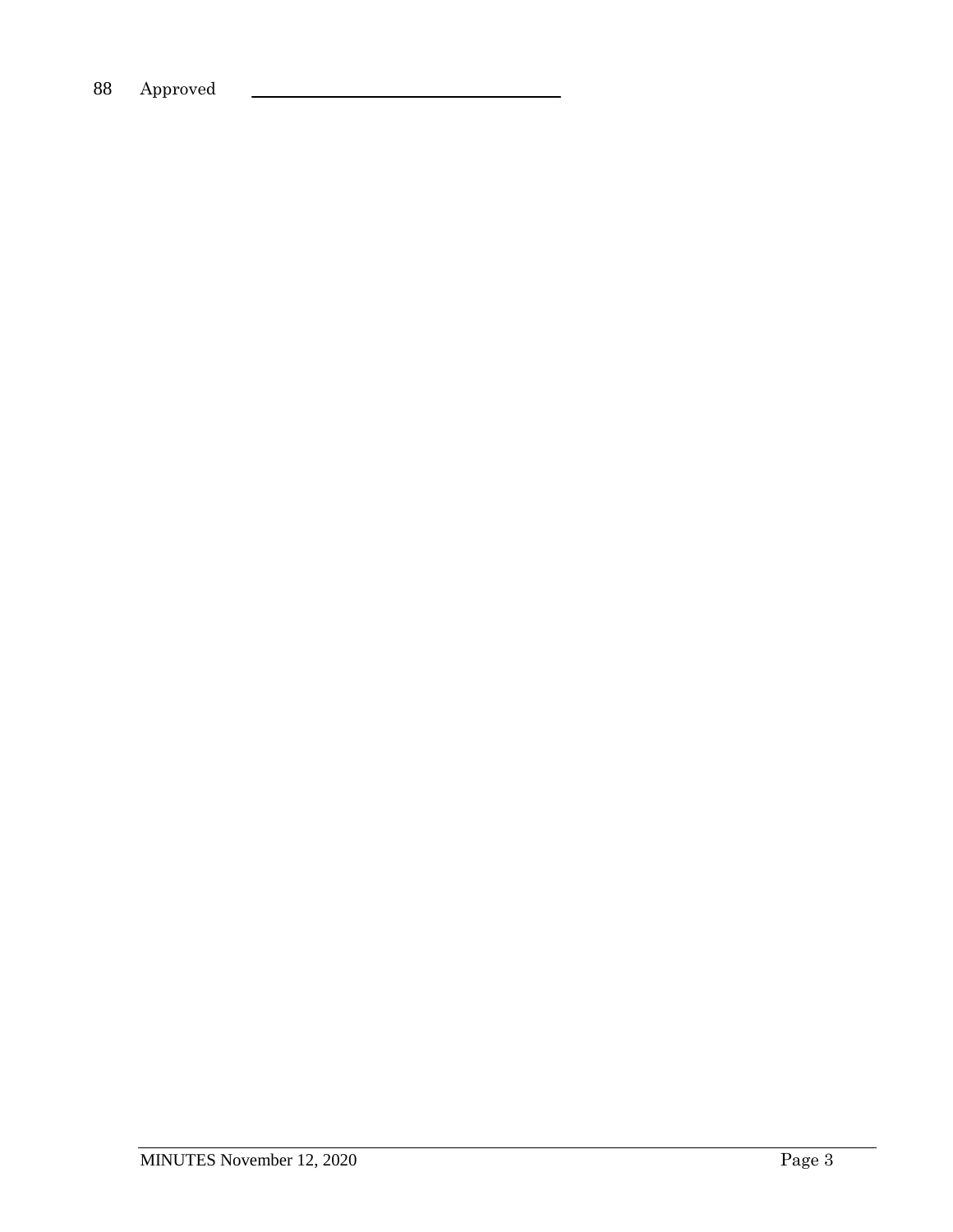| $\mathbf{1}$                           | ORCAS ISLAND LIBRARY DISTRICT                                                                                                                                                                                                                                                                                                                                                                                                                                                                                                                                                                               |  |  |
|----------------------------------------|-------------------------------------------------------------------------------------------------------------------------------------------------------------------------------------------------------------------------------------------------------------------------------------------------------------------------------------------------------------------------------------------------------------------------------------------------------------------------------------------------------------------------------------------------------------------------------------------------------------|--|--|
| $\overline{2}$                         |                                                                                                                                                                                                                                                                                                                                                                                                                                                                                                                                                                                                             |  |  |
| $\mathfrak{Z}$                         | <b>Regular Board Meeting</b>                                                                                                                                                                                                                                                                                                                                                                                                                                                                                                                                                                                |  |  |
| $\overline{4}$                         | December 9, 2020                                                                                                                                                                                                                                                                                                                                                                                                                                                                                                                                                                                            |  |  |
| 5<br>6<br>7<br>8<br>9                  | Library Board President Martha Fuller convened the meeting at 10:01 a.m. on Zoom. Also<br>attending were Trustees Madeline Sheplor, Jens Kruse, Teresa Patrick, and Julia Wrapp<br>(joined at 10:34 a.m.); Library Director Phil Heikkinen; staff member Janet Marlow; and<br>Friends of the Library President Ken Gibbs. All attendance was by Zoom due to the revised<br>OPMA in response to COVID-19.                                                                                                                                                                                                    |  |  |
| 10                                     | <b>WELCOME &amp; INTRODUCTIONS - Martha welcomed everyone.</b>                                                                                                                                                                                                                                                                                                                                                                                                                                                                                                                                              |  |  |
| 11                                     | <b>ADDITIONS OR MODIFICATIONS TO THE AGENDA - None</b>                                                                                                                                                                                                                                                                                                                                                                                                                                                                                                                                                      |  |  |
| 12                                     | <b>ROUTINE MATTERS</b>                                                                                                                                                                                                                                                                                                                                                                                                                                                                                                                                                                                      |  |  |
| 13<br>14<br>15                         | Minutes: The Trustees reviewed the Minutes from the November 12 Regular Board<br>Meeting. Jens made a <b>MOTION</b> to approve the Minutes; Madeline seconded, and the<br><b>MOTION</b> passed unanimously.                                                                                                                                                                                                                                                                                                                                                                                                 |  |  |
| 16<br>17                               | Vouchers and Payroll: Martha said that she had reviewed the prior month's<br>vouchers and payroll and recommended approval.                                                                                                                                                                                                                                                                                                                                                                                                                                                                                 |  |  |
| 18                                     | November 2020 Payroll<br>\$41,864.97                                                                                                                                                                                                                                                                                                                                                                                                                                                                                                                                                                        |  |  |
| 19<br>20<br>21                         | Invoice Accounting Report 11/16/2020 (GF)<br>\$16,338.45<br>Invoice Accounting Report 1130/2020 (GF)<br>\$32,954.47                                                                                                                                                                                                                                                                                                                                                                                                                                                                                         |  |  |
| 22<br>23                               | Jens made a <b>MOTION</b> to approve the November payroll in the amount of $$41,864.97$ .<br>Teresa seconded, and the <b>MOTION</b> passed unanimously.                                                                                                                                                                                                                                                                                                                                                                                                                                                     |  |  |
| 24<br>25                               | Madeline made a <b>MOTION</b> to approve the submitted November 2020 General Fund<br>vouchers totaling \$49,292.92. Jens seconded, and the <b>MOTION</b> passed unanimously.                                                                                                                                                                                                                                                                                                                                                                                                                                |  |  |
| 26                                     | <b>PUBLIC COMMENT - None</b>                                                                                                                                                                                                                                                                                                                                                                                                                                                                                                                                                                                |  |  |
| 27                                     | <b>NEW BUSINESS</b>                                                                                                                                                                                                                                                                                                                                                                                                                                                                                                                                                                                         |  |  |
| 28                                     | Relevant News and Issues: None<br>➤                                                                                                                                                                                                                                                                                                                                                                                                                                                                                                                                                                         |  |  |
| 29<br>30<br>31<br>32<br>33<br>34<br>35 | <b>Director's Report:</b> Phil informed the Board that the remodeling of the former lobby<br>➤<br>was progressing well and encouraged the Board to stop by to take a look. He also<br>stated that he needs to meet with the Programming Committee to review 2020 and to<br>set priorities for 2021. Phil also highlighted that checkouts have reached<br>approximately 50% of pre-COVID rates, despite the Library currently being open 12<br>hours per week compared to the previous 51 hours. He also said that patrons are<br>complying with the "browse and go" guidelines.                             |  |  |
| 36<br>37<br>38<br>39<br>40<br>41<br>42 | <b>Friends of the Library:</b> Ken Gibbs reported that Dave Kosiur and Martin Arnold are<br>≻<br>revising the Friends of the Library's website with an emphasis on encouraging<br>membership. He also informed the Board that Robert Demarest was creating a list of<br>Barbara Brown's donated northwest tribes collection, and that the Friends hope to<br>find one or more homes for the collection. Ken said that the Friends were<br>disappointed not to be able to have the annual Holiday Tea in light of COVID-19, but<br>they are trying to push lobby book sales during the Library's open hours. |  |  |